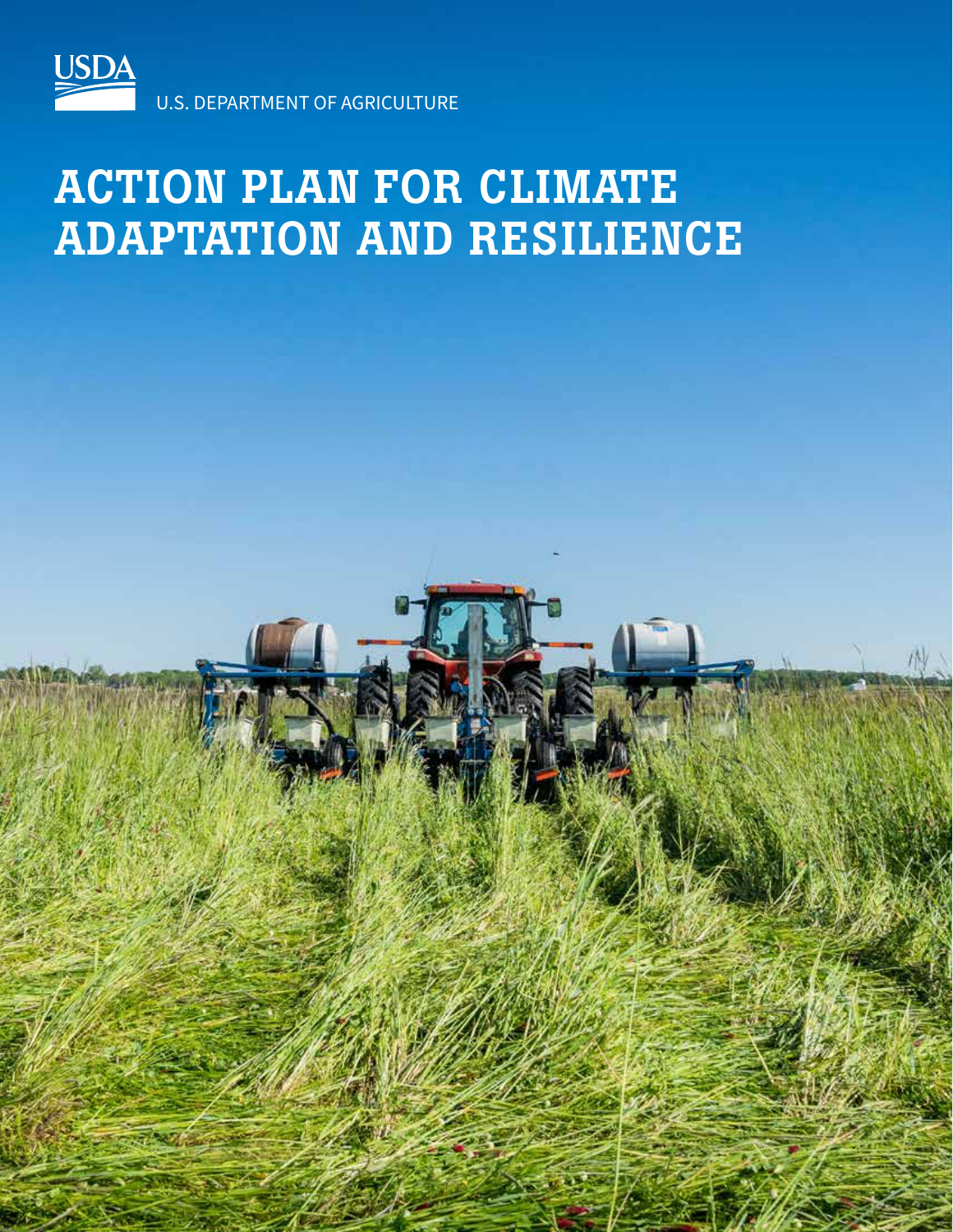In accordance with Federal civil rights law and U.S. Department of Agriculture (USDA) civil rights regulations and policies, the USDA, its Agencies, offices, and employees, and institutions participating in or administering USDA programs are prohibited from discriminating based on race, color, national origin, religion, sex, gender identity (including gender expression), sexual orientation, disability, age, marital status, family/parental status, income derived from a public assistance program, political beliefs, or reprisal or retaliation for prior civil rights activity, in any program or activity conducted or funded by USDA (not all bases apply to all programs). Remedies and complaint filing deadlines vary by program or incident.

Persons with disabilities who require alternative means of communication for program information (e.g., Braille, large print, audiotape, American Sign Language, etc.) should contact the responsible Agency or USDA's TARGET Center at (202) 720-2600 (voice and TTY) or contact USDA through the Federal Relay Service at

(800) 877-8339. Additionally, program information may be made available in languages other than English.

To file a program discrimination complaint, complete the USDA Program Discrimination Complaint Form, AD-3027, found online at How to File a Program Discrimination Complaint and at any USDA office or write a letter addressed to USDA and provide in the letter all of the information requested in the form. To request a copy of the complaint form, call (866) 632-9992. Submit your completed form or letter to USDA by: (1) mail: U.S. Department of Agriculture, Office of the Assistant Secretary for Civil Rights, 1400 Independence Avenue, SW, Washington, D.C. 20250-9410; (2) fax: (202) 690-7442; or (3) email: program.intake@usda.gov.

USDA is an equal opportunity provider, employer, and lender.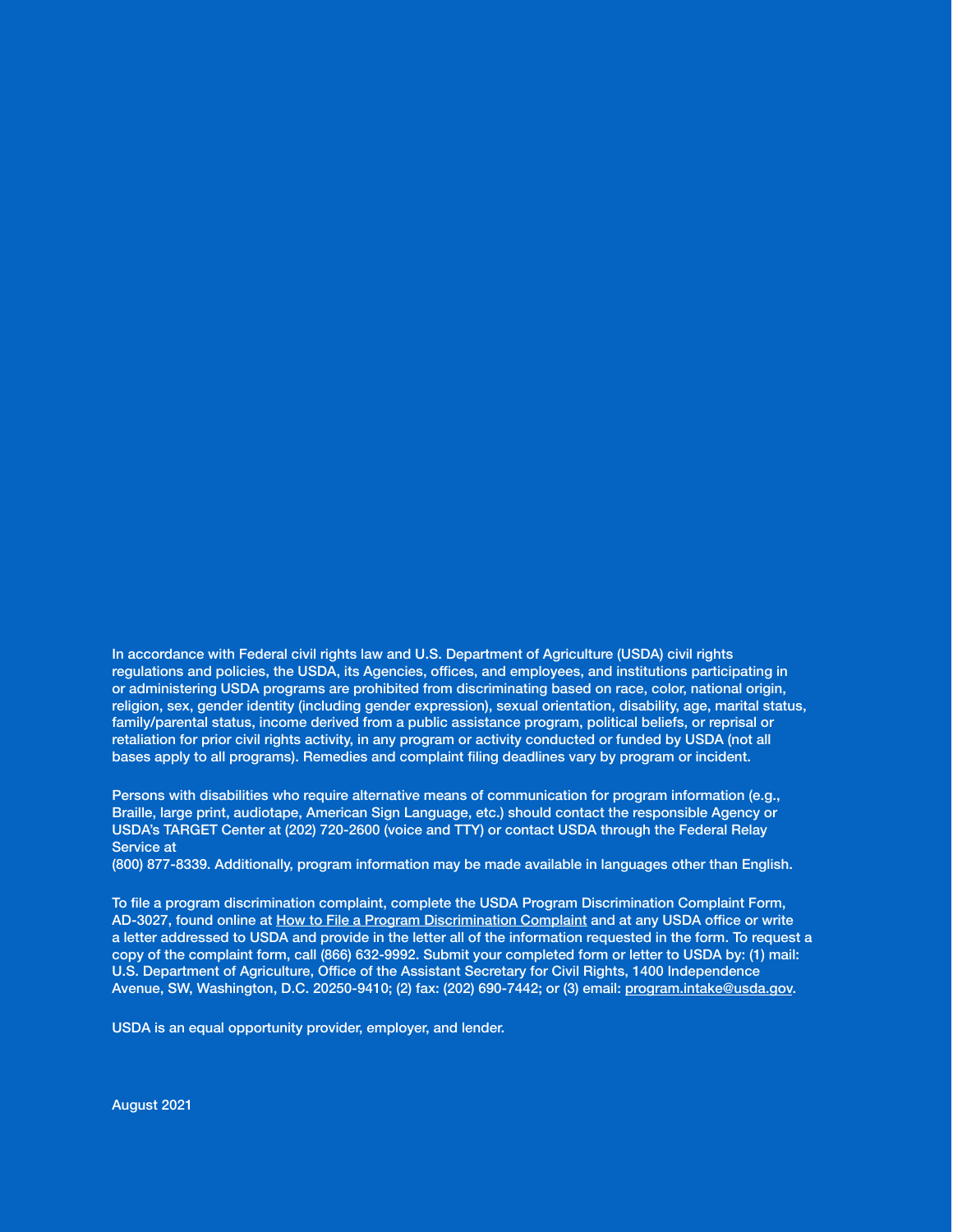# **Contents**

| VI. USDA Actions to Ensure a Climate-Ready Supply of Products and Services29 |
|------------------------------------------------------------------------------|
|                                                                              |
| <b>Appendix: USDA Departmental Regulation 1070-001: Policy Statement</b>     |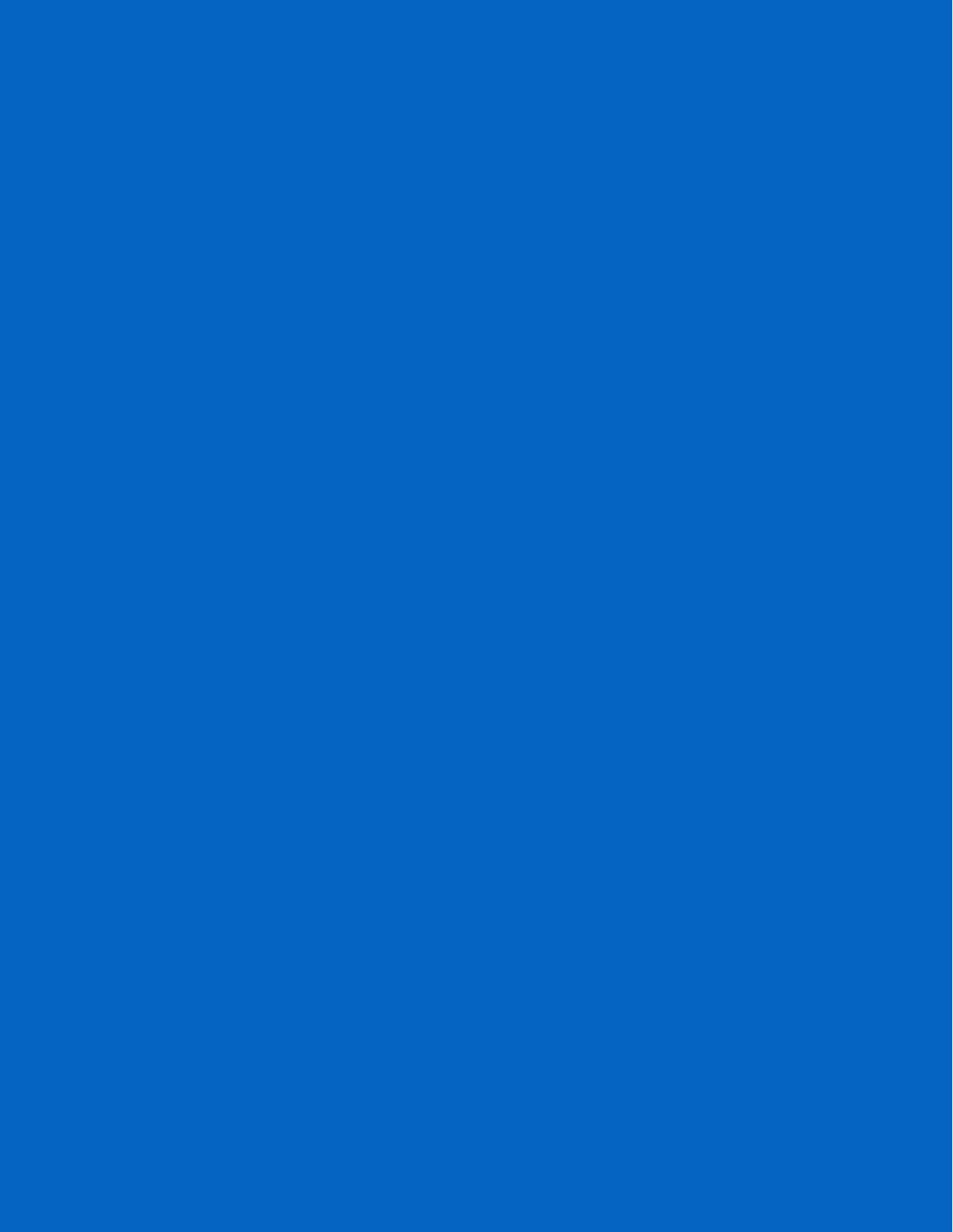## **A Message from Secretary Vilsack**

#### Dear Reader,

As evidenced by the historic drought in the western United States, vast wildfires, and soaring temperatures across the country, climate change is already on our doorstep, and America's producers are on the front lines. We are operating in new territory, and the changing climate creates immense uncertainty and threatens the resilience of the American agriculture and forestry sectors. Not only does climate change have a direct impact on a producer's ability to plan and manage risk, it has wider impacts on the natural systems we rely on to support production of food and fiber, keep our waters clean, and maintain cultural resources.

As the "People's Department," USDA is preparing to help communities across the United States, both rural and urban, plan for and build resilience to the impacts of climate change. Answering President Biden's call for a whole-of-government approach to climate, USDA is taking a whole-of-Department approach to address the challenges and opportunities posed by climate change. In USDA's recent Climate-Smart Agriculture and Forestry Strategy: 90-Day Progress Report, we laid out our mitigation strategy to ensure that farmers, ranchers, and landowners can seize on these opportunities and contribute to greenhouse gas emissions reductions and sequestration. Alongside those actions, we must make sure that we provide producers, landowners, and communities with the tools to manage risk and adapt to this changing reality.

This Action Plan for Climate Adaptation and Resilience outlines how USDA will provide relevant information, tools, and resources to its stakeholders and target programs and activities to increase resilience to climate impacts. USDA will prioritize equity, promote environmental justice through a focus on healthy communities,

and target adaptation actions with co-benefits for climate mitigation, conservation, and sustainability.

In addressing the climate crisis, the USDA research enterprise will develop innovative tools and practices for farmers and land managers of the future. USDA will tailor its climate outreach and assistance to be regionally specific through its vast field operations and innovative partnerships and enhance department-wide coordination through its ten regional Climate Hubs. Building climate literacy across all levels will enable USDA staff to best serve its stakeholders in the decades ahead.

Our plan will serve as the foundation for iterative climate adaptation across the Department. Taking these steps to prepare American farmers, ranchers, forest landowners, resource managers, and communities for the effects of climate change will help ensure that our agriculture and forestry sectors continue to provide healthy food and fiber for America and the world, and that we conserve our soil, air, and water for generations to come.

Sincerely,

Thurs Vilsel

Secretary Tom Vilsack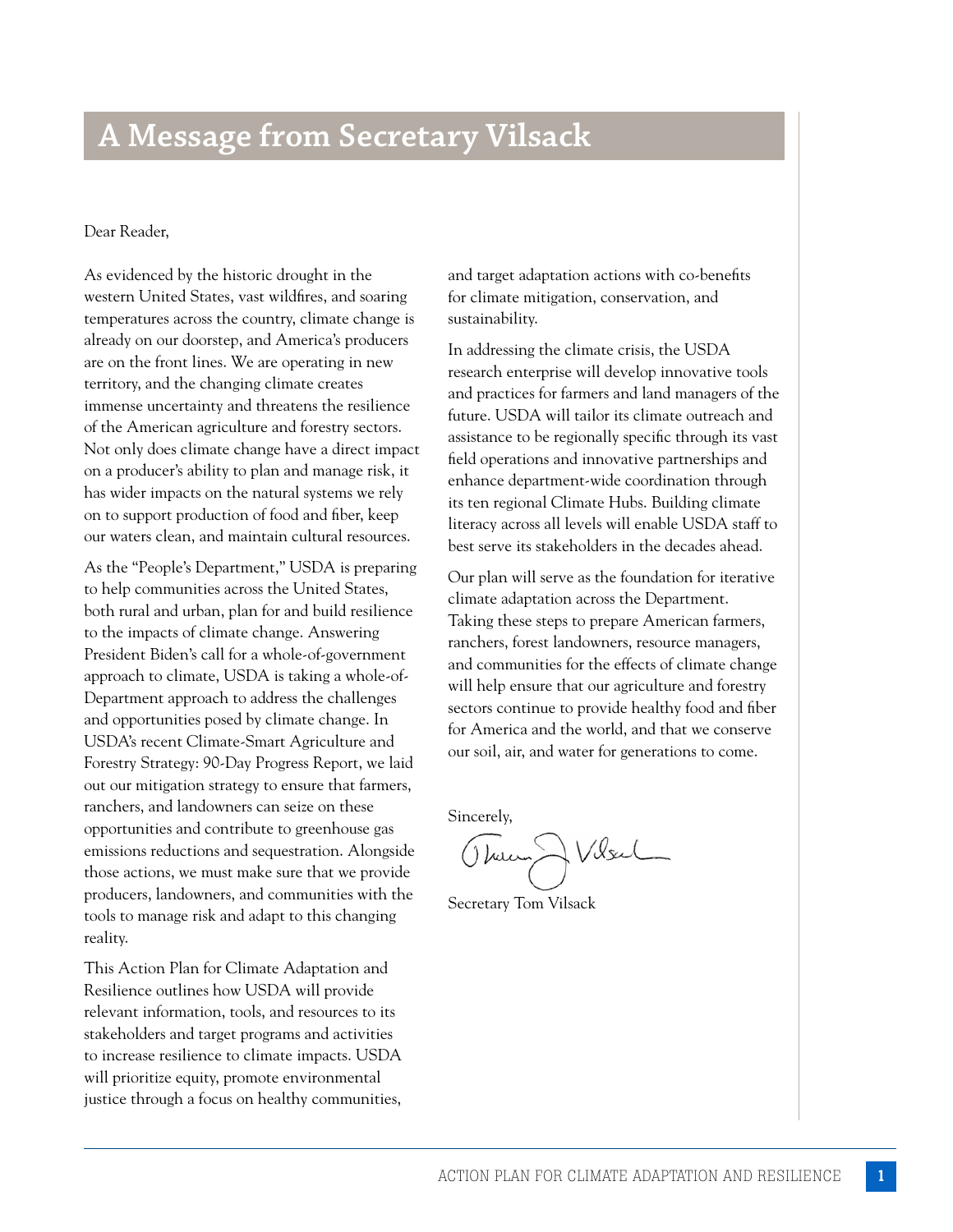

### **I. INTRODUCTION**

On January 27, 2021, in Executive Order (E.O.) 14008 Tackling the Climate Crisis at Home and Abroad, President Biden laid out a vision for a United States government-wide approach and a set of coordinated domestic actions to address the risks and opportunities posed by climate change. One of these actions directs the U.S. Department of Agriculture (USDA) to submit an action plan of steps to bolster adaptation and increase resilience to the impacts of climate change across our mission and operations.

Climate change poses a significant risk to agriculture, forests, and grasslands across the United States and the communities that support and depend upon them. This risk is disproportionately high for disadvantaged communities, including Tribal nations, lowincome, and minority communities. USDA is unique among federal departments in the breadth of its Mission Areas and its reach across the United States to urban, rural, and Tribal communities. Steps to reduce the vulnerability and increase the adaptive capacity of American farmers, ranchers, forest owners, and other stakeholders to climate change are needed to maintain competitiveness and sustainability in the coming decades. Through climate change adaptation planning, USDA will increase the resilience of these sectors and communities to climate change.

Agricultural producers and forest landowners have extensive experience dealing with uncertain conditions, yet climate change is producing new challenges. Adaptation actions by USDA and our stakeholders can reduce the impacts of climate change while creating opportunities or co-benefits for mitigation, sustainable production, and conservation. The co-benefits of adaptation actions may also stretch as far as the social welfare of rural and urban communities by improving economic opportunities, infrastructure, and equity. The research and development necessary to support agricultural and forestry climate adaptation have the potential to spur new tools, practices, and technologies that may underpin the future of these sectors.

USDA last undertook extensive climate adaptation planning in 2014 in response to E.O. 13653 Preparing the United States for the Impacts of Climate Change. In that plan, USDA laid out a vision for how to integrate consideration of climate change into agency operations and overall mission objectives in the context of USDA's strategic goals. USDA provided progress and strategic updates to its climate adaptation planning via USDA's annual Strategic Sustainability Performance Plan, most recently in 2017.

FY 2021 is a transition year for USDA as its leadership develops a 2022-2026 USDA Strategic Plan, to align with the Biden-Harris Administration's priorities, which include addressing climate change. At the same time, USDA is tracking key performance indicators (KPIs) for the 2018-2022 Strategic Plan. A draft of the new goals was provided to the Office of Management and Budget (OMB) in June 2021. From June to September 2021, a crossdepartmental working group will establish KPIs to gauge progress towards specific performance goals that are in alignment with the new strategic plan. A full draft strategic plan will be provided to OMB in September 2021. USDA's 2021 Annual Performance Report and 2023 Annual Performance Plan, due to OMB in November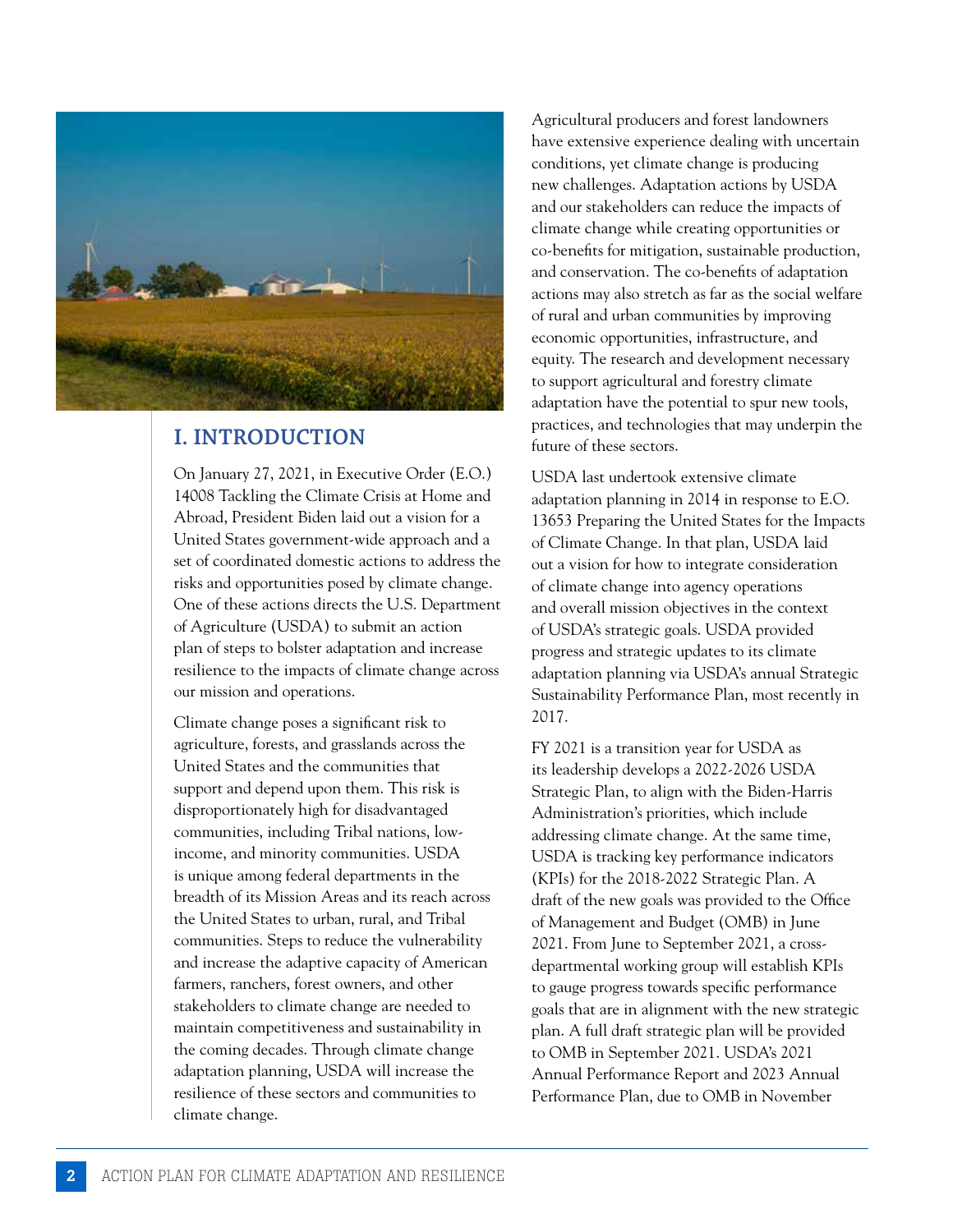2021, will close the 2018-2022 performance cycle's KPIs and, where possible, reflect the new draft KPIs. Finally, for FY 2021, USDA's Risk Profile will be updated to incorporate risks and risk mitigation strategies that reflect the Biden-Harris Administration's priorities, like climate change, where possible.

The complete package of this USDA Action Plan for Climate Adaptation and Resilience includes:

- This Action Plan for Climate Adaptation and Resilience that builds on prior adaptation plans,
- An update to USDA Departmental Regulation 1070-001 USDA Policy Statement on Climate Change Adaptation, and
- Identification of the Director of the Office of Energy and Environmental Policy (OEEP) in the Office of the Chief Economist (OCE) as the senior agency official responsible for carrying out the climate adaptation activities described in this Plan.

This Plan, which aligns with guidance from the White House Council on Environmental Quality (CEQ), includes:

- Five vulnerabilities due to climate change that USDA has identified and must address;
- Five actions USDA will implement in its mission, programs, operations, and management in anticipation of and in response to a changing climate;
- A description of efforts to enhance the climate literacy of USDA's workforce; and
- Descriptions of how climate adaptation and preparedness is built into management and decision-points for USDA climate-ready sites, facilities, products, and services.

### **II. CLIMATE VULNERABILITIES**

Climate change presents many challenges to USDA and its stakeholders. The five

vulnerabilities below build on prior vulnerability assessments of the Department and draw from our best understanding of the threats posed by climate change and its impacts in the Fourth National Climate Assessment. The potential climate impacts to agricultural productivity, water quantity and quality, vulnerable communities, public lands and infrastructure, and as a result of extreme events will have broad Department-wide effects. For each vulnerability, we describe the threat and propose adaptation actions to address it. Some of these actions overlap with the cross-cutting actions outlined in section III, while others specifically target the vulnerabilities described below.

### **1. Decreased agricultural productivity**

Climate change threatens growth in agricultural productivity through direct effects such as changes in temperature and precipitation patterns, and secondary effects, such as increased pest and disease pressures, decline in pollinator health, reduced crop and forage quantity and quality, and infrastructure damage. Agricultural productivity is additionally threatened by impacts to water supply and increased frequency and intensity of extreme weather events, which are described in more detail in Vulnerabilities #2 and #4. Agricultural productivity is vulnerable to the impacts of climate change via:

• **Crop and livestock production.** With variation at local, regional, and continental scales, climate change is projected overall to impact crop production by reducing both quantity and quality of yields, altering optimal growing season periods, and increasing likelihood of crop failure and damage. Similarly, livestock production will be impacted by reducing the quantity and quality of pasture and forage, lowering the yield of feed grain, affecting livestock health, and fostering the spread and resilience of pathogens and parasites that affect livestock development.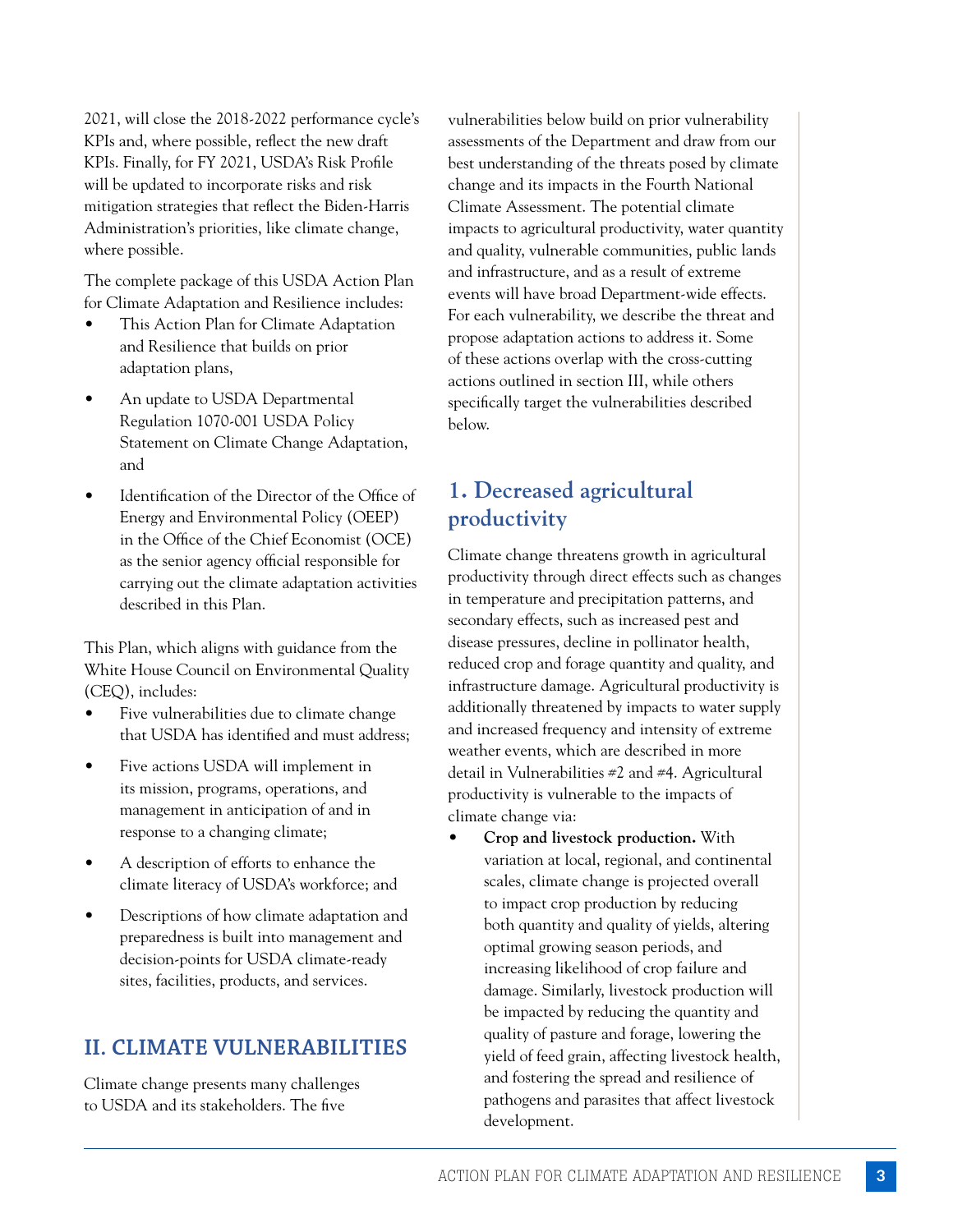

- **Reduced soil quality.** Agricultural, forest, and grassland soils are sensitive to long term changes in temperature and precipitation, management practices, and multiple uses like recreation. The interactive effects of these stressors can increase erosion rates, reduce soil quality, and alter soil composition that supports plant growth. Additionally, increases in temperature, changes in moisture levels, and disturbances like wildfire, pests, and disease can release carbon stored in soil organic matter.
- **Pest and disease pressure.** Climate change may expand or shift the range of a pest, pathogen, or vector organism, increasing its ability to establish in areas not previously considered at risk, elevating the risks to agriculture and forestry. Climate change may also lead to changes in wildlife migratory patterns, diseases, disease life cycles, predator-livestock interactions, and mass mortality events. These increased pressures may impact the Animal and Plant Health Inspection Service's (APHIS) ability to monitor for animal and plant pests and diseases in traded and domestically produced goods.
- **Pollinator health.** Pollinator health, which is essential to successful crop production and highly correlated with floral landscapes, is threatened by climate-driven temperature

and rainfall extremes. Areas vulnerable to climate change include the commercial beekeeping industry, non-managed pollinator populations, and the subsequent threats to specialty crop industries.

• **Crop insurance.** Agricultural producers purchase crop insurance for protection against numerous production and price risks, which can include climate and weatherrelated losses from hurricanes, flood, drought, hail, and wildfires. Forecasts of more rapid changes in climatic conditions have raised concerns that these risks will increase relative to historical conditions. In addition to implications for landowner decisions regarding land use, crop mix, and production practices, changing agricultural risks could affect the performance of the Federal Crop Insurance Program (FCIP), managed by the Risk Management Agency (RMA). Economic Research Service (ERS) analysis suggests that even with some adaptation actions taken by producers, climate change could lower domestic production of major commodities, leading to higher prices, higher premiums and, consequently, higher FCIP subsidies. Without adaptation actions on the part of farmers, these potential cost increases are likely to be even greater.

In response to the threats and impacts to agricultural productivity described above, USDA has identified several key adaptation actions:

• **Increase implementation of on-farm adaptation strategies and practices.** The Farm Service Agency (FSA) and the Natural Resources Conservation Service (NRCS) can leverage existing programs to support farmers, ranchers, and landowners in understanding the vulnerabilities of their operations to a changing climate and implementing adaptive practices and management strategies. NRCS programs, such as the Conservation Stewardship Program (CSP) and Environmental Quality Incentives Program (EQIP), and initiatives, such as the Soil Health Initiative, can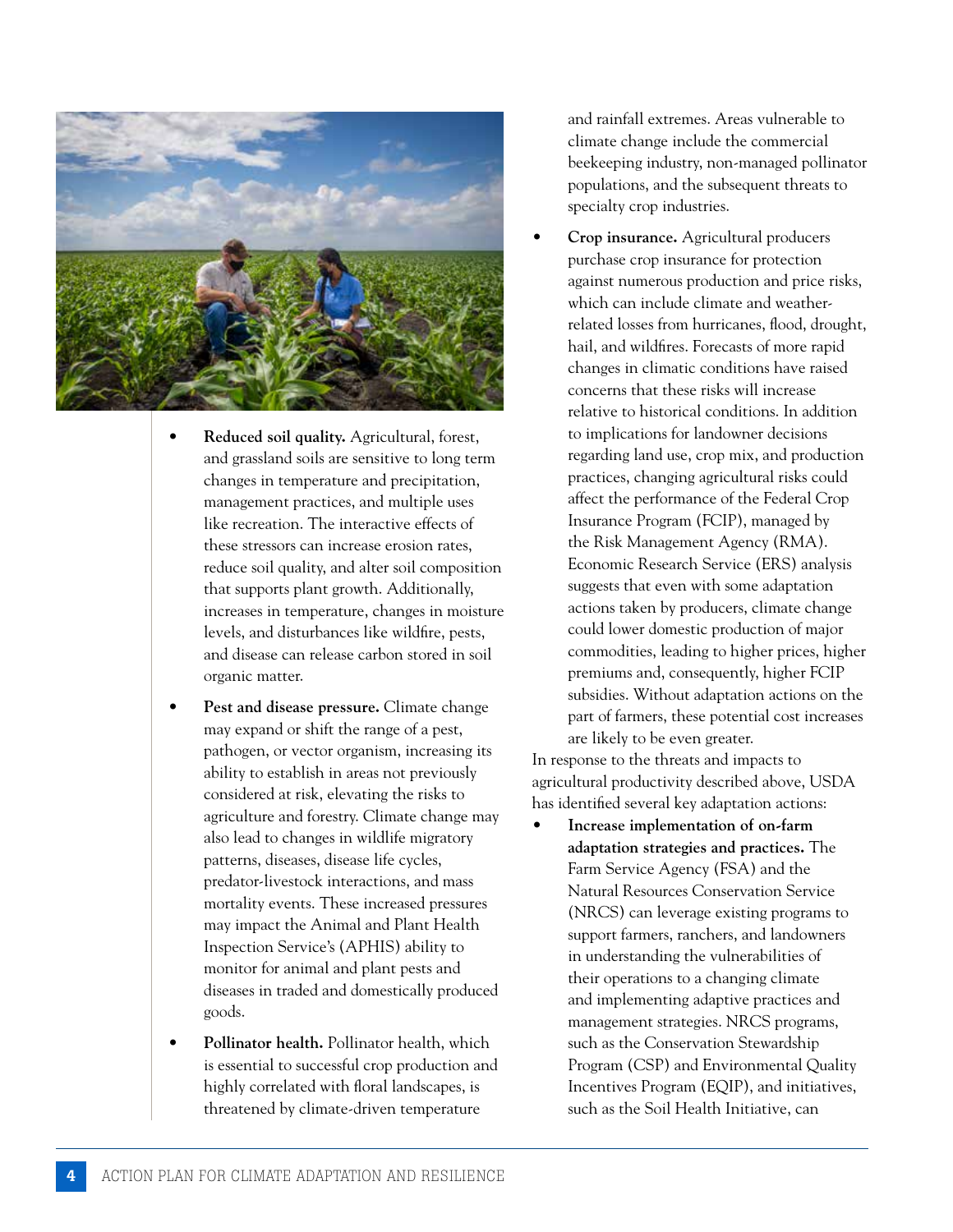provide financial and technical assistance and resources for implementing practices, like cover crops, reduced and no tillage, and improved irrigation systems, that contribute to more resilient landscapes. FSA loan programs, including Operating Loans, the Farm Ownership Loan Program, and the Conservation Loan Program, can also provide funds for a wide range of purposes, including short-term equipment or operating needs or long-term infrastructure enhancements to support increased resilience. USDA agencies will continue to evaluate and modify existing programs, like the Conservation Reserve Program (CRP), the Emergency Conservation Program (ECP), and the Emergency Forest Restoration Program (EFRP), for climate risks and adaptation opportunities. In administering disaster-related programs, USDA will aim to build resilience and adaptive capacity to future shocks whenever possible. Barriers to scaling up the adoption of adaptation practices include high costs of implementation, insufficient incentives, and need for additional technical assistance to aid decision-making and implementation.

• **Support active landscape-scale management and disturbance responses.** Supporting healthy landscapes starts with ensuring that whole ecosystems are managed at the landscape scale, considering multiple components, interactions, and timescales. For example, the Forest Service's (FS) Burned Area Emergency Response (BAER) teams assess post-wildfire disturbances and implement short-term treatments to stabilize soils to minimize threats to built and natural infrastructure, helping to ensure long-term ecosystem integrity. On private working lands, NRCS's area-wide and watershed planning processes bring together state agencies, soil and water conservation districts, regional planning commissions, counties, and other governmental entities to coordinate long-term resource management

at the landscape level. Current barriers include capacity to translate science into practice and ensuring sufficient workforce and public education around these topics.

- **Improve access to climate data and tools.** Improved access to climate and climaterelated data can help producers better understand changing conditions and adjust their management decisions accordingly. The USDA Climate Hubs play a pivotal role in developing and curating data and tools for producers and the public. USDA's Office of the Chief Economist (OCE) will continue to partner with the National Drought Mitigation Center (NDMC) to improve their capacity to provide actionable information to the public and record observed drought impacts.
- **Enhance systems for monitoring and mitigating vector and disease spread.**  APHIS and FS will improve current monitoring systems and responses to vector and disease spread, incorporate state-ofthe-art modeling to inform surveillance, develop early warning systems, and identify better options for vector control and animal protection. APHIS will also evaluate its regulatory framework for biotechnology and genome editing as use of these technologies increases to support the development of climate-adapted crops and livestock.
- **Continue research into climate impacts on agricultural productivity and adaptation strategies and practices.** Further research is needed to understand the full range of potential impacts, inform implementation of adaptation strategies, and identify barriers to access. The Agricultural Research Service (ARS) and the National Institute of Food and Agriculture (NIFA) support research on adaptation strategies, including adapted cultivars and crops, enhanced water and input-use efficiency, optimal production efficiency, and improved resistance to diseases and pests. ARS's Long-Term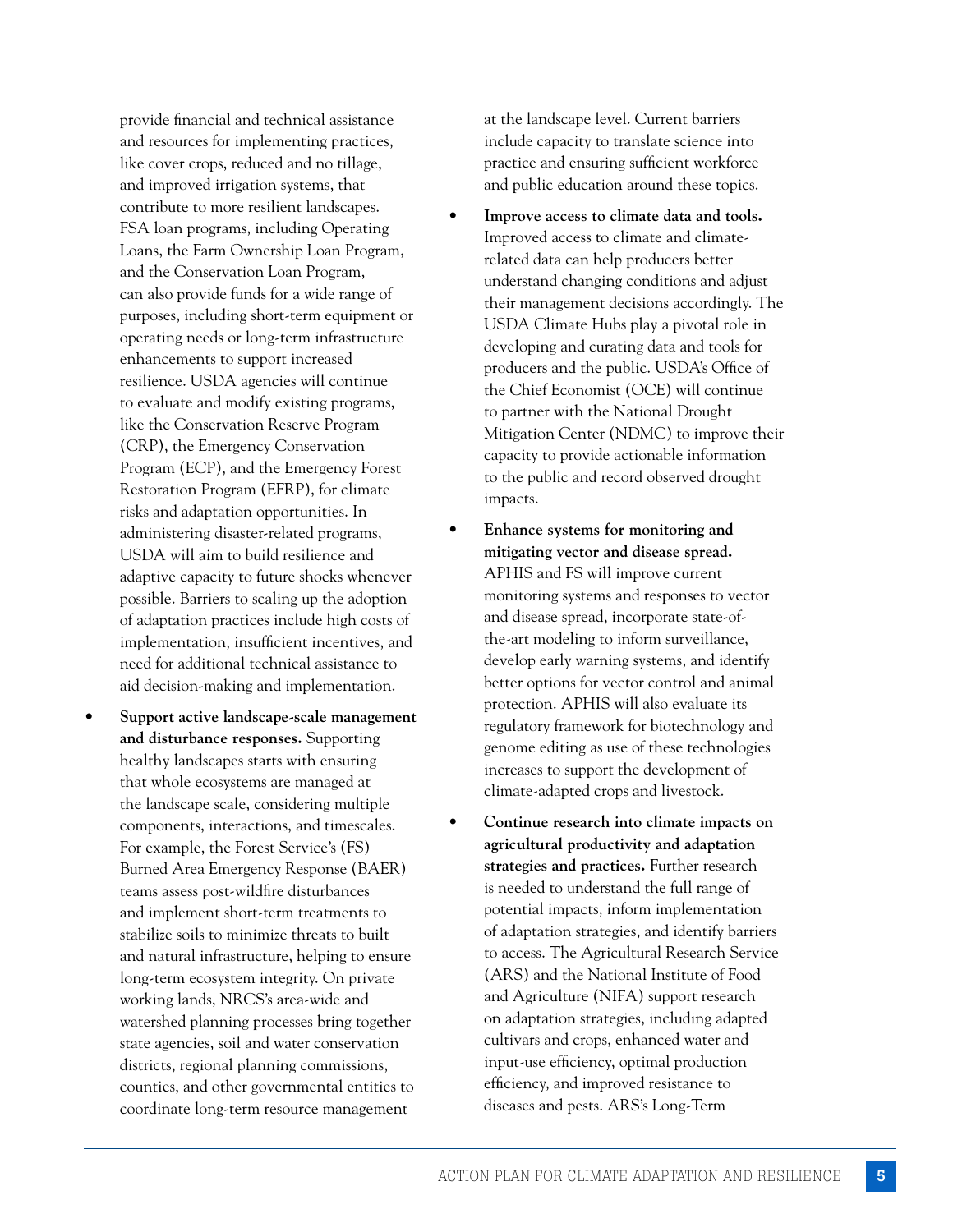Agroecosystem Research (LTAR) sites will continue landscape and regionalscale approaches to investigate sustainable intensification of U.S. agriculture. The Office of the Chief Scientist (OCS) will continue to coordinate research into pollinator health, including changes in plant pollen ranges, co-benefits of resilient plant species to pollinators and carbon sequestration, colocation of pollinator habitat with renewable energy sites, and practices to address increased stress on pollinator health.

- **Provide climate-smart risk management products.** New and continuing actions that RMA will take to help producers manage climate-related production risks include:
	- Evaluation and monitoring of climate risks to the FCIP and update of program parameters, like earliest and final planting dates and sales closing dates, based on these analyses;
	- Implementation of state-funded incentives to encourage cover crop planting;
	- Use of the Whole Farm Revenue Protection product to support farmers who use crop diversification to reduce risk;
	- Continued insurance coverage for crops that accommodate new agronomic practices that minimize water use;
	- Implementation of procedures that facilitate access to insurance coverage to accommodate climate-driven shifts in production areas;
	- Application of recently revised premium rating methodology so that rates more quickly reflect changes in risk; and
	- Monitoring of premium rating methodology, loss adjustment standards, underwriting standards, and other insurance program materials to ensure they are appropriate for new production regions or practice changes within regions. In parallel with these efforts, the Climate

Hubs will continue to provide information and tools to support producers' capacity to manage for impacts to crop insurance, such as the AgRisk Viewer, a decision-support tool that provides historic crop insurance data to assess climate risk.

Many of the actions described above are inprogress or positioned to begin soon through coordinated Department-level efforts and creative applications of existing USDA resources and programs. Additional investments directed towards these efforts will enable USDA to more effectively address actions that rely on new data or expertise or require significant program enhancements. In the near-term, progress can be measured using existing systems that correlate well with target outcomes, like data from the North American Long-Term Soil Productivity study, led by Forest Service Research & Development (FS R&D). Agency record-keeping can also support progress measurement, including loan funds use, technical and financial assistance disbursed, and programmatic changes or additional investments made considering assessed climate risks.

### **2. Threat to water quantity and quality**

Climate change impacts on the water cycle are resulting in earlier snowmelt, reduced water supply, more intense and frequent drought, degraded water quality, excess soil moisture, and greater flooding, all of which will alter crop and animal production and quality and management of forest and rangeland systems. In 2021, producers in areas like the Klamath River Basin and the Colorado River Basin are again experiencing severe drought conditions resulting in historically low water allocations. Key threats and impacts related to water supply include:

• **Water quantity and drought.** With climate change, producers are confronting greater intra- and interannual variability in the distribution, quantity, and timing of precipitation. Drought has become more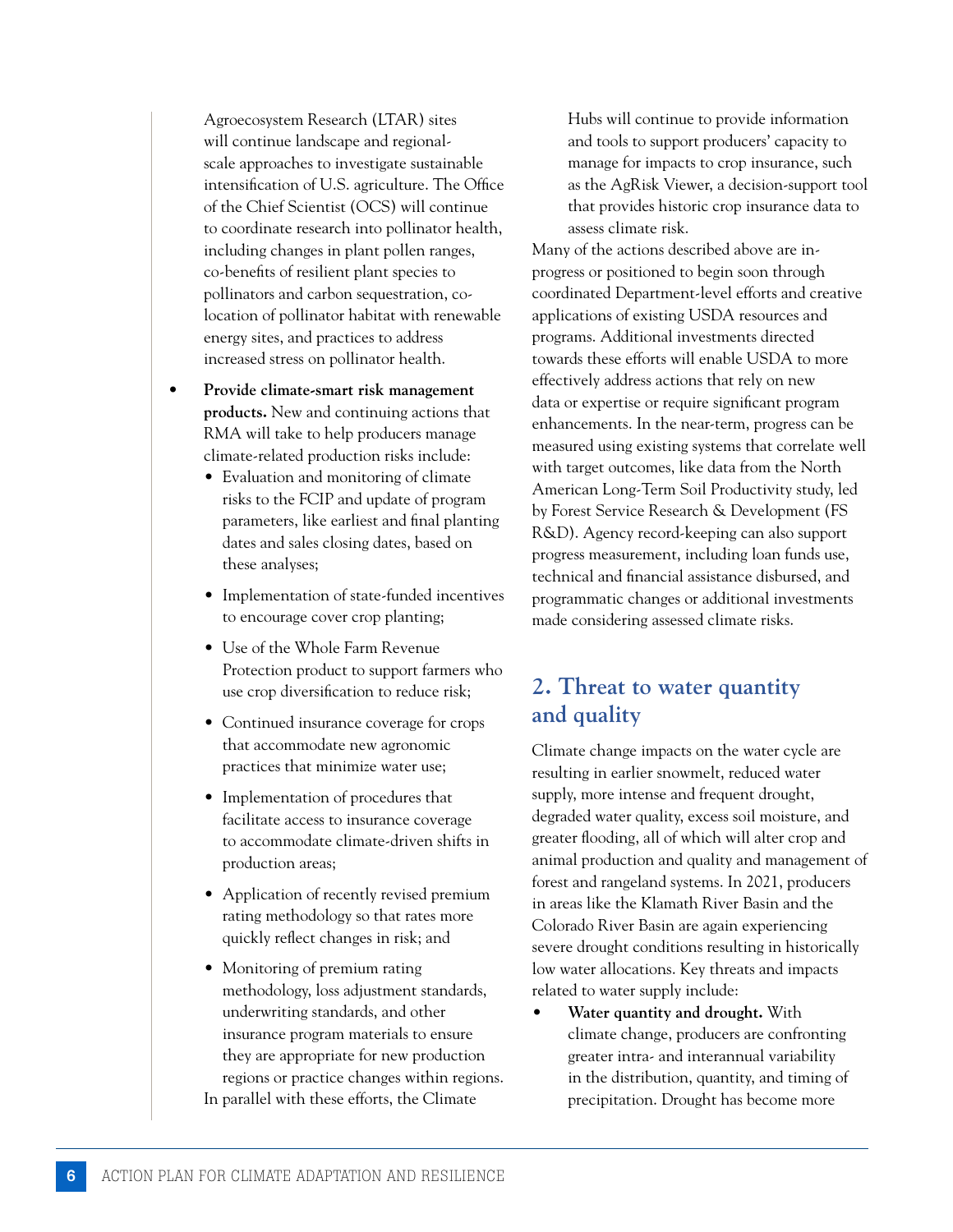persistent and widespread with impacts on soil moisture and health, groundwater recharge, runoff, and ultimately agricultural productivity. Changes in snowpack also impact water supply and seasonal runoff timing. These changes in the water supply have the potential to drastically shift the geographic distribution of agriculture and exert greater pressure on finite groundwater resources.

- Water quality. Precipitation extremes can cause excessive runoff and soil erosion, which lead to field production issues and downstream impacts on quality of water resources, including eutrophication and hypoxia.
- **Riparian and aquatic ecosystems.** Changes in climate and the water cycle are affecting aquatic and riparian ecosystem structure and function, potentially resulting in loss of at-risk species, new species being put at risk, the introduction of additional or expansion of existing invasive species, and the establishment of new diseases and pathogens.
- **Forest resilience.** Declines in forest health because of drought, excess soil moisture and flooding will lead to increased vulnerability to disasters (see Vulnerability #4) such as wildfires, severe storms, and forest insect and pathogen outbreaks. These disasters will impact communities through decreases in ecosystem health and delivery of ecosystem services.

Priority actions that can be taken to respond to these risks to water quantity and quality include:

• **Target existing programs to support water issues.** Projected changes in water availability will require programmatic shifts that specifically integrate climate adaptation and resilience-building. FSA currently delivers several assistance programs for producers who have experienced hardships due to water-related impacts including the Noninsured Crop Disaster Assistance Program (NAP), the Emergency



Conservation Program (ECP), the Tree Assistance Program (TAP), the Livestock Forage Program (LFP), and ad hoc programs like the Quality Loss Adjustment program (QLA). USDA will evaluate the existing programs within legislative authority to ensure that coverage or grazing periods accurately represent when threats to water quantity and quality could occur. For example, FSA programs could adapt to support water quantity and quality issues by broadening support to annual cropping systems that increase water use efficiency. NRCS's Regional Conservation Partnership Program (RCPP) and EQIP can provide financial and technical assistance to the irrigated agricultural sector in support of additional water storage infrastructure and soil enhancing practices.

• **Build resilience by enhancing soil health.** Through a variety of conservation practices, soils can be enhanced to promote water infiltration and be less prone to surface runoff and downstream flooding. Building soil health is a slow process that can take a number of years and requires changes in cropping systems and management practices. Programs like EQIP, RCPP, and the Soil Health Initiative help promote practices such as cover crops, reduced tillage, and prescribed grazing that can improve soil health and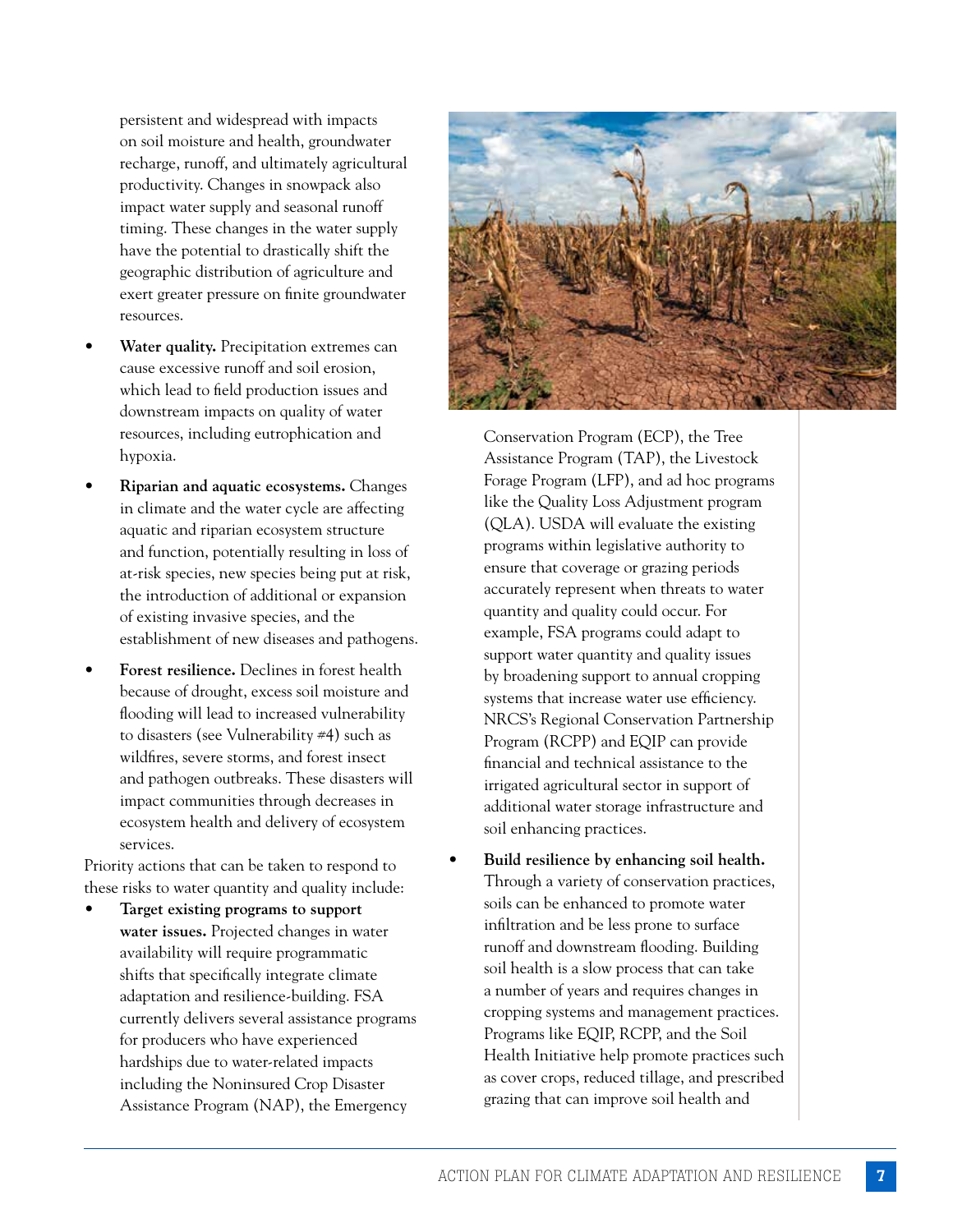build more resilient landscapes. Adaptation Action #1, below, further highlights the impact that improvements to soil health can make on long-term sustainability.

- **Use a landscape approach in addressing water issues.** Successful adaptation will require an integrated, landscape scale approach, including managing water resources across private and public lands, restoring terrestrial and aquatic ecosystems to enhance their resilience to climate stressors, and addressing the effects of pathogens and invasive species. Heterogeneous land cover makes developing resilience strategies for water resources on this scale complicated and requires participation, cooperation, and coordination of diverse stakeholders.
- **Explore innovative technology and approaches.** Drought-adapted varieties, dynamic and data-driven irrigation technology, and increasingly efficient delivery, storage, and recycling of water will be important adaptation tools. Improved and integrated climate, groundwater, and surface water measurements and modeling will help predict vulnerability in water availability and identify priority areas for reduced water use. Innovative translation of water management research and technology to on-field realities through extension and education will be essential to support user adoption and alleviate producer and land manager concerns.
- **Invest in water management infrastructure and adaptive irrigation systems.** Investing in additional water storage infrastructure, such as new reservoirs and managed aquifer recharge, and increasing the ability of waterrelated infrastructure to survive extreme events, can help irrigated agriculture adapt to a variable future and expand availability of seasonal runoff. In traditional rainfed agricultural regions, producers may adapt to more variable growing season precipitation by beginning to irrigate or practicing

supplemental irrigation. Barriers to these actions include the need to address the ecosystem impacts of dams, the relative lack of institutions to guide the development of managed aquifer recharge, and the high cost to build on-farm irrigation infrastructure.

• **Leverage existing federal coordination mechanisms.** USDA will continue to play a leading role in existing interagency drought coordination networks including the National Oceanic and Atmospheric Administration's (NOAA) National Integrated Drought Information System (NIDIS) and National Drought Resilience Partnership (NDRP). OCE and NDMC will continue to leverage their partnership to support Climate Hub projects that provide useful and usable drought products to end users. Moreover, the Climate Hubs will continue supporting NIDIS in their regional Drought Early Warning Systems (DEWS). A Drought Learning Network (DLN) was jointly developed by the Climate Hubs, NDMC, and NIDIS, and allows stakeholders to share experiences in preparing for, responding to, and recovering from drought.

Many current USDA programs are well-suited to address these water-related threats and can provide a strong foundation for completing the necessary actions. It will also take new and reinforced partnerships within federal government and with Tribes, states, non-governmental organizations (NGOs), and businesses to tackle the significant challenge of addressing the long-term sustainability of the Nation's water supply. Much of this work will take years to complete and therefore requires five- or ten-year timelines to measure progress. USDA's National Agricultural Statistics Service (NASS) data on the market value attributable to irrigated farms and irrigated land, which is collected in the Census of Agriculture, will be used to assess the efficacy of future adaptation efforts in the irrigated agricultural sector. U.S. Geological Survey's (USGS) water use reports, which are released at 5-year intervals, will serve as another useful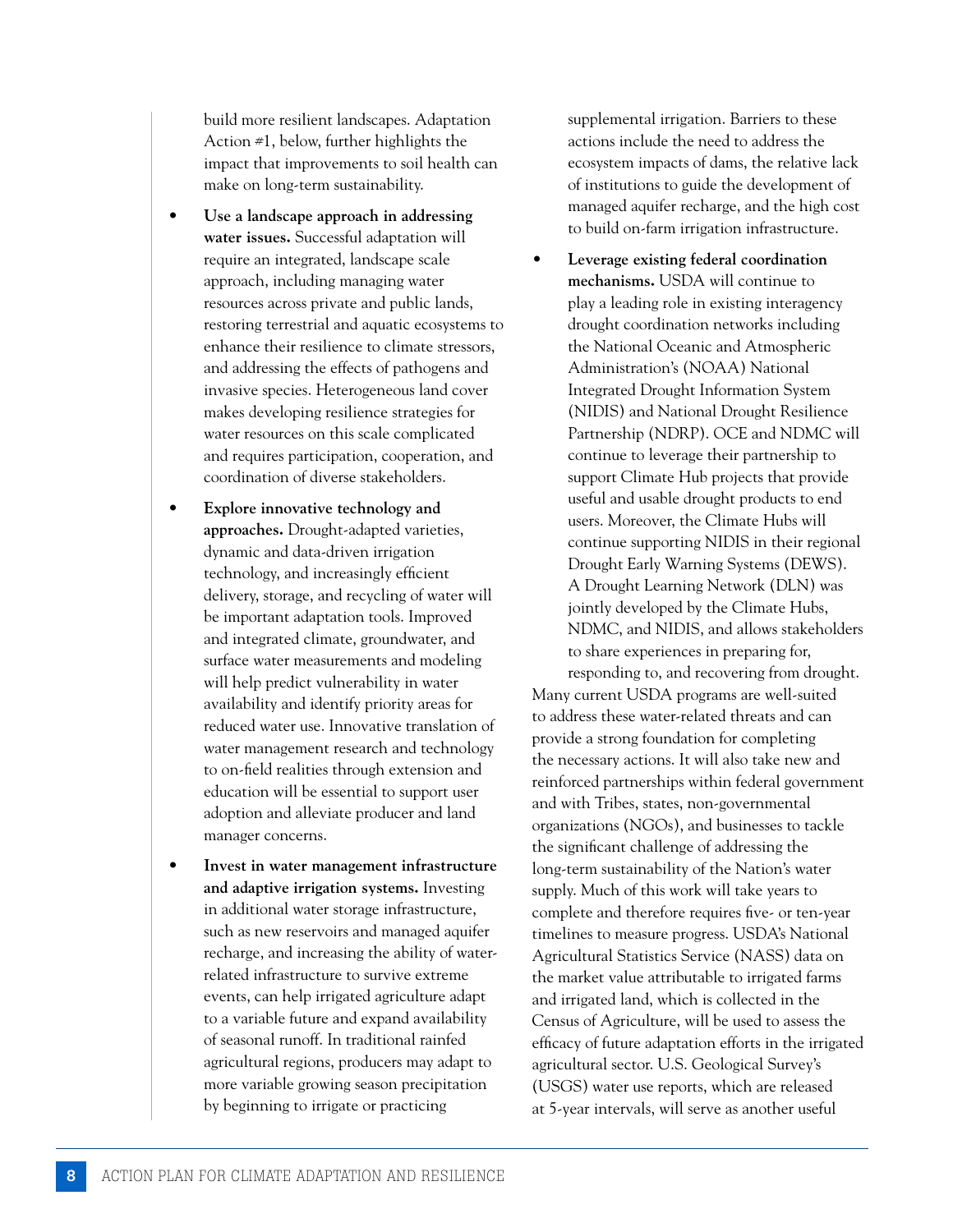tool to measure changes in water use over time. Improvements in monitoring, infrastructure, and research could be realized with additional investments to further minimize the climate risks to water for soil and forest ecosystems.

### **3. Disproportionate impacts on vulnerable communities**

Socially disadvantaged, low-income, minority, and rural populations as well as American Indians, Alaska Natives, and sovereign Tribal governments are more likely to be vulnerable to the impacts of climate change. These communities' ability to adapt to a changing climate is often limited by financial, social, and other constraints. Climate change is likely to disproportionately impact these communities via several pathways:

- **Health.** Many communities who are exposed to the impacts of climate change are already burdened by air and water pollution and other environmental health hazards. Health risks of climate change may compound existing health issues in Tribal and Alaska Native communities, including risks from the loss of traditional food and practices, community displacement, new infectious diseases, and other effects of climate change.
- **Food.** Climate change poses risks for the U.S. food system, including production risks (as described in Vulnerability #1), transport and trade vulnerabilities, the potential for increased food loss and waste, and diminished food safety. These vulnerabilities challenge USDA's mission to provide leadership on food, nutrition, and related issues.
- **Ecosystem services and livelihoods.** Climate change threatens ecosystem services that many communities depend on including clean air and water, subsistence foods, medicine, fiber, fuel, and cultural services, such as cultural heritage and identity, spiritual, aesthetic, and educational values,

and recreation and tourism opportunities. Rural communities, many of whose livelihoods are tightly tied to the agriculture and forestry sectors, and migrant workers, who provide a large share of agricultural labor in some regions, are particularly vulnerable to climate change impacts.

• **Extreme weather event impacts.** As described further in Vulnerability #4, the impacts of extreme weather events influenced by climate change are expected to have a disproportionate impact on populations lacking resources to cope with economic and environmental shocks and uncertainty. Communities in riskprone areas can face cumulative exposure to multiple pollutants and climate event impacts. Without action, the adverse effects of extreme weather events, severe wildfire, flooding, drought, and invasive species on these populations and Tribal communities will only intensify.

USDA actions to help the most vulnerable communities adapt to climate change will include:

• **Increase equity and environmental justice awareness, skills, and abilities of USDA staff.** USDA will take additional steps to educate its staff on environmental justice, including disproportionate impacts from climate change, and how it relates to USDA agencies, programs, and activities. This will

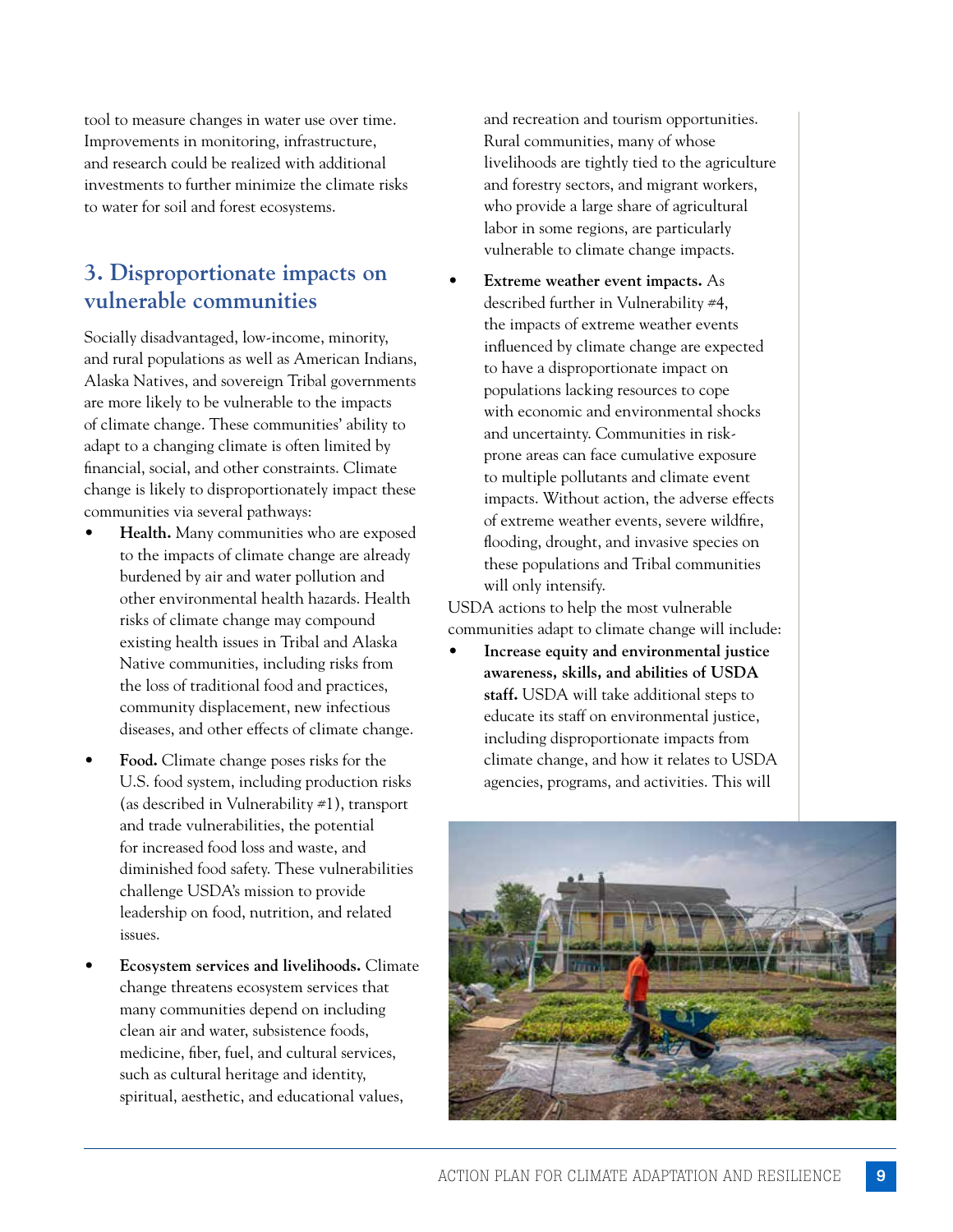enable the Department to assess its current and future activities, identify areas and strategies for improvement, and develop metrics to ensure progress in supporting communities most vulnerable to the impacts of climate change.

- **Engage meaningfully with impacted and vulnerable communities.** The Department will leverage existing relationships and build off past and on-going Tribal consultation and stakeholder engagement processes, including those recently initiated to seek input on the Department's climate-smart agriculture and forestry strategy. As the Department and individual agencies continue to develop adaptation and environmental justice strategies, they should engage directly with environmental justice leaders and communities impacted by climate change to understand vulnerabilities and risks, identify barriers to and resources for adaptation, and collaboratively develop solutions and responses, including through participatory adaptation planning.
- **Evaluate programs and activities for risks to communities.** In carrying out actions to address climate risks, USDA should develop robust processes to ensure disproportionately high impacts and maladaptation are avoided or mitigated. FS has developed guidance for incorporating analysis and consideration of impacted communities during Land Management Planning and National Environmental Policy Act (NEPA) processes and has established a robust Urban Forestry program to address environmental justice issues in urban areas. Evaluating risks to vulnerable communities may involve leveraging new and updated vulnerability assessments and existing and emerging tools, such as the proposed Climate and Economic Justice Screening Tool, to identify communities at risk.
- **Provide assistance and resources.** USDA will continue work to ensure its programs

and resources are distributed equitably and are accessible to those most at risk of climate change impacts and in need of adaptation support. Several USDA programs have special provisions or dedicated funding for historically underserved producers which may include socially disadvantaged, beginning, limited resource, and veteran farmers and ranchers—who are among the most vulnerable to impacts. Activities to integrate environmental justice and equity into existing programs will require removing barriers to participation, establishing trust, transparency, and accountability, identifying opportunities for broader inclusivity, and targeting education and outreach. Additional areas for advancing equity and environmental justice are described within USDA's Climate-Smart Agriculture and

Forestry Strategy: 90-Day Progress Report. Ensuring environmental justice and equity is an ongoing activity for USDA. The actions presented here can build on recent outreach efforts that have resulted in increases in program participation by historically underserved producers. Agencies will need to prioritize environmental justice in their planning and budget processes and when implementing new programs and policies. Indicators of success will be identified in coordination with the White House Environmental Justice Interagency Council's forthcoming performance metrics.

### **4. Shocks due to extreme climate events**

Climate change is causing more frequent and intense disruptive events including hurricanes, floods, drought (see Vulnerability #2), and fires, which can have significant impacts on agriculture and forestry. Rural and vulnerable communities will be disproportionately impacted by these events while lacking the resources to adequately prepare for and respond to them. Key areas of impact associated with extreme climate events include: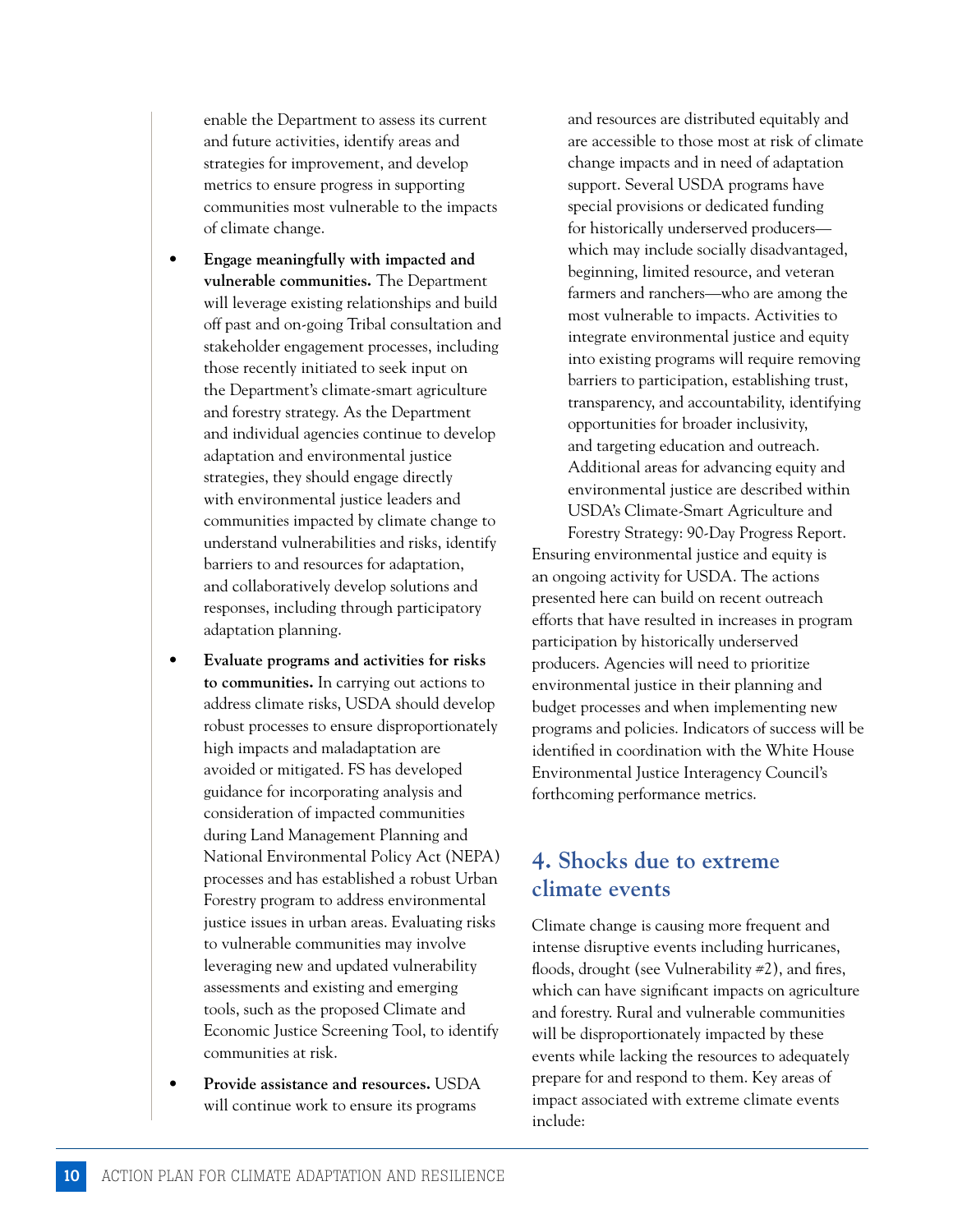

- **Hurricanes, floods, and other extreme weather events.** Extreme weather events are not new, but recent increases in frequency and severity of these events, like hurricanes, floods, tornadoes, hail, and other severe storms, have negatively affected working lands. Hurricanes and floods are expected to increasingly affect U.S. agriculture and forests leading to crop loss and production delays, degradation of soil and water resources, damage to infrastructure, alteration of forest health and productivity, and impacts to community health and safety. As hurricanes become more frequent and severe, wind, rain, and debris damage to buildings, power grids, and telecommunications will be increasingly common. Landslides, stream washouts, and downed trees can threaten water quality and community and animal safety, and frequently require targeted restoration and salvage efforts.
- Wildfire. Climate change is expected to continue to alter fire regimes, increasing the frequency and extent of wildfire. As the wildland-urban interface expands, wildfire presents increased risks to human health and infrastructure. Severe wildfire can leave forests in need of reforestation and restoration and heighten the risk of secondary disturbances such as erosion, landslides, and invasive species.
- **Vulnerability of rural communities.**  As mentioned in Vulnerability #3, rural communities are particularly vulnerable to extreme weather events due to a greater direct dependence on agriculture, forestry, and outdoor recreation for income and

employment, existing challenges with infrastructure and connectivity, and limited capacity to prepare and respond to these events. Severe weather events threaten ongoing rural development efforts, negatively impacting projects, destroying properties, delaying construction, and disrupting revenue for existing loans. Increasing climate variability will result in increasing uncertainty in agricultural and forest industries in rural communities, likely leading to long-lasting shifts in community structure and composition. Current declining trends in population and employment tend to also reduce resources available to local government and community associations to deal with climate change variability.

In addition to the resilience-building actions described in Vulnerabilities #1 and #2, further actions can be taken to adapt to the risks from extreme climate events:

• **Update vulnerability assessments.** With the support of the USDA Research, Education, and Economics (REE) agencies and FS R&D, in 2015 the Climate Hubs conducted vulnerability assessments for each of their ten regions based on the Fourth National Climate Assessment. Likewise, FS engaged in science management partnerships to develop vulnerability assessments in over 100 national forests and grasslands, including other public and private lands, with applications in land management and project plans. The Hubs will update their vulnerability assessments for the forthcoming Fifth National Climate Assessment and continue to support the development of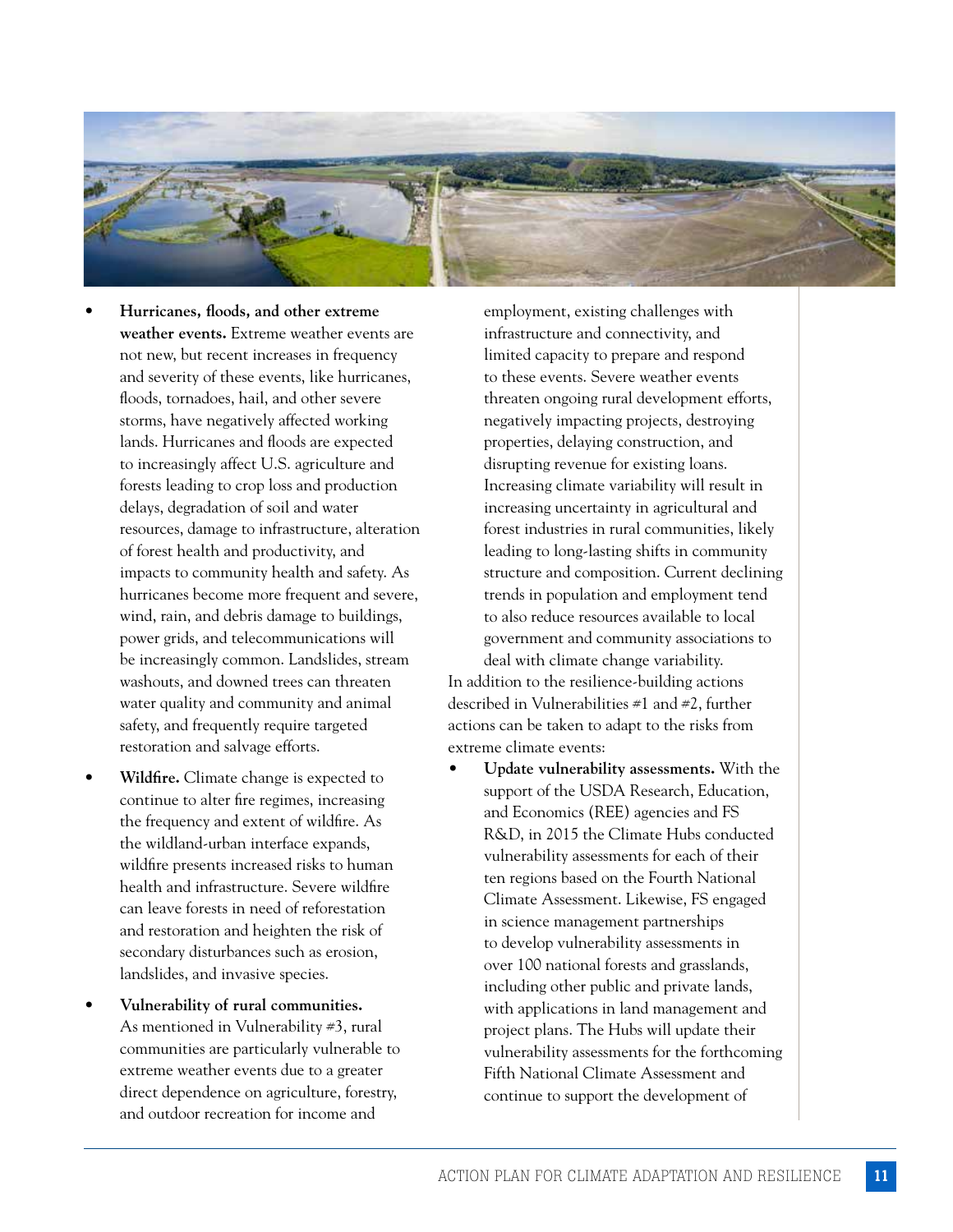more place-based assessments that identify climate-smart practices to build resilience.

- **Use monitoring tools to build resilience.**  NASS has developed a series of geospatial agricultural monitoring portals that can be used to identify and quantify impacts from extreme climatic events. These portals can provide near real-time updates on major storm disaster events, crop condition and soil moisture, decision-support system capabilities, and annual planted crop area to inform agricultural adaptation strategies. Examples of these NASS portals and other USDA-supported decision-support tools include:
	- NASS Disaster Analysis Program, which captures impacts from major storm events,
	- The joint vegetative condition and soil moisture monitoring portal,
	- AgroClimate, a weather and climatebased decision support system for agriculture, and
	- After Fire: Toolkit for the Southwest, a resource to assess post-fire risks.
- **Build forest and grassland resilience through management, planning, and responses.** Active management to build resilience to wildfire, insects, and disease is a high priority for the FS. USDA's Climate-Smart Agriculture and Forestry Strategy: 90- Day Progress Report and Adaptation Action #1, below, discuss these efforts further. Specific actions related to extreme events include development of information on disaster preparedness and response, support for forest products and markets for salvage and small-diameter timber, and support for post-disturbance emergency stabilization and rehabilitation. Wildfire and hurricanes can provide opportunities to increase climate resilience through species selection and soils restoration in disturbed areas. Barriers to implementation include underdeveloped markets and feedstock sources that slow use

of hurricane salvage and small-diameter timber.

- **Strengthen disaster assistance and relief programs.** In addition to assistance programs mentioned in Vulnerability #2 (NAP, ECP, TAP, LFP, and QLA), FSA offers the Livestock Indemnity Program (LIP), Emergency Assistance for Livestock, Honeybees and Farm-raised Fish (ELAP), and Wildfire and Hurricane Indemnity Program and Program Plus (WHIP and WHIP+) to help producers cope with impacts of extreme events and natural disasters. FSA also provides Emergency Loans for producers who might otherwise be forced to terminate operations, and Disaster Set-Aside options, which allow direct loan borrowers to forego an installment until the end of the loan term to reduce short-term financial strain due to a disaster.
- **Enhance the adaptive capacity of rural communities.** Resilience to extreme events and other climate impacts will require increasing local capacity to make adaptive improvements to community resources and expanding options for economic opportunities. USDA's Climate-Smart Agriculture and Forestry Strategy: 90- Day Progress Report highlights ways in which USDA can support new and better for markets for agriculture and forestry products while simultaneously building the resilience of rural communities. Examples of actions include supporting participation in voluntary carbon markets, renewable energy development and energy efficiency activities, and loans and grants to expand broadband access.

Many measures to build resilience to extreme events are long term investments whereas some programs will have distinct timelines triggered by the occurrence of such events. For example, while loan assistance is on-going, Emergency Loan and Disaster Set-Aside assistance is only available after a declared disaster. The level of support proposed in the FY 2022 budget and other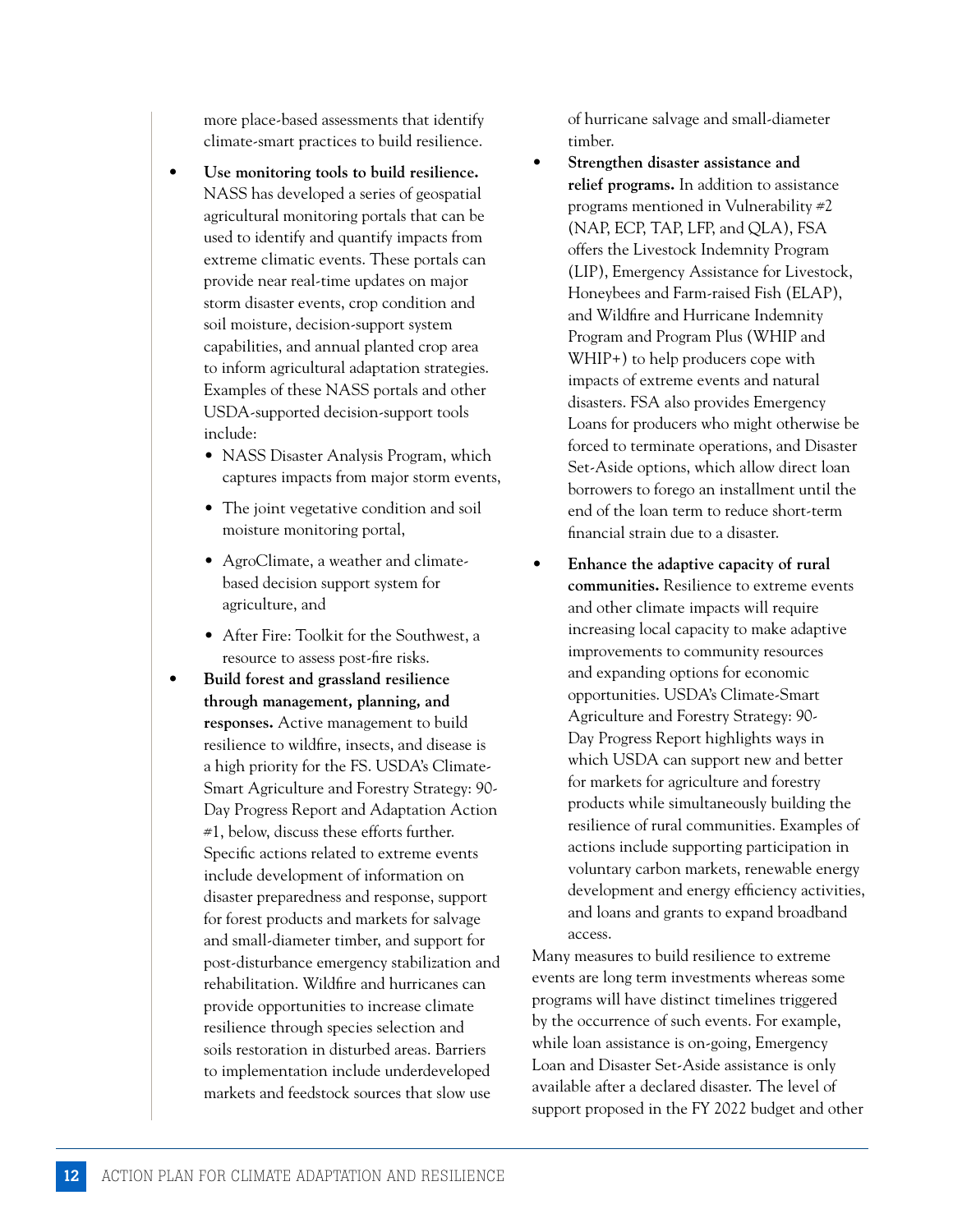mechanisms will be used to address the backlog of National Forest System (NFS) restoration projects and enhance current work on risk identification, vulnerability assessment, adaptation planning, and disaster preparedness and recovery. Program records, including FSA's loan disbursement records and NRCS's reporting on conservation and investments, can be used to track activities. Progress on NFS lands will be monitored through the FS Climate Scorecard and the number of acres restored.

### **5. Stress on infrastructure & public lands**

The increasing frequency, severity, and extent of disturbances with climate change can have far-reaching consequences on natural and built infrastructure on public lands. Changes in flood frequency, wildfire intensity, sea level, and extreme precipitation events can cause damage to low-elevation infrastructure, threaten utilities and air quality, endanger coastal communities, and increase erosion and landslides. For the NFS, in the absence of any climate adaptation action, reforestation and restoration needs will continue to increase, ecosystem services will be lost or diminished, aging infrastructure will deteriorate, and social and economic benefits will be disrupted. Roads and bridges damaged or lost because of increased flooding can limit access to Federal lands, create safety hazards, and reduce the availability of water resources. Actions USDA can take regarding built infrastructure and forest resilience include:

• **Increase resilience of built infrastructure.**  Infrastructure must be upgraded, or newly designed, to withstand increasing extreme events and disturbances. The FS is using decision support tools and climate change vulnerability assessments to identify when and where to relocate or decommission vulnerable infrastructure and improve transportation infrastructure to reduce erosion and sedimentation. Other adaptation

actions include improving streamflow forecasting and expanding streamflow and snowpack monitoring networks to help managers respond to extreme events and ensure water allocation downstream. Barriers to implementation include funding to upgrade existing infrastructure and uncertainty in future flood projections.

- **Address forest restoration needs.** FS will need to increase the pace of restoration to address 1 to 4 million acres of restoration needs on national forests as described in the FS reforestation strategy. This action will require the use of planning tools and decision-making frameworks to enable collaborative planning and implementation of large restoration treatments across management boundaries.
- **Build resilience to severe wildfires and their effects.** Building resilience to wildfire necessitates the accelerated use of prescribed fire and the strategic implementation of hazardous fuel treatments to reduce wildfire impacts. Following severe wildfires, FS will prioritize public safety, forest rehabilitation, and slope stabilization. Rural Development (RD) and FS will work together to identify opportunities to link post wildfire restoration efforts with bioenergy generation. Barriers to implementing this action include limited

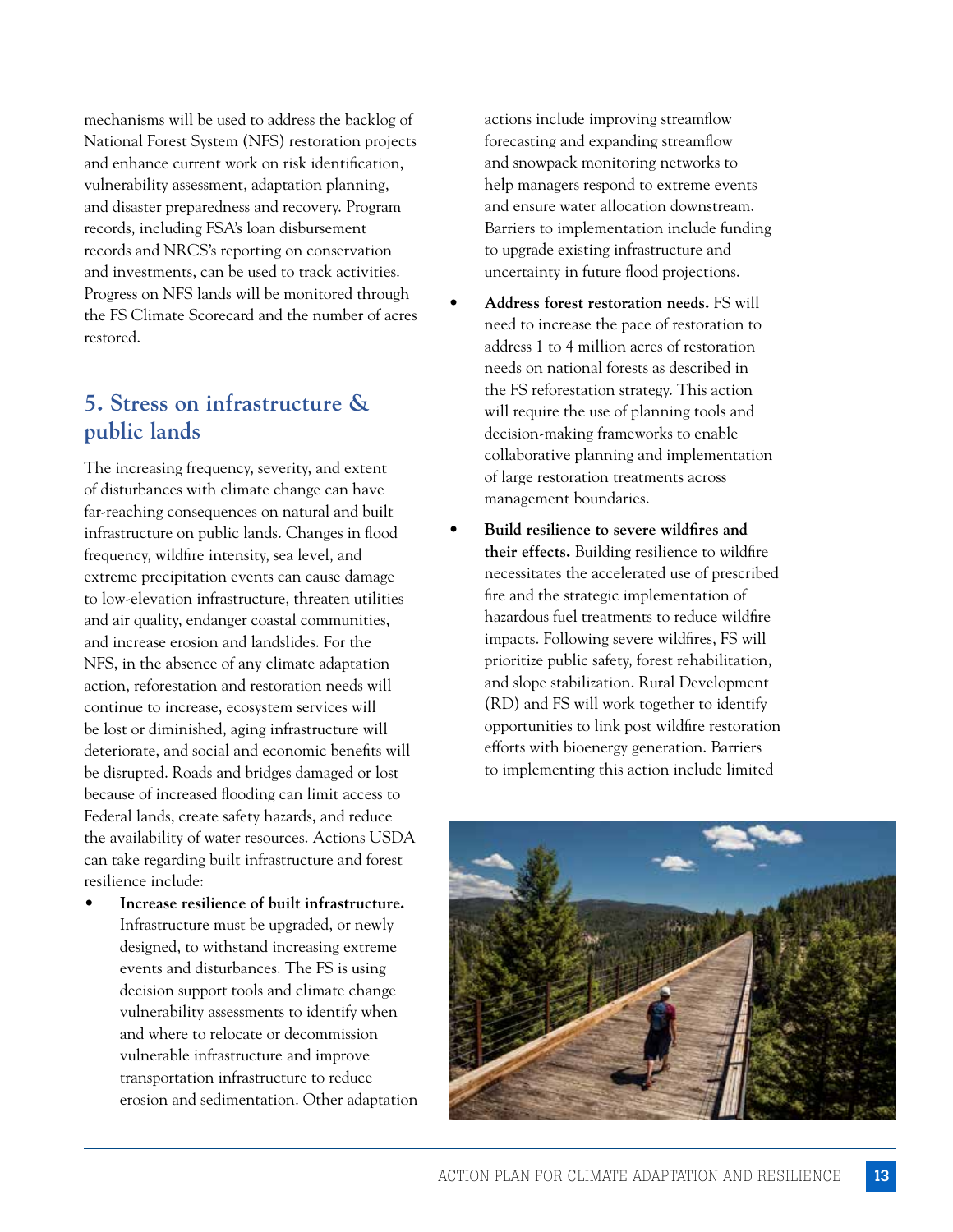

capacity and competing priorities during periods of widespread wildfire activity, State and local air quality compliance for prescribed fires, and public resistance to wildfire and fuels management. Addressing the growing reforestation and restoration backlog over the next 10 years will require a four-fold increase in planting and a 30 percent increase in certification of natural regeneration, resulting in 3.6 million acres reforested. Given the importance of forest health and resilience to the long-term sustainability of forest landowners and surrounding communities, these efforts are described in further in Adaptation Action #1 below. For infrastructure like roads, bridges, and facilities, their long service life means that adaptation will be a long-term effort. Longterm monitoring will help detect potential climate change effects and evaluate the effectiveness of adaptation options. Existing FS monitoring efforts include the Climate Scorecard (biennially through 2025), the Key Performance Indicator for Terrestrial Condition Assessment (annually for all NFS lands), the Watershed Condition Framework, Biennial Monitoring Reports, and Forest Inventory and Analysis.

Already, the Great American Outdoors Act (GAOA) is being leveraged to develop more resilient infrastructure. In March 2021, USDA announced investment via GAOA's National Parks and Public Land Legacy Restoration Fund,

which will enable implementation of more than 500 infrastructure improvements across national forests and grasslands. The Forest Service also continues to use Land and Water Conservation Fund (LWCF) programs to strategically conserve forests on private and public lands. Future investments to address the reforestation backlog and wildfire risk could be targeted towards nurseries and natural infrastructure, accelerated project planning, building expertise, and improving management strategies to build resilience to wildfire. Continued and expanded cross-boundary collaboration with other federal agencies, Tribes, states, and partners will help achieve the requisite scale of response.

### **III. USDA'S ADAPTATION ACTIONS**

Building on the vulnerabilities identified above, USDA will take cross-cutting adaptation actions to prepare the American agriculture and forestry sectors and rural and urban communities to be resilient in a changing climate. These actions aim to bridge the gap between innovative science and technology for climate adaptation and preparedness and in-field and on-site practices to build soil and forest health. These actions will reduce producers' vulnerability to climate change through increased access to relevant climate data and expanded education and outreach efforts.

The Fourth National Climate Assessment outlines the key challenges associated with adaptation planning for USDA consideration. The first challenge is that adaptation planning must be a sustained, iterative process. Mainstreaming the climate preparedness thought process rather than making it an additive step in decision-making will lead to greater success. Secondly, it is essential that USDA considers both current and projected climate change and variability in its planning and decision-making. Supporting climate literacy within the USDA workforce, as discussed later in this Plan, can support this new mode of thinking.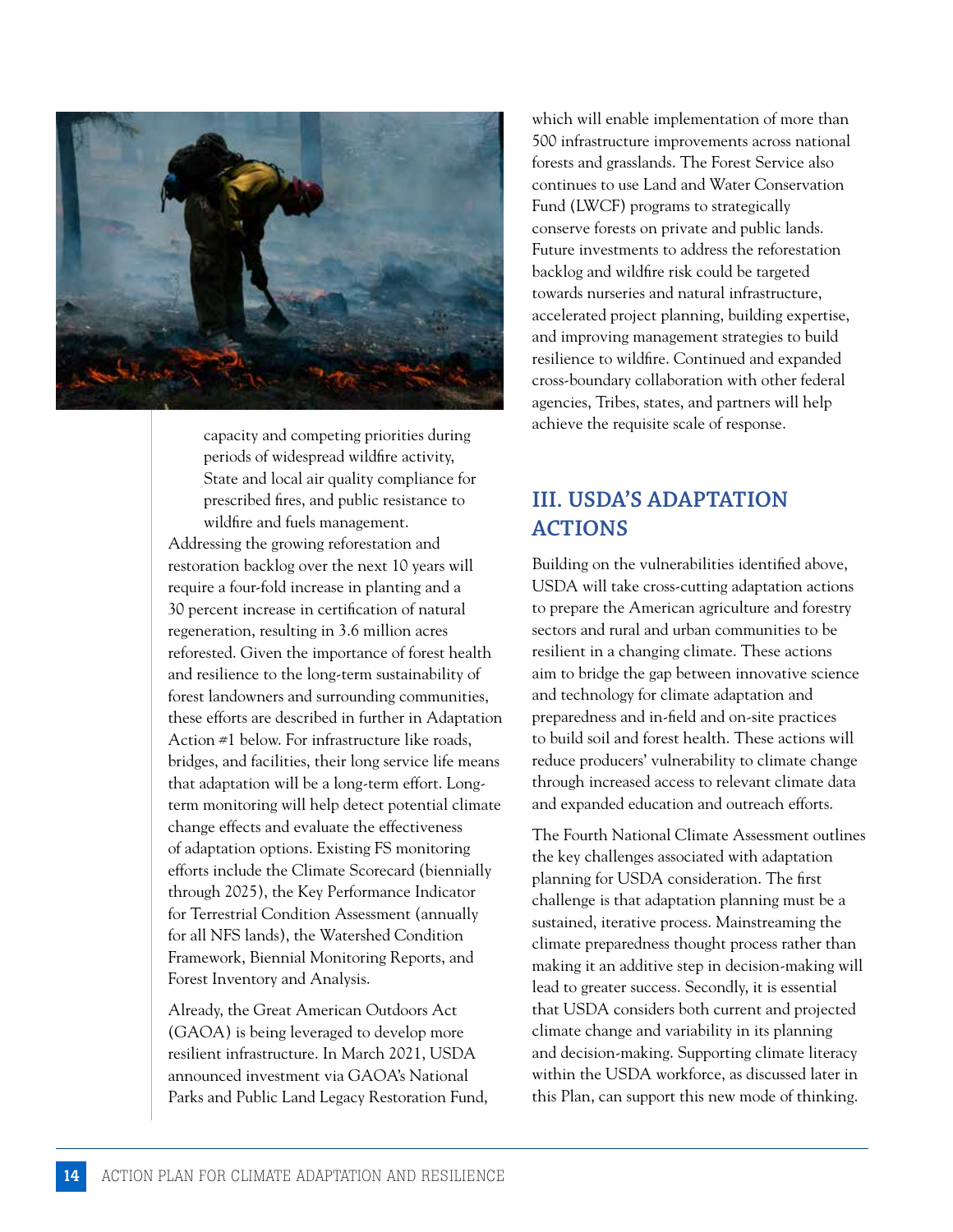A third challenge is ensuring that climate adaptation actions are not limited to the stages of awareness, assessment, and planning but are implemented, monitored, and re-evaluated, which will require sustained attention and measures of success. Finally, the impacts of climate change on USDA and its stakeholders will vary regionally and locally, requiring climate adaptation actions at relevant scales.

USDA proposes adaptation actions to:

- 1. Build resilience across landscapes with investments in soil and forest health;
- 2. Increase outreach and education to promote adoption and application of climate-smart adaptation strategies;
- 3. Broaden access to and availability of climate data at regional and local scales for USDA Mission Areas, producers, land managers, and other stakeholders;
- 4. Increase support for research and development of climate-smart practices and technologies to inform USDA and help producers and land managers adapt to a changing climate; and
- 5. Leverage the USDA Climate Hubs as a framework to support USDA Mission Areas in delivering adaptation science, technology, and tools.

#### water management and efficiency, climateinformed reforestation and forest management, and ecosystem restoration and management. Enhancing soil and forest health will protect ecosystem functions that support the long-term resilience of working lands and forests and enable producers to successfully and sustainably enhance productivity to meet growing global demand in a changing climate.

Climate change threatens to increase the degradation of soil and water resources, including via increases in extreme precipitation events that lead to soil erosion, degraded water quality in lakes and streams, damage to infrastructure, and diminished crop production. On forest land, a combination of acute disturbances and shifts due to gradual climate change are expected to alter forest structure, function, productivity, and health, which will decrease the ability of forests to provide important ecosystem services. The rate at which restoration services are needed across the landscape is currently outpacing the capacity of land management agencies and their partners.

A variety of conservation management practices to restore soil structure and hydrologic function of agricultural landscapes can be adopted to improve resilience, including no till and reduced till, cover crops and crop rotations, improved nutrient management, agroforestry practices such as windbreaks and buffers, and prescribed grazing. These practices help to reduce erosion and

### **1. Build resilience to climate change across landscapes with investments in soil and forest health**

Economic vitality and quality of life throughout America depends on healthy, climate-adapted agricultural and forest systems. Proactive investments in soil and forest health will build resilience to climate change into these systems. This action includes efforts to build resilience via conservation practices, improved

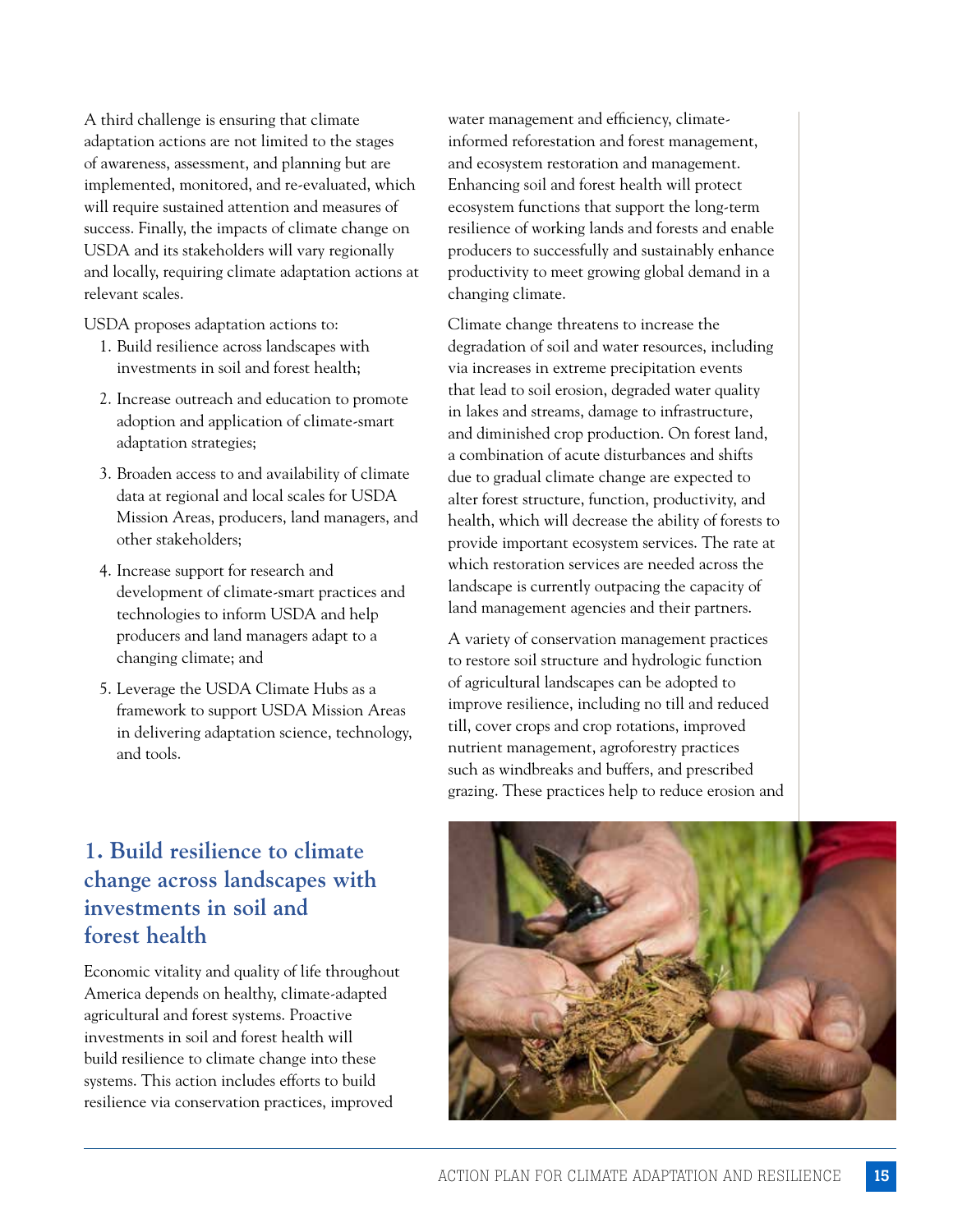increase organic matter in the soil, which improve water holding capacity and water infiltration, thereby increasing resilience to drought, heavy precipitation, and extreme temperatures. Current adoption of these practices varies by practice, region, and crop. For example, U.S. farmers have rapidly expanded their use of cover crops, a 50 percent increase from 2012 to 2017, yet their use spans only 5 percent of total harvested cropland. Active forest management, including thinning forests and treating fire-deficient landscapes by prescribed burning, and climatesmart reforestation can increase resilience and reduce risks of wildfire, insect, and disease related mortality.

Many of these practices provide co-benefits for climate change mitigation via enhanced soil carbon sequestration and reduced emissions and for water quality and quantity through reduced erosion and runoff. Improvements in forest health can mitigate emissions from increased wildfire, increase soil carbon sequestration, mitigate risks to communities in the wildland-urban interface, and maintain other valuable forest ecosystem services.

Recent and ongoing USDA activities to promote resilience via enhanced soil and forest health include:

- Creation of The Adaptation Workbook, which producers can use to assess threats and document management choices to minimize climate change impacts to their operations. The workbook uses menus of adaptation strategies and approaches for forests, urban ecosystems, forested watershed and water resources management, agriculture and working lands, and recently published menus focusing on Tribal perspectives, forest carbon, and recreation. The workbook has been used to generate hundreds of adaptation demonstration projects using real-world examples of forest and farm management.
- Curation and continued growth of an online compendium of nearly 500 adaptation approaches with numerous associated examples on the FS Climate Change Resource Center (CCRC).
- Awards through NIFA's Agriculture and Food Research Initiative (AFRI) to fund 14 Soil Health grants and 7 Signals in Soil grants, an interagency program with the National Science Foundation (NSF).
- Investment in NRCS's Conservation Innovation Grants (CIG) to support the development of innovative tools, approaches, practices, and technologies to further natural resource conservation on private lands. The Soil Health Demonstration Trial, part of the CIG On-Farm Conservation Innovation Trials, will focus extensively on implementation of conservation practices and systems that improve soil health.
- Commitment of NRCS resources to fund 85 locally driven, public-private partnerships via the Regional Conservation Partnership Program (RCPP) to address climate change, improve water quality, combat drought, enhance soil health, support wildlife habitat, and protect agricultural viability.
- Encouraging enrollment in the Conservation Reserve Program (CRP) with new incentives and other adjustments to payments and a focus on the program's role in climate change mitigation. CRP provides annual payments to producers in exchange for removing environmentally sensitive lands from production and implementing practices to improve soil health and provide other benefits. In addition to general and continuous CRP sign-up, FSA offers CRP Grasslands and pilot programs focused on soil health and clean water, such as Clean Lakes, Estuaries and Rivers 30-year contracts (CLEAR30). FSA administers CRP on behalf of the Commodity Credit Corporation.
- Investments in the FS and NRCS's Joint Chiefs' Landscape Restoration Partnership, which includes projects to mitigate wildfire risk, improve water quality, and restore healthy forest ecosystems on public and private lands.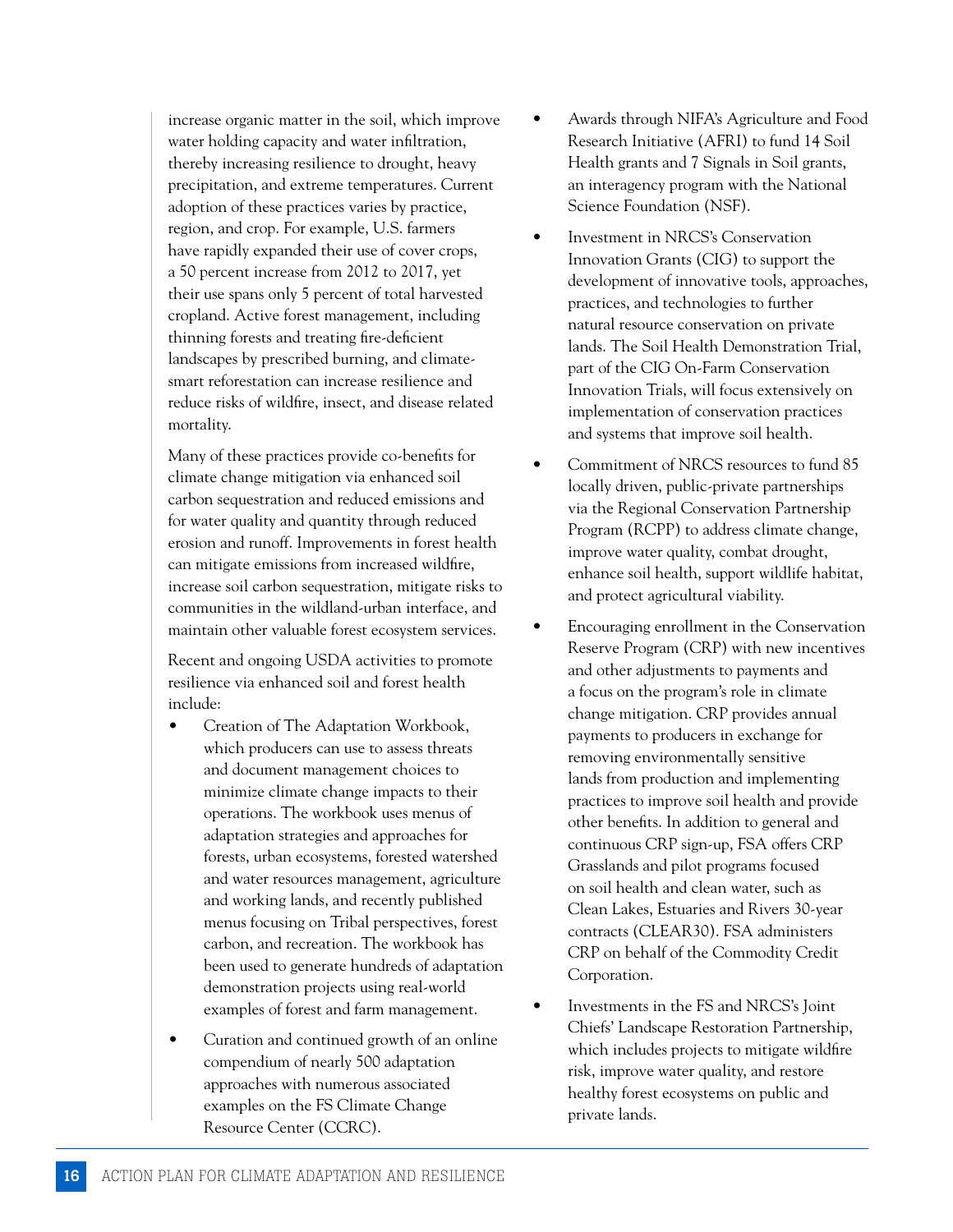• Release of a new fire mapping tool, Southeast FireMap, to enable resource managers to improve their approaches to managing wildfire risk and fire management needs through targeted prescribed burns and training.

Building on the efforts described above and in conjunction with the objectives of the Climate-Smart Agriculture and Forestry Strategy: 90- Day Progress Report, USDA will use strategic investments to carry out climate-informed forest management and restoration activities, provide wildfire mitigation response, incentivize and scale up voluntary adoption of soil and forest health enhancing practices, and support markets that value the enhanced resilience of producers and ecosystems. Climate-adaptation practices will need to fit the geographic context and align with the interests of farmers and land managers. This is especially important because implementation costs are usually incurred on shorter timescales than the soil and forest health benefits are realized. A combined effort from NRCS, FSA, FS, USDA research agencies, the Climate Hubs and other USDA agencies will be essential to implement these actions effectively and address these challenges.

NRCS will play a key role by providing technical and financial assistance to farmers to implement and incentivize conservation practices through several existing programs and initiatives, including EQIP, CSP, RCPP, CIG, and the Soil Health Initiative. The backbone of NRCS data for designing assistance is the National Cooperative Soil Survey Program, which provides information on soil and ecological site resources of farms and ranches across the United States. FSA aims to increase enrollment in CRP by 4 million acres or more over the coming year, with the long-term goal to establish valuable land cover to improve water quality, soil health and carbon sequestration, and prevent soil erosion and loss of wildlife habitat. REE agencies and other programs, like the National Agroforestry Center, will provide the science and innovations that will underpin the management choices taken by the program



agencies, as described in Adaptation Action #4.

FS will scale up its activities to accelerate the strategic implementation of hazardous fuel treatments and prescribed fire to reduce wildfire risks and to increase forest restoration and reforestation. To significantly reduce the risk of high intensity wildfire, over the next 10 years, the FS will need to treat an additional 20 million acres of NFS land and 30 million acres of other Federal, State, Tribal and private land, especially in the Western United States. These goals are consistent with the recommendations outlined in USDA's Climate Smart Agriculture and Forestry Strategy: 90-Day Progress Report and current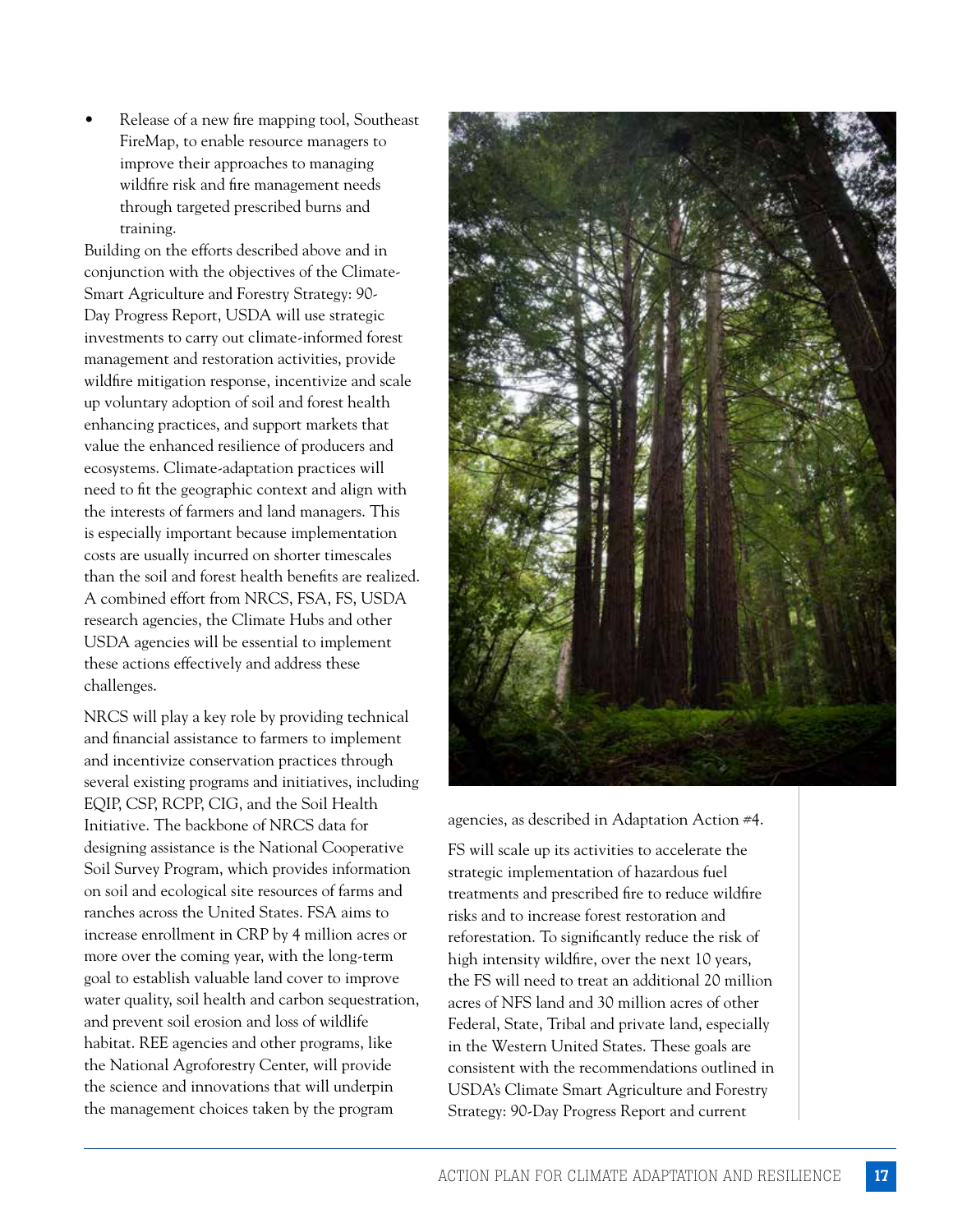budget priorities. A number of FS programs and initiatives will be engaged to build resilience on forests and grasslands including the Forest Legacy Program, which supports easements and land purchases for private-land conservation, as well as the Community Forest Program (CFP), Forest Stewardship Program (FSP), Sustainable Forestry African American Land Retention Program (SFLR), and Urban and Community Forestry (UCF) Program. Planning and decision-making in these programs and management activities will be based on climate-smart principles informed by FS R&D and the Climate Hubs.

The Climate Hubs will support efforts to build soil and forest health through ongoing work to empower land managers to incorporate climate adaptation into their land management planning. Further details of the Hubs' outward and inwardfacing efforts are included in Adaptation Actions  $#2$  and  $#5$ , respectively.

*Scope, Performance, and Resources*

- This action will work to build resilience across diverse landscapes at local to national scales, with a particular emphasis on supporting producers and land managers most vulnerable to climate change impacts. While conservation practices are often implemented at the field, farm, and stand levels, conservation planning can also be coordinated at the area and watershed levels. Large-scale forest treatment and restoration often spans management boundaries.
- USDA will track and estimate benefits of soil health practices using national survey data and program data. These data can be used to estimate soil carbon benefits and other co-benefits of soil health practices. USDA is planning to improve conservation data collection and reporting by implementing new surveys, which will provide more information on the adoption and benefits of soil health practices.
- FS will use its Climate Scorecard, particularly the Adaptation element, to monitor progress.
- Active forest management treatments to reduce wildfire risk on Federal, State, Tribal and private lands will require crossgovernment coordination.
- The President's FY 2022 Discretionary Funding Request includes significant investments within FS, NRCS, and other USDA agencies to enhance soil and forest health and resilience on public and private lands, including through support for voluntary conservation on working lands and for high-priority hazardous fuels and forest resilience projects.

### **2. Increase outreach and education to promote adoption and application of climate-smart adaptation strategies**

The Nation's farmers, foresters, and ranchers face increased vulnerability of their operations to extreme weather and long-term changes in climate. Low-income, minority, and Tribal communities as well as small-scale, beginning, young, underrepresented, and underserved farmers and foresters will bear the brunt of negative climate change impacts, made more difficult by lack of accessible and useful information sources. Maladapted agriculture and forestry sectors could lead to a less diverse and resilient food system, degraded natural resources, and missed economic opportunities.

The goal of this action is to promote adoption and application of climate-smart adaptation strategies. USDA's Climate Hubs and NIFA, in partnership with the Cooperative Extension Service, Historically Black Colleges and Universities, Tribal colleges, Hispanic Serving Institutions, additional university partners, NGOs, and others, can provide resources to farmers, ranchers, and forest landowners to increase awareness of and engagement in opportunities to address climate change. Investments in the Climate Hubs program will allow the network to scale up their efforts to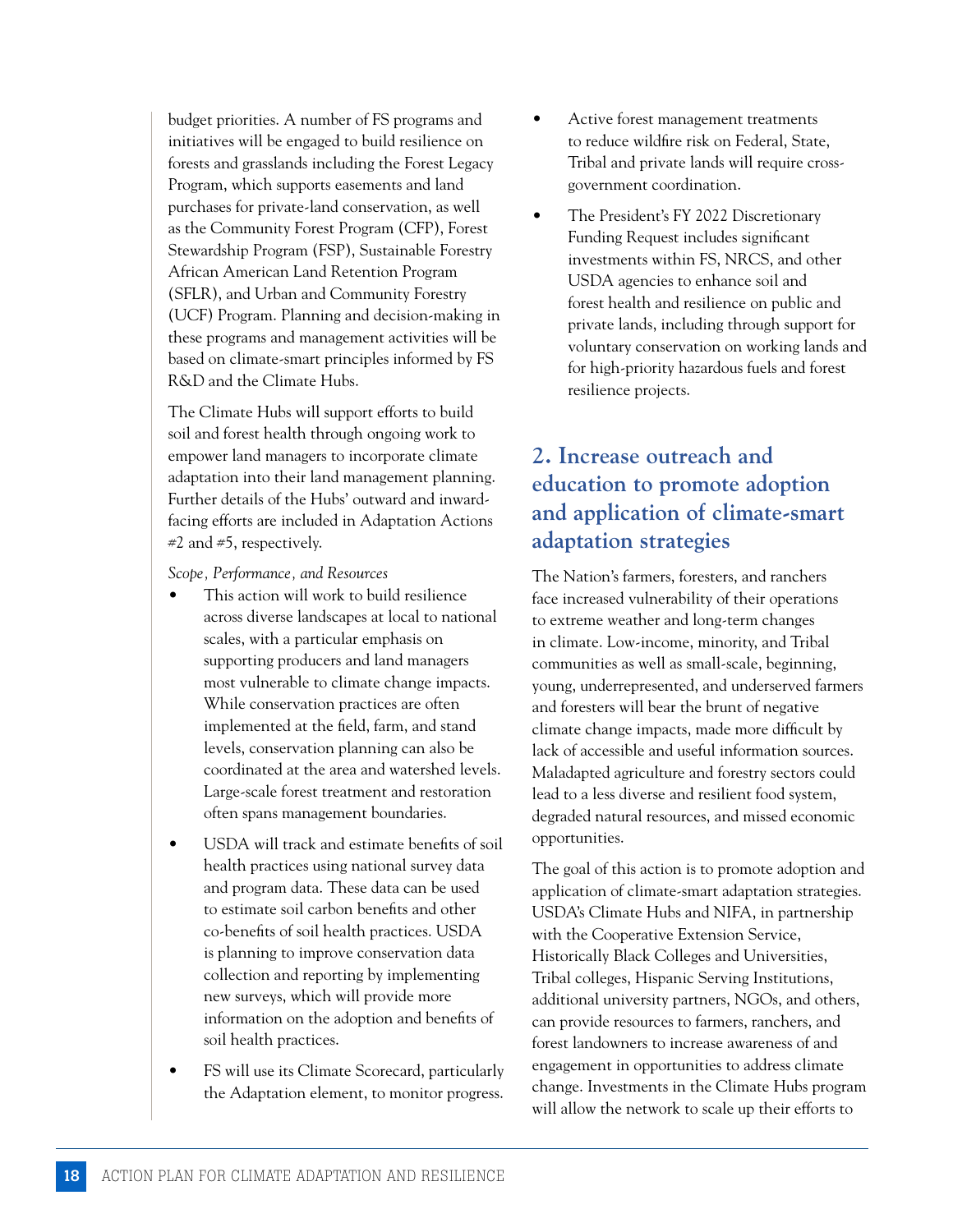develop and deliver science-based, region-specific information and technologies. The Climate Hubs will strengthen partnerships to enhance support for science-based decision-making and facilitate knowledge sharing of climate risks, vulnerabilities, and adaptation strategies. NIFA will evaluate the inclusiveness of climate in its education and extension portfolio and leverage its resources to encourage stakeholders to partner with the Climate Hubs to develop and deliver resources to America's farmers, ranchers, and landowners. Together, the Climate Hubs and NIFA can strengthen the role of extension as a force multiplier in increasing adoption and application of climate-smart practices. With a presence in nearly all of the more than 3,000 counties of the United States, the Cooperative Extension System's network of agents and specialists will be essential to expanding the use of climate-smart strategies described in Adaptation Action #1.

Recent accomplishments by NIFA and the Climate Hubs towards this goal include:

- NIFA support for Cooperative Extension professionals who are actively engaged in the National Extension Climate Initiative (NECI), which promotes the recognition of the climate crisis, coordination and management of climate-smart agriculture and forestry outreach activities, and sharing of program materials;
- A NIFA solicitation for extension and education projects that include partnerships with the USDA Climate Hubs through AFRI's Foundational and Applied Science Request for Applications (RFA);
- Through the Climate Hubs, development of 11 curricula reaching 402 students, production of 118 in-person or virtual workshops with an estimated 7,800 participants, 214 presentations, and 439 engagements with Tribes or Tribal organizations in FY 2020.

The Climate Hubs are a focal point for outreach and education efforts around climate impacts and risk management on working lands. Moreover,



the Hubs act as conveners helping to gather information from Tribal and stakeholder groups to understand regional issues and deliver actionable, relevant information to enhance climate-informed decision making. While many of the Climate Hubs already engage with local communities, states, and Tribes, the Hubs' capacity to increase climate outreach and education could be enhanced through dedicated Tribal and state liaisons. In addition, the Climate Hubs can expand their reach into under-resourced and underserved communities through delivery of timely, relevant, and credible information, data, and tools. NIFA can leverage existing and new funding sources to support colleges and universities, especially minority-serving institutions, in developing partnerships with the Climate Hubs. NIFA will also increase consultations with community colleges and minority-serving institutions to ensure widely accessible climate education and outreach opportunities.

Implementation will be accomplished through an expansion of the USDA Climate Hubs program and establishment of NIFA funding opportunities to address this Adaptation Action. USDA intends to leverage opportunities for enhanced technology transfer and implementation of climate-smart practices by linking USDA staff with other federal climate change coordination efforts such as the Department of the Interior's Climate Adaptation Science Centers (CASCs), NOAA's Regional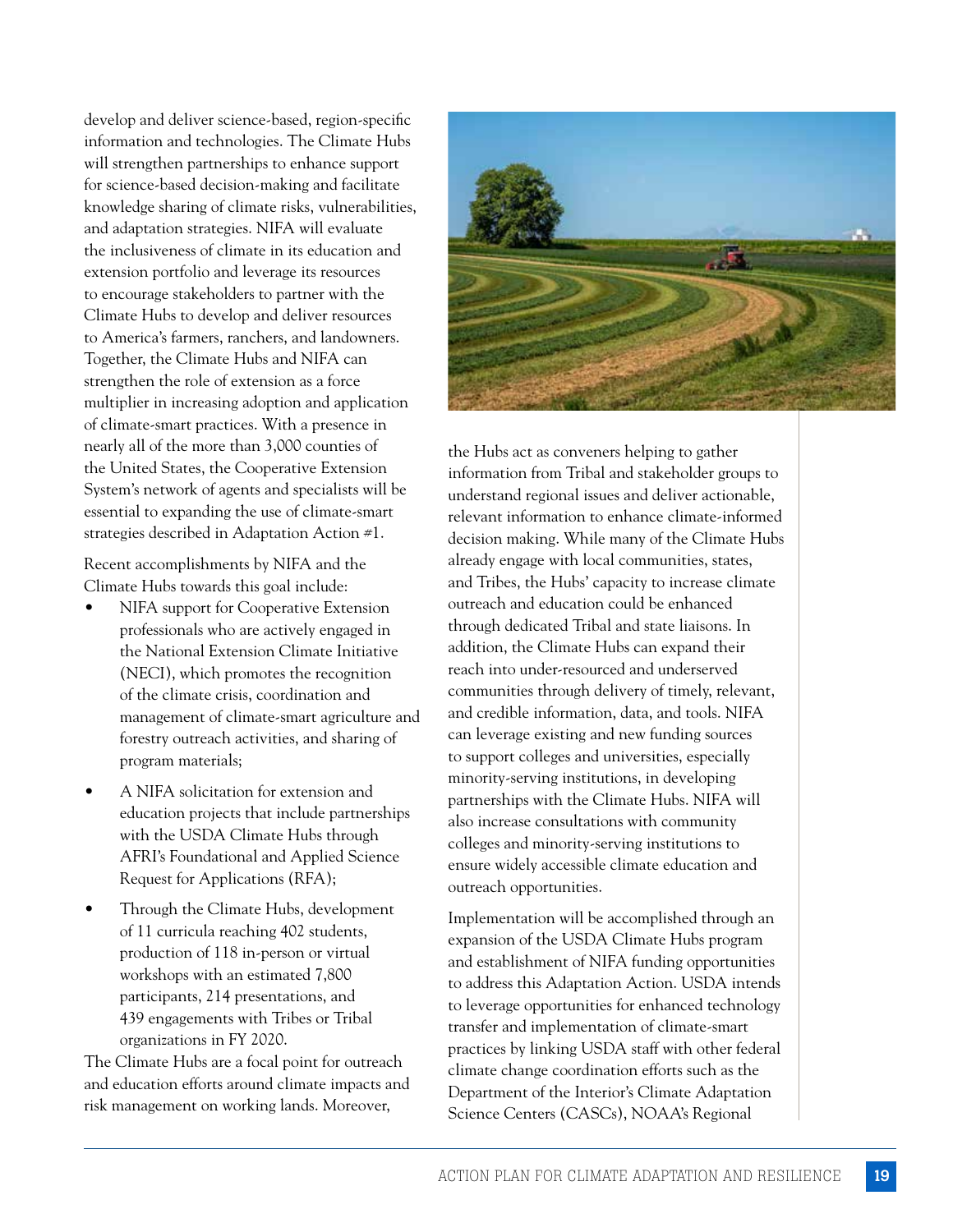Climate Centers and Regional Integrated Sciences and Assessments (RISAs), and U.S. Global Change Research Program (USGCRP) working groups.

The Climate Hubs will evaluate success based on activities including vulnerability assessments, adaptation planning and menus, jointly developing decision-support tools, building technology to support climate resilience, and stakeholder workshops/listening sessions. Key metrics for NIFA include number of RFAs published that include climate change language and projects funded that support climate outreach and education.

*Scope, Performance, and Resources*

- The USDA Climate Hubs are located at five ARS and five FS research stations comprising ten regions spanning the United States and its territories. The Climate Hubs support local, state, and regional efforts including cross-region and national initiatives when there are common interests or technology needs.
- The Climate Hubs are overseen at the national level by an Executive Committee (EC) comprised of senior program leaders from across the Department who provide leadership on action development, implementation, monitoring, evaluation, and oversight. The National Lead, a 2-year rotating position among ARS, FS, and NRCS, works through the EC to ensure national coordination to capitalize on synergies and efficiencies.
- New NIFA programmatic support for climate extension and education is expected in FY 2022. NIFA will need to balance climate with other priorities across its research, education, and extension portfolio. Additional National Program Leaders with social and behavioral science expertise will help develop effective climate outreach and education programs.

• The President's FY 2022 Discretionary Funding Request for the Climate Hubs will support an expansion of climate science tools and landowner awareness and engagement in climate adaptation practices.

### **3. Broaden access to and availability of climate data at regional and local scales for USDA Mission Areas, producers, land managers, and other stakeholders**

Increasing access to and use of climate data, models, and decision support tools at the regional and local scales for producers, land managers, state and local policymakers, and USDA Mission Areas is a critical and ongoing priority for supporting timely responses to the impacts of climate change. This action necessitates organizing, streamlining, and coordinating data access points and online data delivery. Ensuring that climate adaptation strategies are accessible to all farmers, ranchers, forest landowners, and communities will require that USDA address internet access and other infrastructure or resource issues that limit access and use of climate data.

The Department aims to increase access to reliable climate data by supporting the collection and curation of scientific information on climate change and translating that information into user-friendly decision support tools, models, and recommendations to provide guidance on benefits and outcomes associated with agronomic decisions. To accomplish this goal, the Department must also provide equitable access to technical assistance and training for climate data end users.

Ways in which USDA already collects and provides data for improved resource management in a changing climate include:

• ARS's development of the Agricultural Collaborative Research Outcomes System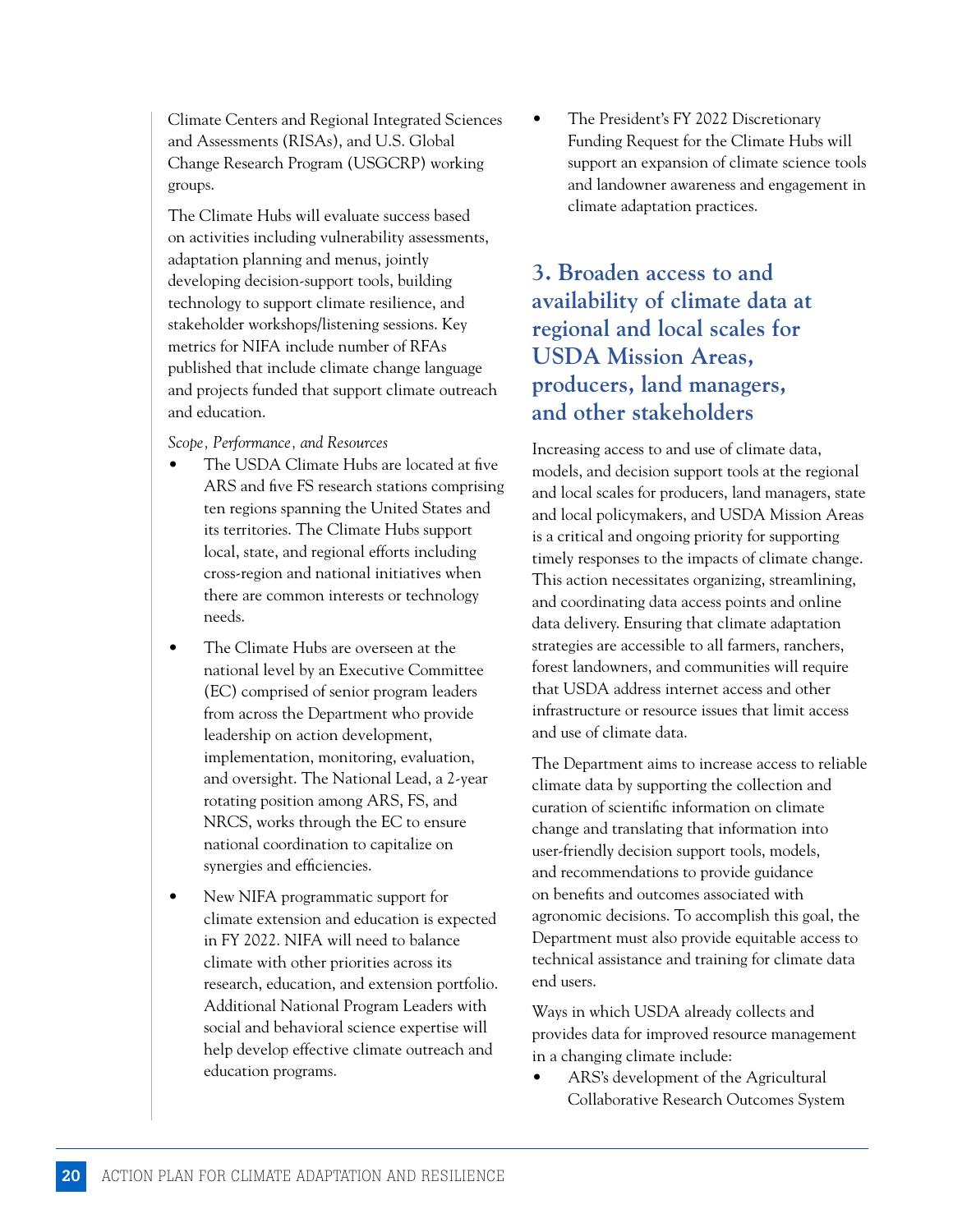(AgCROS) database to provide data to the public research and development community and its Partnerships for Data Innovation (PDI) program to implement sensors and other data collection, integration, and sharing systems that will help farmers get the most from their limited resources;

- ERS's regular evaluation of its Agricultural Resources and Management Survey data products;
- NRCS, which delivers data on conservation practices and is modernizing its Plant List of Accepted Nomenclature, Taxonomy, and Symbols (PLANTS) database;
- FS's Forest Inventory and Analysis (FIA), which provides annual data on forests to assess sustainability of management practices, monitor forest health, productivity and carbon stock change, and predict the effects of climate change;
- NIFA with its AFRI Data Science for Food and Agricultural Systems program area that supports projects that harness data science to aid land managers in decision-making and a collaboration with the National Agriculture Library on an open data framework; and
- The Climate Hubs, which have improved the discoverability and usability of RMA crop insurance data for enhanced climate risk management with the AgRisk Viewer.

This action provides an opportunity to deliver credible science and user-friendly decisionmaking tools that can help producers and land managers apply climate change and weatherrelated information to their operations. Reliable data can inform planting decisions, farming practices, and business decisions. By improving current data access, this action enables USDA to provide support and incentives for agricultural data standards and to encourage partnerships with public and private data trusts. Additionally, this action presents the opportunity to create a USDAwide open access agricultural, rangeland and



forestry database to drive development of more advanced tools for producers and land managers.

The Department will identify existing or emerging issues with data access as well as opportunities for improvement, with a particular focus on access for low-income, socially disadvantaged and historically underserved communities. Consistent financial support will be key to ensure that the necessary infrastructure exists for data access. The lack of a cohesive and consistent cloud computing environment will restrict the ability to deliver spatial data sets, and Chief Information Officer restrictions on research and development application development may delay delivery of user-friendly climate dashboards and tools. Other challenges include the availability of temporally resolved geospatial imagery, the need for additional data science expertise, and the capacity to incorporate social and behavioral sciences to evaluate human dimensions of the food system. Data and decision-support tools need to be accessible to rural communities, which may be challenging with current broadband and internet infrastructure in some communities. Collaborations with federal funding agencies to provide research support will aid in understanding complex climate issues and allow the Department to craft models and decision-making products essential for the sustainability of economic and natural resource systems.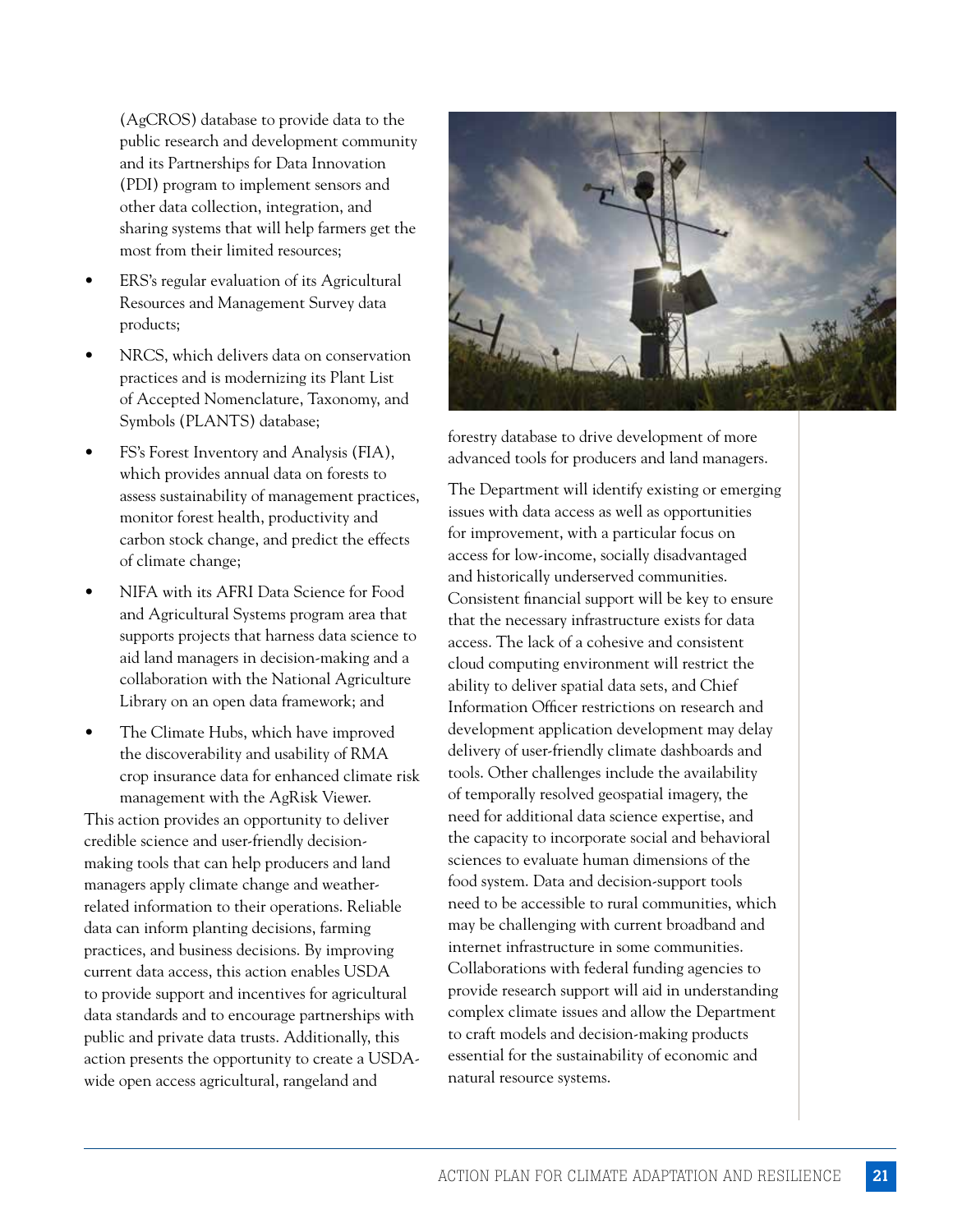*Scope, Performance, and Resources*

- Increasing access to climate data is an ongoing priority in the Department, and a reasonable timeframe for achieving the goal will be FY 2021 through FY 2025. The first key milestone of this action will be leveraging new technologies and computing resources to effectively deliver additional climate data through online tools in FY 2022 and FY 2023.
- This action will require contributions and support from ARS, ERS, FS, NASS, NIFA, NRCS, and OCS.
- Maintaining current levels of delivery and data access will likely be possible with existing resources. Direction of additional investments and technical capacity towards this action could further improve data quality, timeliness of delivery and ease of access by users.
- Increased access to and consistency of climate data should be addressed at the national, regional, and local scales.
- Supporting information tools that provide resolution across multiple scales will be critical to allow users to adjust output based on their specific need.
- Increased availability of technical assistance to support climate data and tools, increased access and use of climate and climate-related data, feedback from user communities on the usefulness of information and data, and the reduction in gaps of science and science delivery for agriculture will serve as useful performance measures.
- USDA will work to better understand Tribe and stakeholder needs for climate data, particularly in underserved communities.
- The Department will coordinate with science agencies across the federal government, including the NSF, the Department of Energy, the National Aeronautics and Space Administration, and NOAA to ensure that

federal climate-related data are accessible to those in the agriculture, rangeland, and forestry sectors.

### **4. Increase support for research and development of climate-smart practices and technologies to inform USDA and help producers and land managers adapt to a changing climate**

USDA will continue to support and coordinate the efforts of its research agencies to develop innovations in climate-smart agriculture and forestry. Evaluating the efficacy of adaptive practices and technologies on working lands, including productivity synergies and tradeoffs and mitigation co-benefits on soil carbon storage and GHG emission reductions, is a research priority. Other key topics for climate research include improved fertilizer technologies, genetic studies to identify climate resilient plants and trees, and studies of the impacts of climate change on pollinator communities and vector-borne livestock diseases. Modeling efforts can project the affordability of climate-smart activities, infer adoption likelihood, and project pest and disease outbreaks under different climate change scenarios. USDA's long-term monitoring networks for snowpack, precipitation, and soil moisture provide data to investigate trends and develop management options.

The Department's research activities form the basis for validating existing climate adaptation options and identifying and developing new ones, while ensuring the actions are regionally relevant and economically viable. USDA's research integrates climate and socioeconomic change with production and land-management outcomes, while considering the secondary effects of climate's influence on pollinators, pests, diseases, invasive species, and extreme events such as flooding and drought. New scientific information and tools, contextualized and implemented locally, can help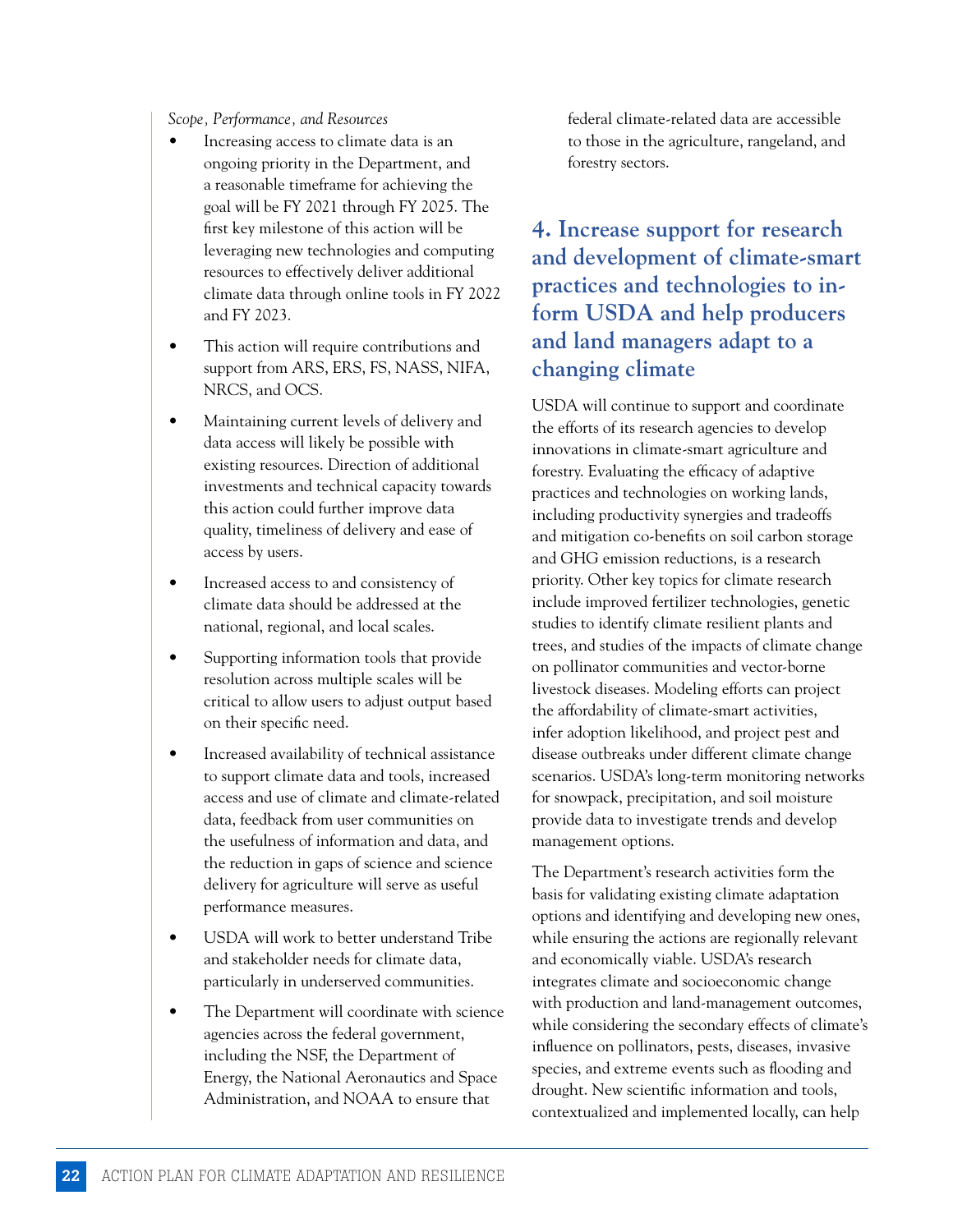land and resource managers increase the resilience of those systems and the communities that depend on them. To date, however, implementation has been slow. Increasing partner engagement, science co-production, and delivery will ensure that the best available science is understood and put into practice.

USDA's efforts to understand and minimize climate risks for its stakeholders have yielded important accomplishments, a few of which are highlighted here:

- In July 2020, USDA published a report documenting 20 Climate Indicators for Agriculture to support decision making and to understand the larger climate context of U.S. agriculture.
- NIFA currently supports approximately 400 active projects related to climate change representing an investment of approximately \$200 million.
- Scientists at ARS are developing a Grand Challenge Synergy Project proposal "Creating pollinator landscapes and beekeeping practices for a changing climate," to synergize efforts across ARS and other federal and state agencies to find solutions to the climate change challenges experienced by pollinators. In May 2021, Project Leaders held a workshop to obtain perspectives from scientists and stakeholders and build collaborations required to generate and implement solutions to pollinator loss from climate change.
- FS has developed national and regional syntheses of climate effects on forests, agroforestry, non-timber forest products, forest and rangeland soils, invasive species, and the wildland urban interface and identified management opportunities and adaptation practices.
- In collaboration with ARS, NRCS, NDMC, and university partners, the Climate Hubs developed Grass-Cast to provide enhanced decision support to ranchers and grassland



managers by estimating forage productivity during the growing season.

- FS's FIA program has successfully led to practical tools for forest carbon assessment and monitoring climate change effects on forest species composition and abundance.
- NRCS's Snow Survey and Water Supply Forecasting and Soil Climate Analysis Network data are used to manage water resources and plan for water shortages in the Western United States.

Managing competing research priorities will require a coordinated effort at the Department and agency levels. As described in Adaptation Action #3, translating experimental data into information and decision tools is a complex process that is required for the adoption of climate-smart practices and technologies. Evaluating the effectiveness, tradeoffs, and synergies of climatesmart practices will require a multidisciplinary systems approach.

USDA anticipates that existing organizational, administrative, and coordination capacity will rapidly and efficiently integrate many of the new research and development priorities outlined in this Plan. As described in Adaptation Actions #2 and #5, USDA will work through the Climate Hubs, extension, and other means to understand stakeholder needs and deploy new information, data, practices, tools, and technologies to private landowners and managers for implementation. Relationships with land-grant universities, technical service providers, and other cooperators will be leveraged to achieve this goal. Finally, USDA will use internal and interagency working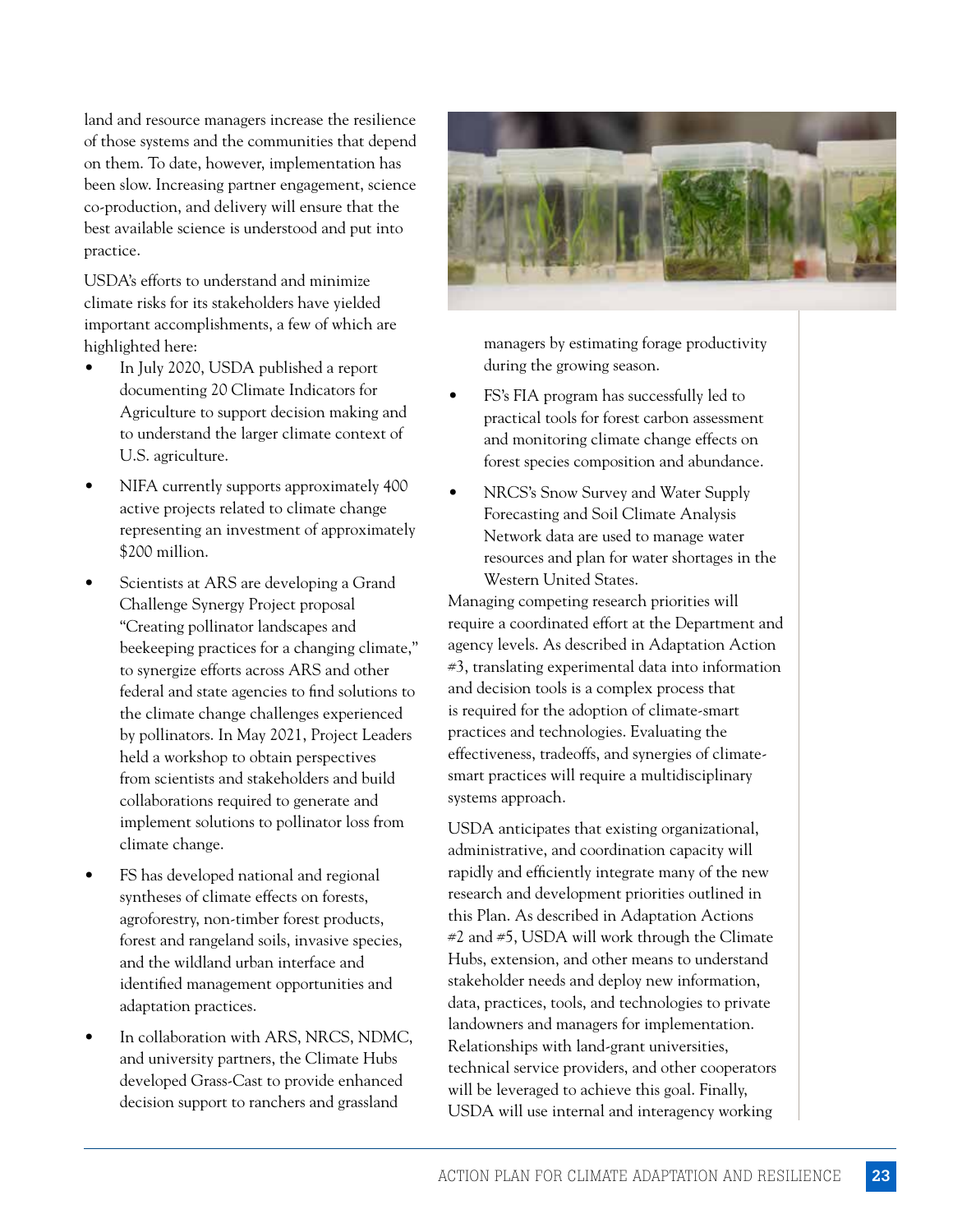groups and review of existing funding authorities to identify research opportunities and increase support where appropriate for climate-smart research activities.

Many ongoing USDA research projects with climate adaptation applications will continue into the foreseeable future, for example:

- ARS has numerous climate adaptation research projects throughout its crop, animal, natural resource, and food nutrition programs.
- FS activities to increase support for applied climate science to develop and evaluate practices and technologies, engage in the development and co-production of science, and use social science to identify adoption barriers will be initiated in FY 2022 and continue at least through FY 2026.
- NIFA will support new Artificial Intelligence Research Institutes focused on climate change in FY 2022 and continue to support climate science in the AFRI Sustainable Agricultural Systems (SAS) RFA.
- FSA's evaluation of the soil benefits of the Conservation Reserve Program will undergo a significant expansion in FY 2021 and will continue for at least five years, with the potential to go beyond 15 years.

Existing monitoring efforts and those developed by USDA's research agencies during adaptation planning will be used to track the outcomes of science implementation and adaptation actions. These efforts will consider the outcomes of focused listening sessions, adaptation case studies, dissemination and training workshops, new tools and tool improvements, research partnerships and measures like adoption rates, publications, data usage, fellowships, and funding levels.

*Scope, Performance, and Resources*

• OEEP coordinates USDA's climate change activities, including execution of this Plan, through the monthly USDA Global Change Task Force (GCTF) and represents USDA to the interagency USGCRP. OCS

provides Department-wide coordination of agricultural research, education, and extension needs.

- USDA's research spans field-scale practices, whole-farm or forest systems, regional monitoring networks, and national-scale analysis and assessment.
- Coordination is generally a national headquarters activity, while primary research activities largely occur in the field to capture diversity in environmental conditions, production types, and management.
- USDA will continue its participation in the USGCRP's Federal Adaptation and Resilience Group to ensure that climatedriven challenges are anticipated by new information, practices, technologies, and tools.
- Outside of the federal government, shared stewardship agreements between the FS and states will facilitate implementation of adaptive actions and support monitoring efforts.
- USDA agencies will increase consultations with Tribal communities to incorporate traditional ecological knowledge into climate-smart practices.
- Additional consultations with community colleges and minority-serving institutions will be used to make research opportunities under this effort widely accessible.
- International partnerships and dialogues allow USDA's expertise to improve global outcomes beyond U.S. borders.
- USDA research agencies are already or planning to realign personnel time and resources towards USDA's climate priorities. Additional investments would permit expansion of essential research efforts, climate-related program analysis, monitoring networks, and technology transfer.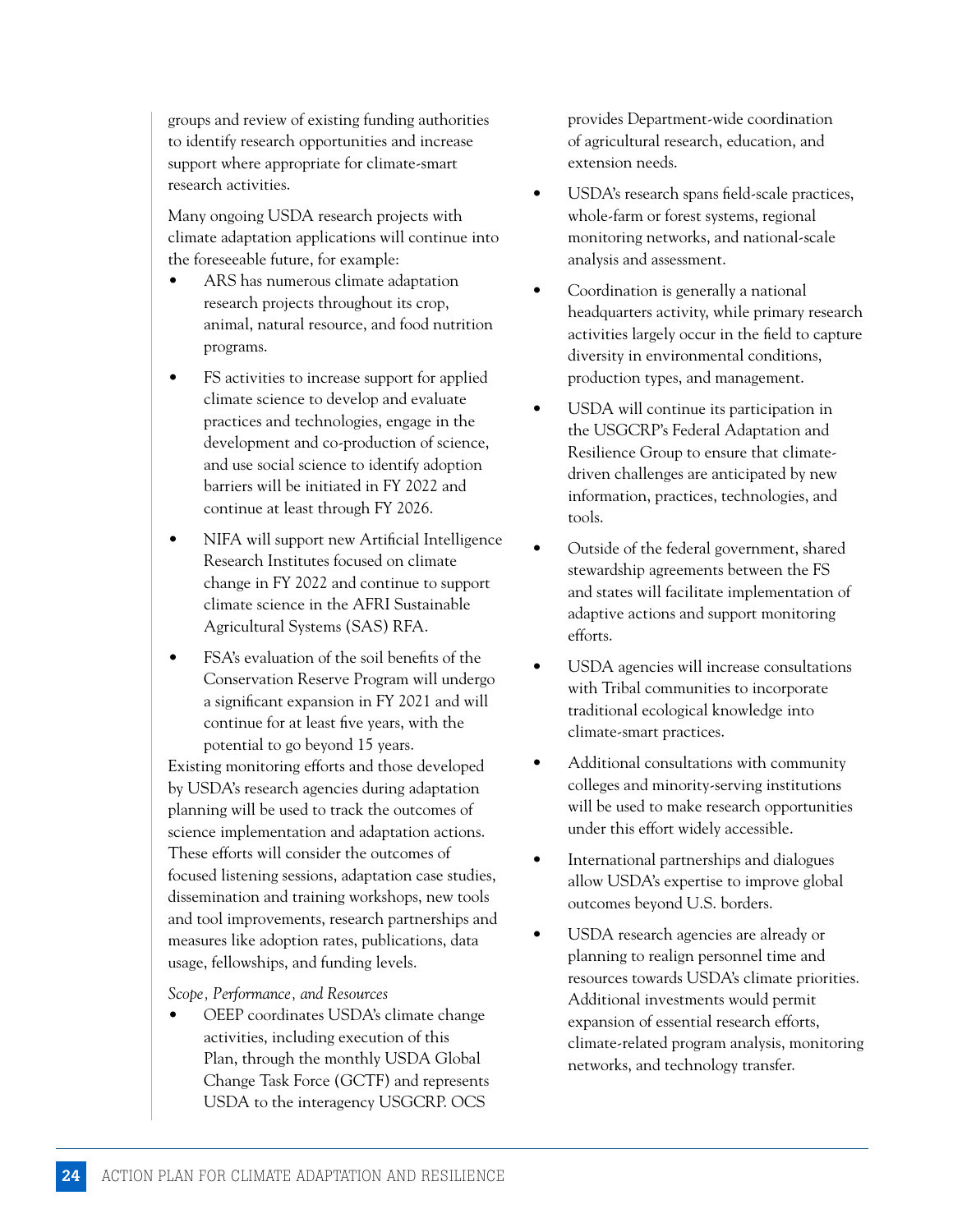### **5. Leverage the USDA Climate Hubs as a framework to support USDA Mission Areas in delivering climate adaptation science, technology, and tools**

The Climate Hubs provide necessary USDA infrastructure to deliver climate adaptation science, technology, and tools to USDA agencies who, through their missions, support farmers, ranchers, and forest landowners. The Hubs were established in 2014 with the aim to develop and deliver science-based information and technologies to enable producers and natural resource managers to make climate-smart decisions and minimize risk to their operations. In January 2020, the Hubs completed a five-year review to assess their effectiveness and provided recommendations to inform a new, forthcoming, strategic plan. Over a five-year period (2014- 2019), the Climate Hubs and partners hosted over 435 in-person workshops and training events and engaged over 16,000 stakeholders on critical climate issues and adaptation opportunities. The Hubs provided technical expertise through 237 webinars, podcasts, and other digital communication reaching over 17,000 people, and developed more than 25 web-based decisionsupport tools, including Grass-Cast and AgRisk Viewer.

To integrate climate-smart agriculture and forestry in USDA's mission, programs, operations, and management, USDA will take advantage of the Climate Hubs' unique position to work across organizational boundaries and engage their expertise and awareness of regional priorities. The Climate Hubs and USDA Mission Areas will work together within the three Hubs workstreams:

#### **Workstream 1: Science and Data Synthesis**

• The Hubs will promote coordination and joint production of resources and tools between USDA science and program agencies.

- Hubs' applied vulnerability assessments for fire, flood, drought, extreme temperatures, and hurricanes will be used to make recommendations to USDA Mission Areas to increase landscape and community resilience to extreme climate events.
- Using an adaptive management approach, the Climate Hubs plan, implement and monitor actions, analyze and synthesize results, and share their learning. USDA will use the Hubs' regional expertise and awareness of climate-smart agriculture and forestry successes to inform Mission Area management and decision-making.

#### **Workstream 2: Technology and Tool Development and Implementation Support**

- The Climate Hubs will leverage their co-production model to produce tools relevant to USDA agencies that use existing technologies and data.
- To promote co-production of tools and resources with stakeholders, the Hubs will pass back local and regional knowledge and climate adaptation needs to ensure that USDA's work is relevant and usable by farmers, ranchers, and landowners.

#### **Workstream 3: Outreach, convening, and training**

The Hubs will provide a platform for USDA agencies to convene and work on common issues and expand their outreach.

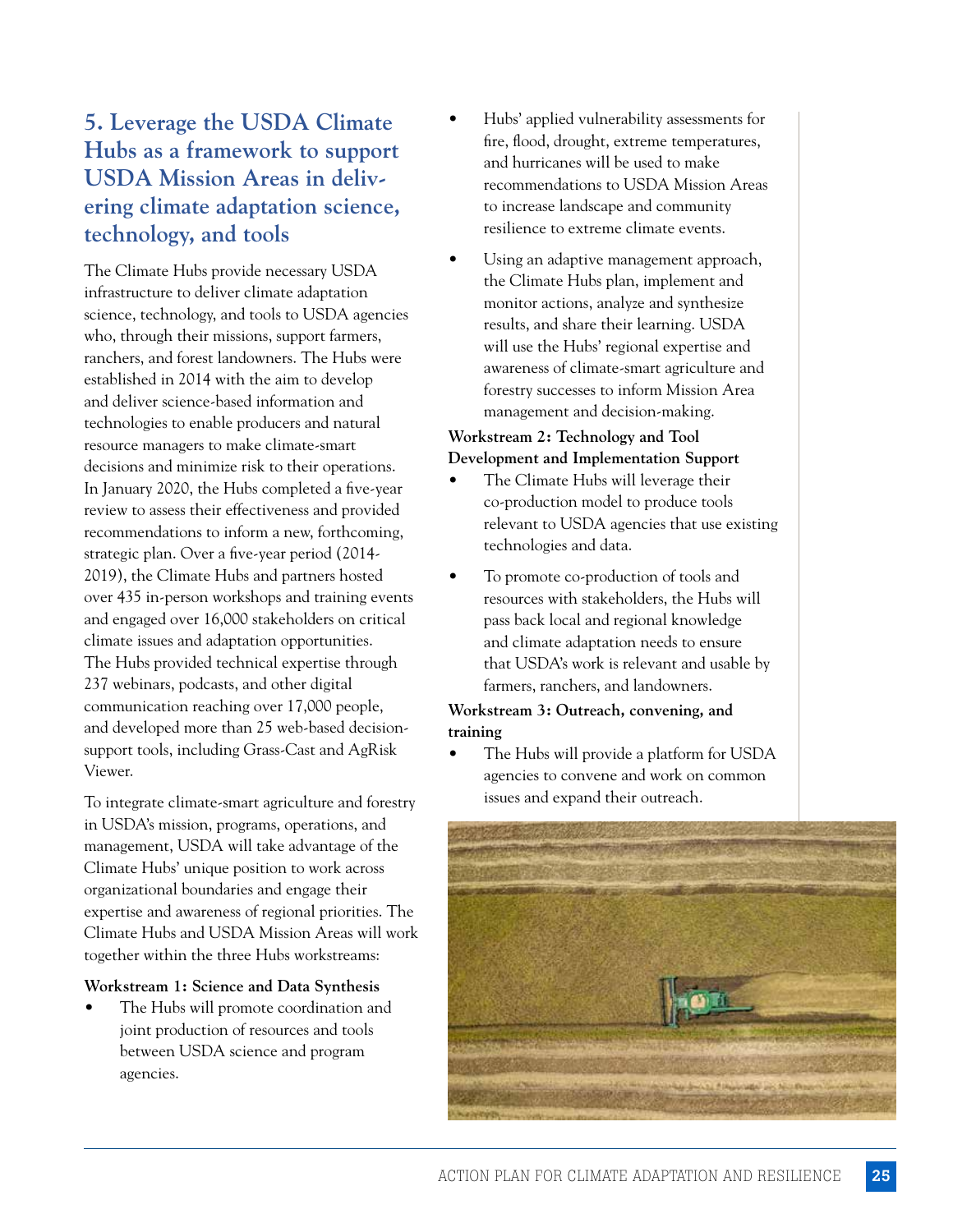- The Hubs will develop new partnerships and strengthen existing relationships with USDA agencies to enhance uptake of existing tools and jointly develop new products. Opportunities to partner with APHIS, FS, FSA, NRCS, RD, RMA, and other agencies will be sought.
- To build a practice of climate-thinking across USDA, the Hubs will integrate the best available science into messaging tools like research publications, gray literature, social and other media communications, and video and podcast products.
- To reach specific agency staff, the Climate Hubs will jointly develop and curate relevant educational modules, webinars, workshops, and trainings.

*Scope, Performance, and Resources*

- Resources to support the Hubs program are contained within the President's FY 2022 Discretionary Funding Request. These investments will allow the program to expand to meet growing demand from within and outside USDA.
- Indicators relevant to this action will include training or capacity building activities provided to USDA staff, an increase in intraagency research or program collaborations, and development of tools, resources, and research to support Mission Area objectives. The Hubs will continue to track webinars, trainings, and other interactions with the public.
- The Climate Hubs report on their progress through quarterly reports to the Executive Committee, newsletters, and annual reports.
- The Climate Hubs have built strong relationships with external partners from local to national scales and across sectors, providing opportunities for collaboration with NGOs and other stakeholder communities to develop adaptation resources and tools to enhance USDA activities.

• The Climate Hubs will share climate adaptation science, tools, and technologies through partnerships with other federal climate service networks including the RISAs, CASCs, and NIDIS DEWS. The Hubs can assess how to adapt these interagency efforts for USDA use to increase efficiency and avoid duplication of efforts.

### **IV. ENHANCING CLIMATE LITERACY IN USDA'S WORKFORCE**

A climate-informed and capable workforce underpins the success of the adaptation actions outlined in the sections above. Enhancing climate literacy across USDA's workforce is an essential element of integrating climate preparedness into USDA's mission, programs, operations, and management. USDA has nearly 100,000 employees at more than 4,500 locations across the United States and abroad with a diverse range of roles, responsibilities, and backgrounds. To prepare USDA's current and future workforce for the impacts of climate change, USDA will expand opportunities for education focused on how climate change affects the mission of the Department and its work. Core education and training should be accessible to staff at all levels in all locations.

Examples of ongoing activities to build climate literacy include:

- The Office of Property and Environmental Management's (OPEM) Sustainable Practices team convenes working groups on Facilities, Sustainable Buildings, Green Purchasing, Fleet Management, and Real Property to discuss policies, goals, best practices, challenges, and progress in achieving sustainability and climate goals.
- OPEM also hosts events and issues a quarterly newsletter, The EnviroPost, to increase employee awareness of sustainability and climate issues by highlighting agency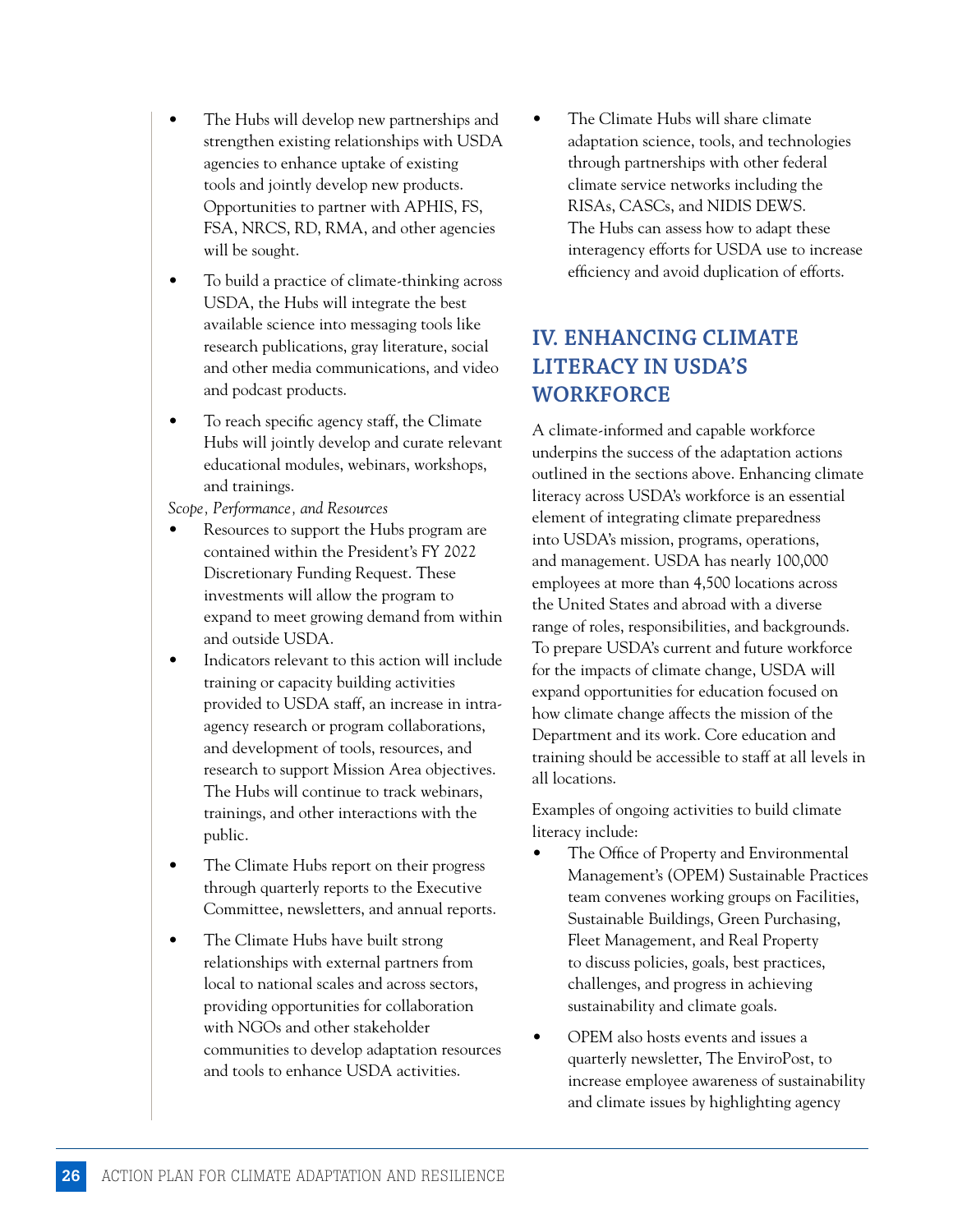successes, best practices, awards, and training opportunities.

- The CCRC, a joint online platform of FS R&D and FS Office of Sustainability and Climate (OSC), hosts a series of three modules on climate change and natural resource management. The modules cover basic climate change science and modeling, climate change effects on forests and grasslands, and responses to climate change.
- FS OSC hosts webinar series on topics related to its mission; its current series is focused on topics related to environmental justice, including Tribes and climate adaptation, water, air, and recreation.
- FS R&D and OSC, the Climate Hubs, and NRCS regularly host webinars and training at various technical levels on topics related to climate that are accessible to USDA staff.

To build on these existing efforts, USDA can:

- Form a climate literacy working group. Coordinated by the Climate Hubs, this group would survey USDA agencies and offices for prior and ongoing climate education activities, identify climate literacy training needs for staff, including environmental justice issues, and suggest how to use existing frameworks to enhance climate literacy. Recognizing the Climate Hubs' intra-agency reach and experience in innovative and interactive methods to increase climate literacy, this working group will suggest how the Hubs can build climate capacity within USDA agencies, including how to reach regional and local offices.
- Expand information dissemination and training access. OEEP and the Climate Hubs will develop a sustainable strategy to disseminate climate science information from REE agencies, FS R&D, and USGCRP to relevant USDA staff. Building off the Climate Hubs' social science insights on encouraging knowledge co-production, USDA can ensure information sharing and

training is relevant, useful, and equitable. USDA can ensure access to and expand the CCRC modules described above to equip staff with an understanding and common vocabulary of climate change and adaptation and mitigation responses.

- Establish a USDA climate seminar series. OEEP will continue development of a yearlong, monthly seminar series that will be at a level accessible to a diverse audience of USDA staff and develops climate literacy with progressively complex topics. The series will be science-focused, for experts and non-experts, and will provide opportunities throughout to ask questions that help dispel misconceptions related to climate. Potential subjects include GHGs in agriculture, climate impacts on crop production and animal agriculture, and options for climate adaptation and mitigation.
- Consider early climate literacy development. Hiring, training, and maintaining a climate literate workforce can start with students before they become USDA staff. Working with land-grant and other university partners, NIFA will continue to play an important role funding training and education. With investments from NIFA and assistance from the Climate Hubs, youth organizations like 4–H could be supported to deliver early climate literacy and promote positive youth development. In addition, USDA could look for opportunities to develop climate-tracks within its Internship and Recent Graduates Programs.

Performance measures developed during agency and office-level adaptation planning should include workforce climate literacy targets. Current means of evaluating climate literacy include annual Sustainability Plans, OMB Scorecards for Efficient Federal Operations and Management, and, at the Forest Service, climate-related training can support progress towards Climate Scorecard elements.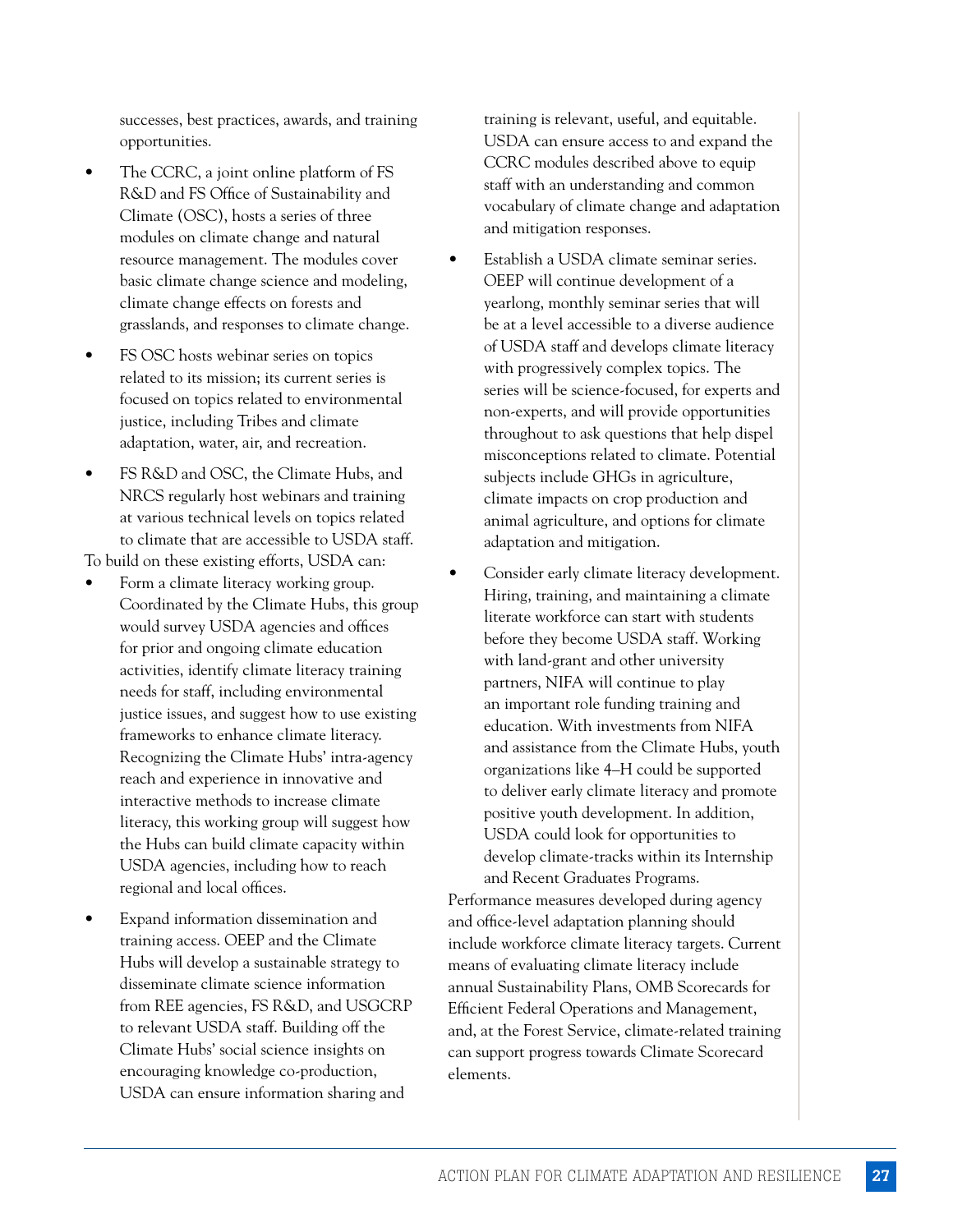

### **V. USDA ACTIONS FOR CLIMATE-READY SITES AND FACILITIES**

USDA will continue to improve the climate resilience of sites, fleet, and facilities and implement its Departmental Regulations and Directives for sustainable and climate adaptive operations of sites, fleet, and facilities. OPEM is responsible for coordinating with agencies, setting annual strategic goals, developing actions, and measuring progress by creating agency scorecards for improvement.

#### **Construct and Operate Climate-Ready Real Property**

The Department implements Department of Homeland Security structural integrity guidance to prepare for increasingly frequent and intense natural hazards, such as extreme weather and wildfires. Recent vulnerability assessments indicate many FS dams are vulnerable to large storm events for which they were not originally designed. To enhance resilience, USDA will evaluate needs to increase capacities of spillways to handle extreme storm events.

USDA is raising its standards for design, construction, operation, and maintenance of facilities and infrastructure by applying climate adaptive technologies, increasing renewable energy use and equipment efficiencies to conserve energy, and reducing its GHG footprint. New buildings are performing 30 percent more energy efficiently than the industry standard and over 45 percent of USDA-owned buildings 10,000 gross square feet and larger meet the Guiding Principles for Sustainable Federal Buildings. USDA uses third-party certification systems such as LEED or Green Globes to validate its green buildings. For construction materials, USDA prefers wood for new buildings due to its capacity for energy savings and ability to sequester carbon. Equipment performance is monitored throughout system lifecycles.

For leased buildings, USDA increasingly seeks out third-party certified green and ENERGY STAR facilities with access to public transit. However, USDA often leases facilities in remote and rural markets with limited options for green buildings. USDA will work to build climate adaptation, resilience, and sustainability awareness in these communities to achieve further facilities-related emissions reductions and climate resilience in the future. In new leases, USDA will follow the General Service Administration's green leasing guidance. By requiring sustainable and resilient buildings in all new leases, the Department would increase availability of these sustainable and resilient buildings in remote and rural markets.

To raise facility performance levels nationwide in sustainability and resilience, USDA also plans to develop a Departmental Manual to guide staff to align sustainable and resilient facility operations with the USDA Departmental Regulations on Climate Change Adaptation and Sustainable Operations.

USDA chooses locations for utility equipment and central data centers to improve operational resilience to flooding and rising sea levels. These centers feature direct digital controls, thermal aisle design, emergency power, and redundant cooling for continuity, lower operating costs, and higher capacities.

#### **Increase Facilities' Energy and Water Resilience**

USDA will take the following actions related to facilities energy and water management that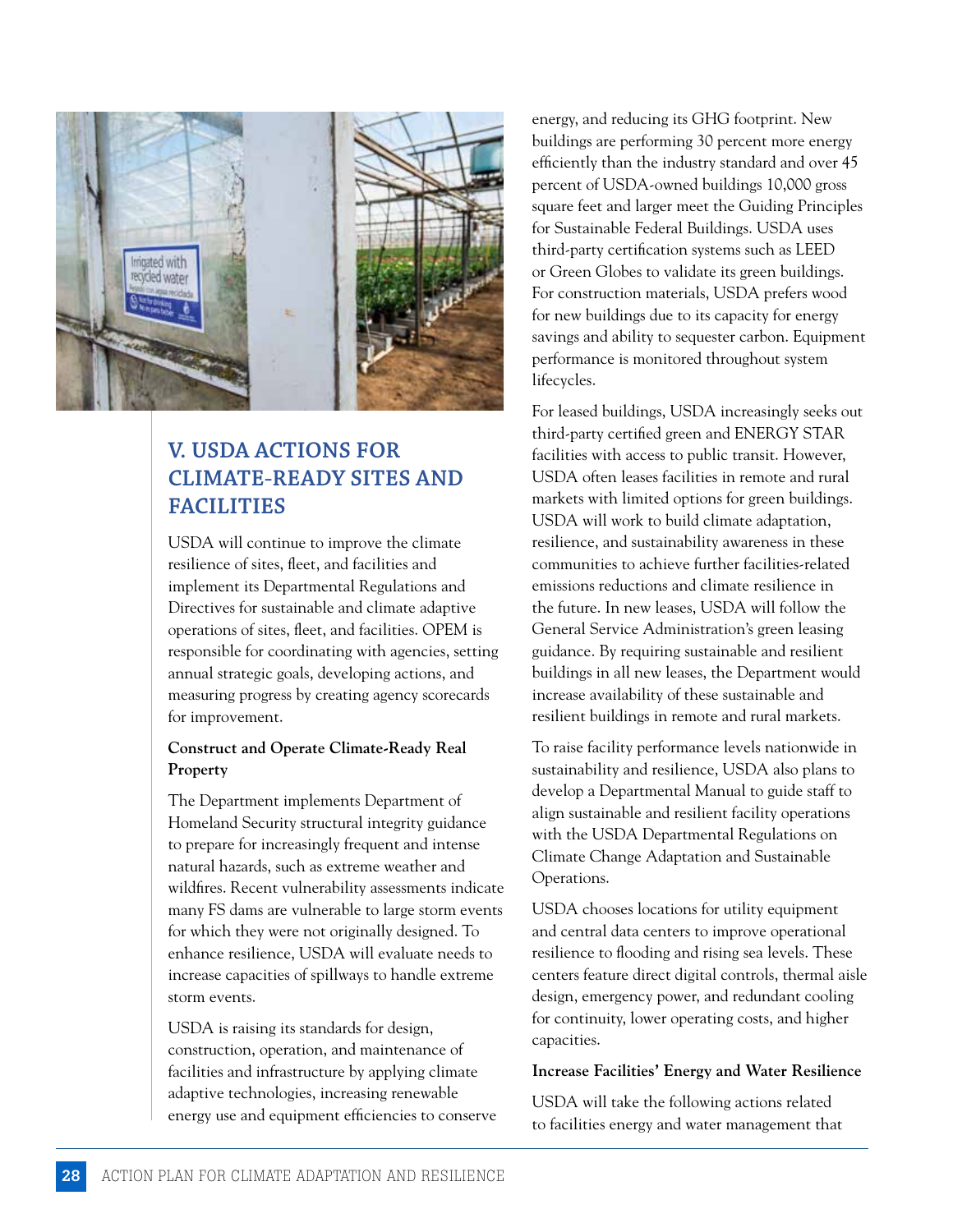enhance climate adaptation and resilience or have adaptation and resilience co-benefits:

- **Increase onsite renewable energy capacity and installation of microgrids.** The energy and power supply at many USDA facilities are susceptible to the increased frequency and severity of storms. Accordingly, USDA will work to increase onsite renewable energy capacity and install microgrids to improve resilience at its facilities. This may include transitioning from propane/diesel generators to mobile solar energy systems with battery backup at remote sites and installing solar panels to enable facilities to operate off-grid. Exploring the use of energy performance contracts to install solar energy equipment, geothermal energy systems, and microgrids at remote facilities to mitigate impacts from future storms will also be considered. These climate adaptation actions will reduce the cost of electricity and eliminate the dependence on unreliable and poor-quality power at remote sites.
- **Improve the condition and resilience of government-owned infrastructure.**  USDA owns miles of aging overhead and underground electrical wiring, steam pipes, natural gas pipes, and domestic water and sewer lines, which are vulnerable to severe weather events. This infrastructure requires periodic maintenance to improve and maintain reliability, functionality, and resilience. To address this issue, agencies will implement actions that have co-benefits to climate adaptation and resilience. Specifically, agencies will perform leak tests on water systems that show inconsistent consumption or lack of integrity, conduct cost-effective maintenance and repair on equipment and infrastructure, and establish and maintain good communications with local utility providers.
- **Switch fuel types, use dual fuel equipment, and reduce the carbon footprint of facilities.** Dual fuel equipment is critical

for USDA's remote buildings that rely on heat from fossil fuels because interruptible natural gas supply requires secondary fuels as a backup, is subject to supply shortages, and can result in extremely high costs and damage to heating equipment. To address this issue, agencies will convert to dual fuel heating equipment, select secondary fuel types with the best GHG emission ratings, and convert heating equipment from fossil fuels to electric heat pumps that can be powered by solar panels.

#### **Optimize Fleet Inventory and Efficiency**

USDA is committed to maintaining an optimal fleet inventory and reducing its fleet's carbon footprint for climate adaptation and resilience. This effort includes developing standardized acquisition strategies that identify and eliminate inefficient vehicles and replace them, with safer, more efficient vehicles that use less petroleum per mile, alternative fuels, and electric and hybridelectric vehicle technology. A focus on efficiency will encourage climate adaptation management actions and sustainable behaviors. Looking ahead, USDA plans to incorporate a standardized fleet replacement planning initiative to transition from primarily fossil fuel vehicles to a combination of biofuels, fully dedicated electric, and hybridelectric vehicles to reduce costs, improve fleet efficiency, and meet environmental goals. USDA will also identify locations to install biofuel, alternative fueling, and electric vehicle charging infrastructure to better support non-petroleum vehicles.

### **VI. USDA ACTIONS TO ENSURE A CLIMATE-READY SUPPLY OF PRODUCTS AND SERVICES**

Through its Office of Contracting and Procurement (OCP), USDA supports E.O. 14008 Sec. 206 and E.O. 14005 Ensuring the Future Is Made in All of America by All of America's Workers, issued January 25, 2021. USDA is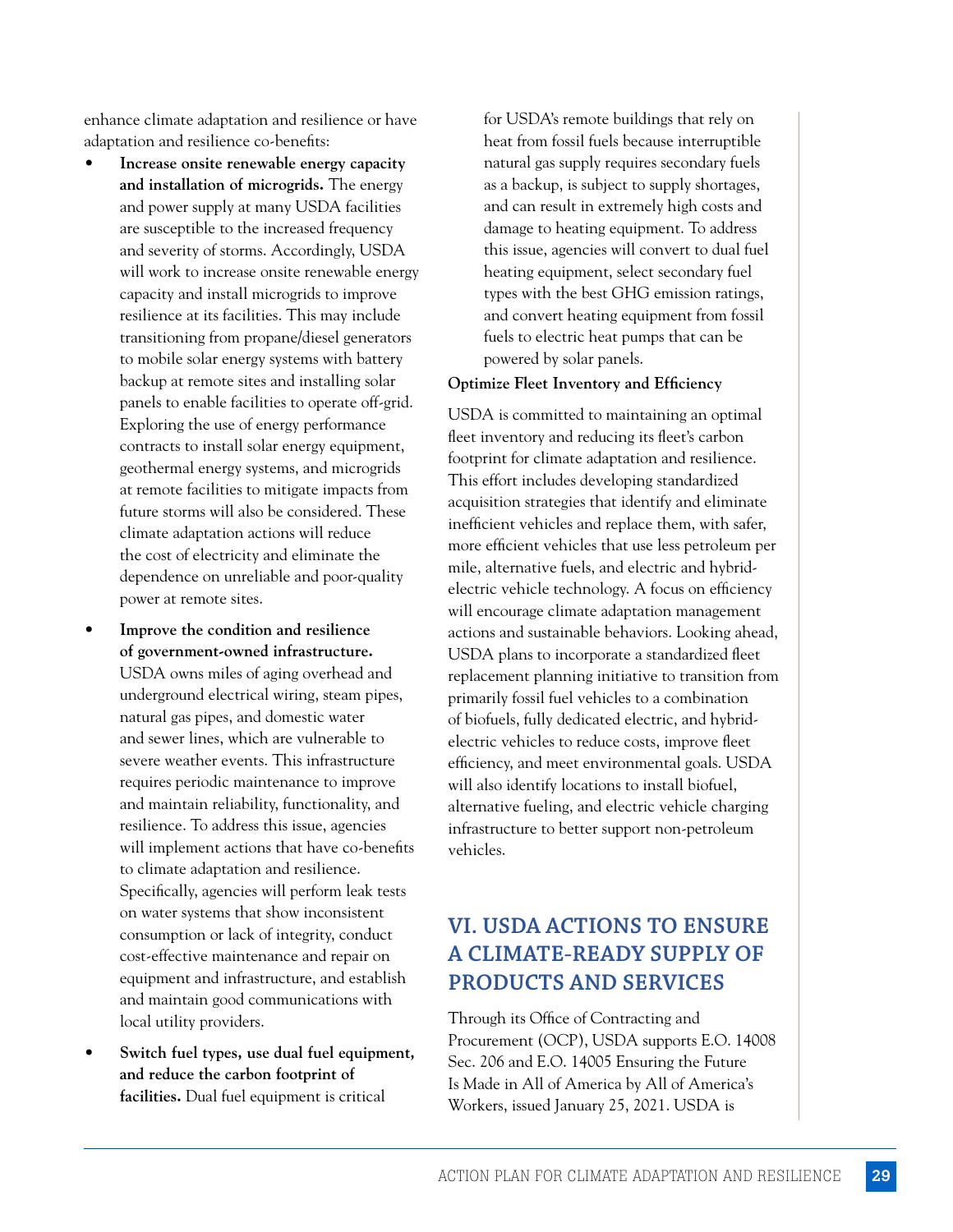

committed to adhering to the requirements of the Made in America Laws in making clean energy, energy efficiency, and clean energy procurement decisions. Consistent with applicable law, USDA is applying and enforcing the Davis-Bacon Act and prevailing wage and benefit requirements. USDA will stay vigilant should the Secretary of Labor take steps to update prevailing wage requirements or should the Federal Acquisition Regulatory Council develop regulatory amendments to promote increased contractor attention to climate adaptation and resilience with co-benefits of reduced carbon emissions and federal sustainability. Focusing on these adaptation areas can help prevent disruption of supplies and services for mission critical activities. Furthermore, USDA procurement leadership seeks to use contracting as a lever to promote protection of communities and ecosystems where USDA has a presence. Our efforts will focus on the effects of climate change while also building long-term resilience to evolving environmental conditions.

The Department has implemented policies and practices to purchase energy efficient, sustainable, and USDA-designated biobased products in compliance with requirements in the Federal Acquisition Regulation to support climate adaptation efforts. Energy efficiency contributes to climate adaptation by reducing peak energy demand as more energy is required for air conditioning and to address uncertainty in energy generation and use resulting from extreme weather events. USDA is committed to increasing the use of sustainability criteria in its purchasing. For example, USDA continues to use blanket purchase agreements that provide efficient electronic equipment that is registered with the Electronic Product Environmental Assessment Tool (EPEAT). Purchasing EPEAT-

registered equipment reduces GHG emissions, hazardous waste, and water pollutants over the life of the equipment. Procurement requirements to promote resilience apply to contracts for design, construction, operations, and maintenance. USDA selects materials made with post-consumer and pre-consumer recycled materials including carpet, gypsum board, ceiling tiles, millwork, furniture, and furnishings. In addition, the BioPreferred Program continues to support climate adaptation, working with CEQ, OMB's Office of Federal Procurement Policy, and other federal agencies, to develop guidance for establishing annual biobased-only procurement targets.

The five critical areas where procurement processes are at risk due to acute or chronic climate change impacts are:

- **1. Facility upgrades.** USDA facilities need modernization to improve energy efficiency and provide resilient infrastructure. Energy efficiency, water conservation, and sustainability are all considerations for new construction and modernization. To the extent possible, USDA will expand the Solar ARS program, which is based on a contract template that was developed to be customized for performance contracts and appropriate funds projects.
- **2. Forest Service infrastructure.** Forest Service infrastructure is highly susceptible to climate change and large storm events, for which it was not originally designed. For dam infrastructure, actions to address this include an inventory assessment of dam spillway capacity and a spillway rehabilitation plan.
- **3. Puerto Rico infrastructure.** Puerto Rico and its infrastructure are vulnerable to the impacts of climate change particularly increased frequency and severity of storms. At ARS Mayaguez and Isabela facilities, a project to install a microgrid has been developed but remains unfunded. It can be implemented with a performance contract with sufficient capital infusion. The microgrid would eliminate the dependence of the research program on the local electrical grid.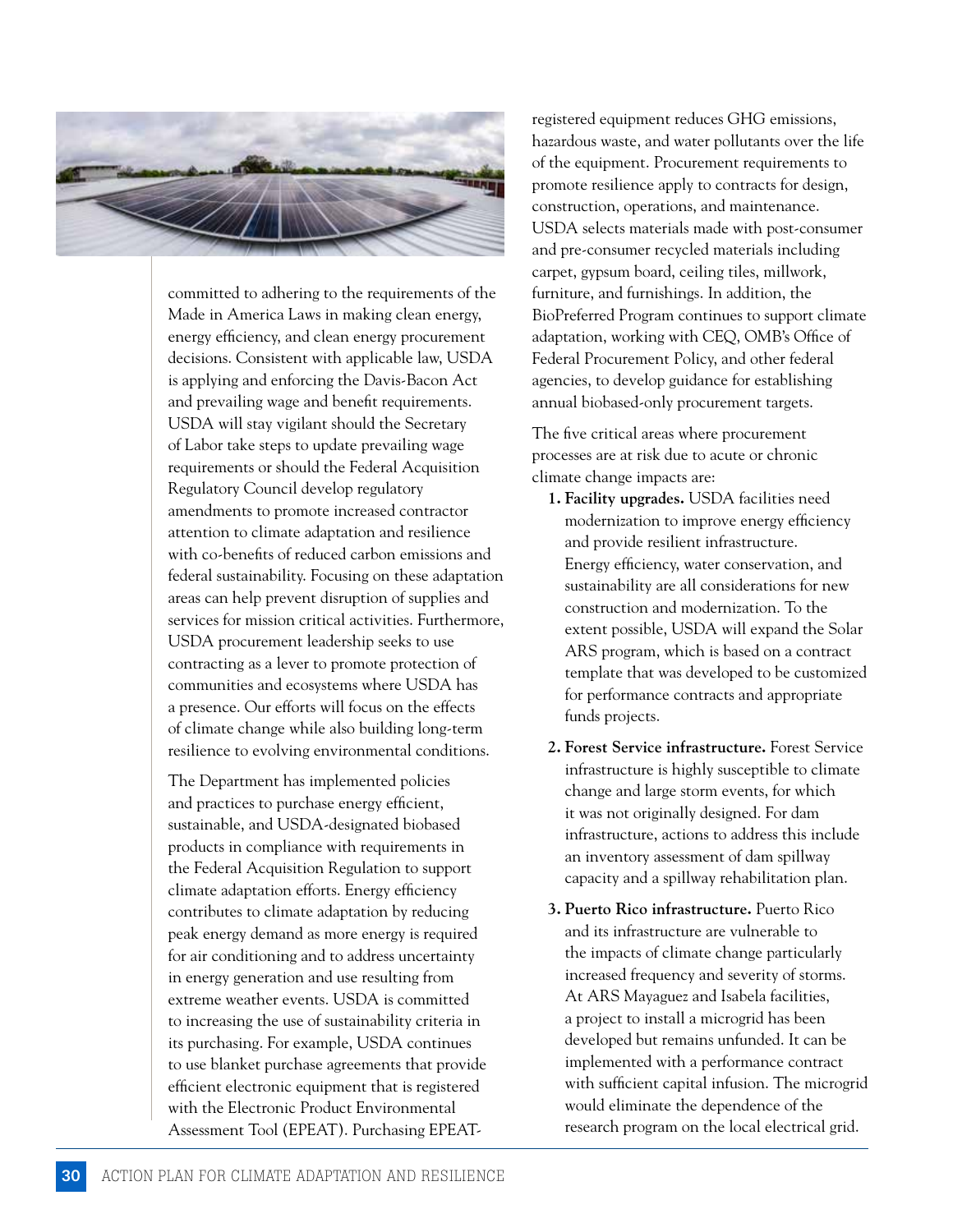- **4. Growth of net-zero facilities.** ARS has one net-zero electricity facility and another under construction that align with current budget priorities. In 2019 an Energy Conservation Measure at the Jornada Experimental Range in Las Cruces, New Mexico, was awarded an Energy and Water Management Award by the Department of Energy's Federal Energy Management Program. A net-zero project carried out this year, at the Fort Collins Research Farm in Colorado, is complete and awaiting final connection. As energy is saved, environmental sustainability will improve due to decreasing GHG emissions and conservation of limited resources.
- **5. Forest restoration.** Four Forest Restoration Initiative (4FRI) is accelerating a large-scale restoration program across 2 million acres in northern Arizona to improve forest and watershed health so forests are more resilient to climate change. 4FRI has embarked on an ambitious project to award a 20-year contract to provide forest restoration treatments on over 500,000 acres. Increased certainty of supply will help stimulate investment in restoration to reduce the impacts of climate change while supporting forest industries that strengthen local economies and conserving natural resources and aesthetic values.

### **VII. NEXT STEPS**

Concurrent with the release of this plan, USDA will develop guidance for agencies and offices to prepare new climate adaptation plans in line with updated Departmental Regulation 1070-001 with the aim of completing these plans by spring 2022. Agencies and offices will identify how climate change is likely to affect their ability to achieve mission, operations, and program objectives. Through adaptation planning, they will develop, prioritize, implement, and evaluate actions to integrate climate risks into strategic planning and decision-making. Agencies and offices will identify alignment with the vulnerabilities identified in

this Plan and how they might contribute to the vulnerability-specific and cross-cutting adaptation actions. This process will provide the opportunity to identify knowledge gaps or programmatic needs that can be addressed through coordination with OEEP, the Climate Hubs, and intra-agency collaborations.

To measure progress towards achieving climate adaptation goals, during adaptation plan formulation, USDA agencies and offices will develop metrics relevant to their missions and adaptation strategies. The Forest Service Climate Scorecard is one model internal to USDA that can be emulated for each agency's unique needs. These agency-relevant frameworks will be used for measuring, sharing, and learning from adaptation successes and enable USDA to demonstrate how adaptation actions are making the Department and its stakeholders more resilient. Through iterative climate risk management, USDA will address emerging and future climate risks, adjust efforts and resources, and prepare American agriculture, forestry, and rural and urban communities to be resilient in a changing climate.

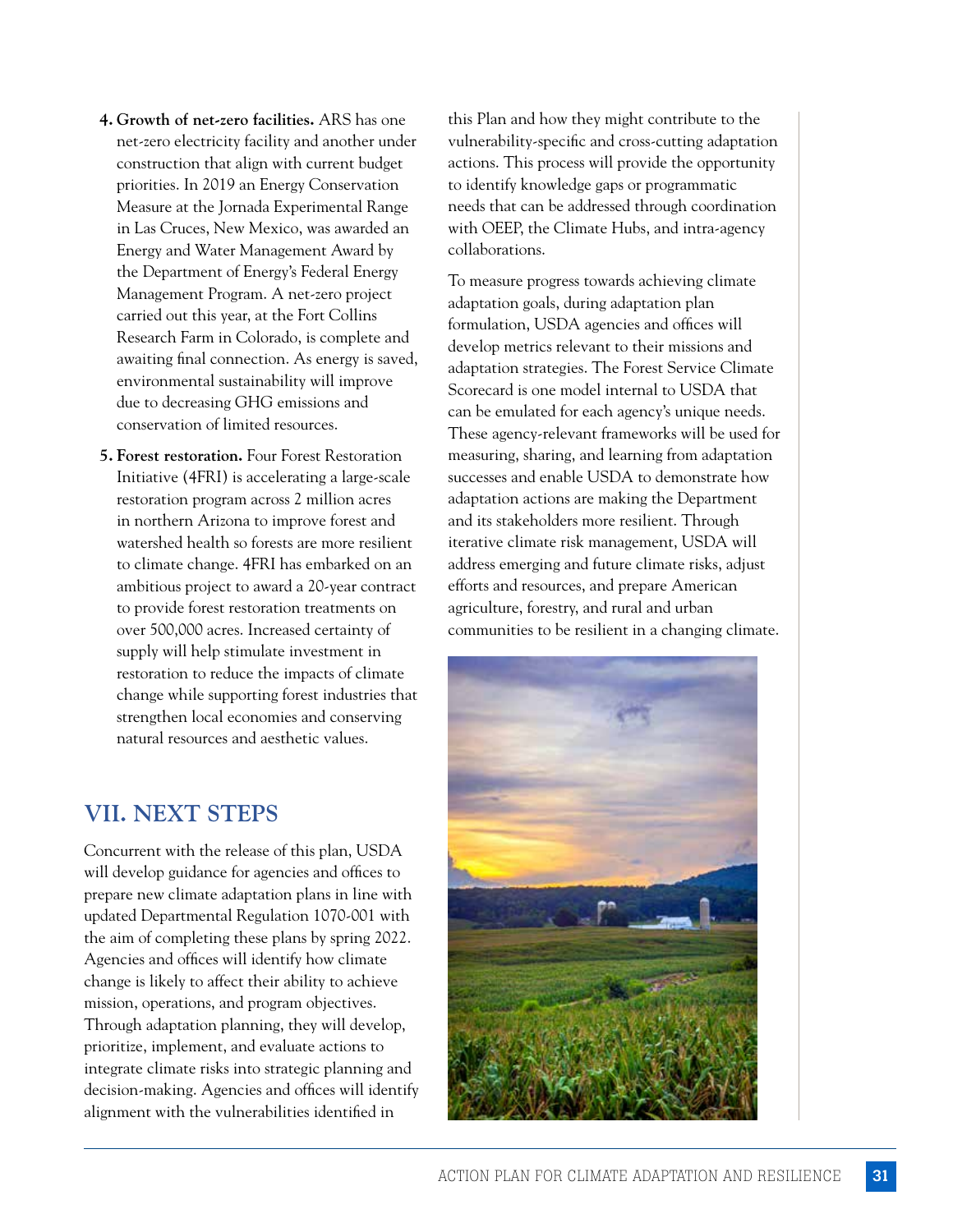### **APPENDIX**

#### U.S. DEPARTMENT OF AGRICULTURE WASHINGTON, D.C. 20250

| DEPARTMENTAL REGULATION                                                                  | NUMBER:<br>DR 1070-001                  |
|------------------------------------------------------------------------------------------|-----------------------------------------|
| SUBJECT: U.S. Department of Agriculture Policy<br>Statement on Climate Change Adaptation | DATE:<br>May 26, 2021                   |
| <b>OPI:</b> Office of the Secretary                                                      | <b>EXPIRATION DATE:</b><br>May 26, 2026 |

#### 1. PURPOSE

This Departmental Regulation (DR) provides guidance on the establishment and periodic revision of the United States Department of Agriculture's (USDA) *Climate Change Adaptation Plan*. It is consistent with guidance from the Council on Environmental Quality (CEQ) for the implementation of Executive Orde[r \(E.O.\) 14008,](https://www.govinfo.gov/content/pkg/FR-2021-02-01/pdf/2021-02177.pdf) *Executive Order on Tackling the Climate Crisis at Home and Abroad*, issued on January 27, 2021.

Climate change poses a significant risk to the agriculture and forestry sectors and the communities that support and depend upon them. Through climate adaptation planning and implementation, USDA will identify how climate change is likely to affect its ability to achieve its mission, operations, and policy and program objectives. Climate change adaptation is a critical complement to mitigation; both are required to address the causes and consequences of climate change. Through climate adaptation planning, USDA will develop, prioritize, implement, and evaluate actions to minimize climate risks, and exploit new opportunities that climate change may bring. Climate adaptation planning and implementation should align with USDA efforts to ensure equity and environmental justice. By integrating climate change adaptation strategies into USDA's programs and operations, USDA better ensures that taxpayer resources are invested wisely, and that USDA services and operations remain effective under current and future climate conditions. Through climate adaptation planning, USDA is taking a leadership role in ensuring the vision of a resilient, healthy, and prosperous Nation in the face of a changing climate.

#### 2. ACTIONS ORDERED

This policy establishes the USDA directive to integrate climate change adaptation planning, implementing actions, and performance metrics into USDA programs, policies, and operations in accordance with executive orders and additional guidance from CEQ.

a. The Chief Economist, with the full support and participation of USDA Mission Areas, agencies, and staff offices, will: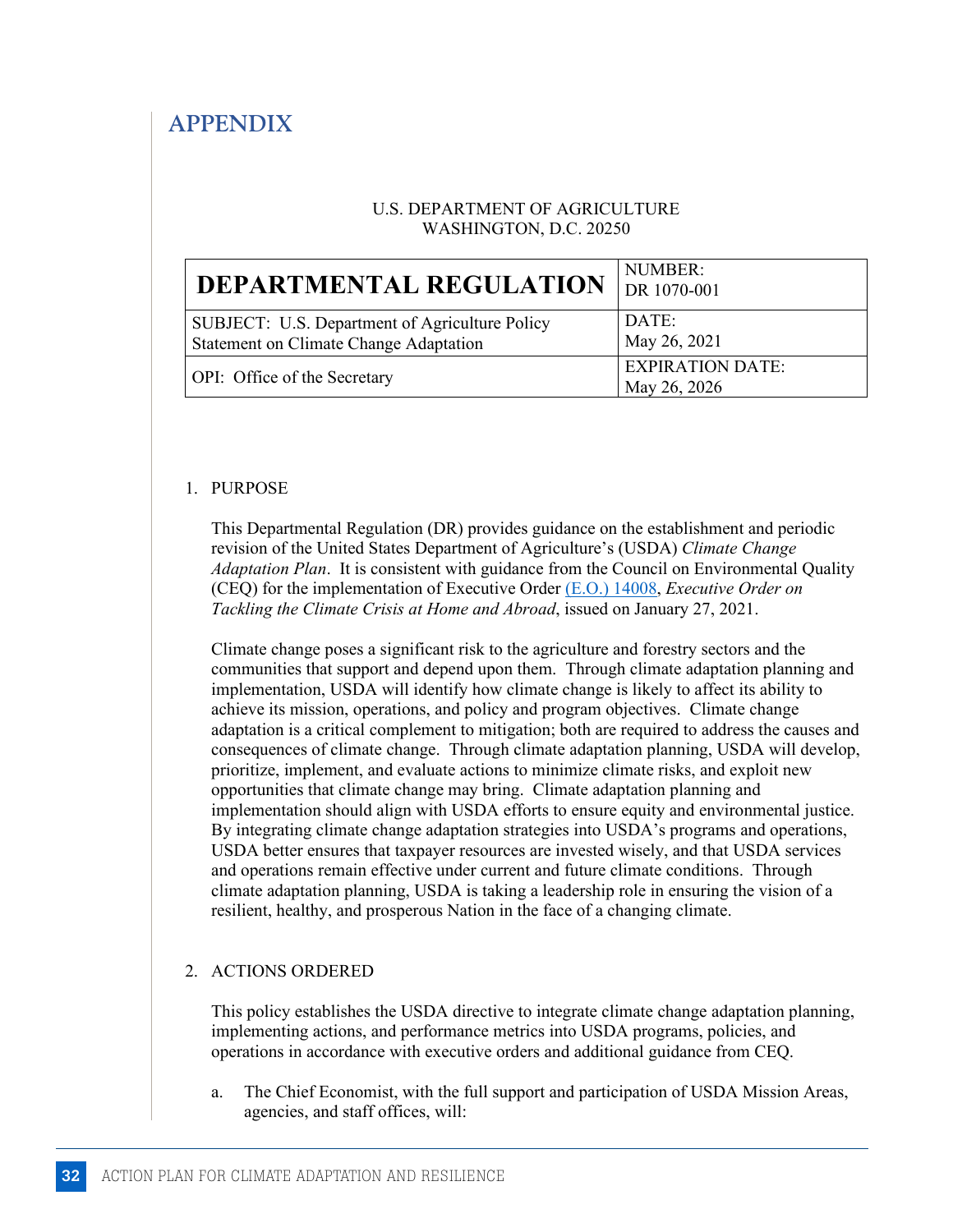- (1) Develop a *USDA Climate Change Adaptation Plan* in accordance with E.O. 14008 and CEQ guidance;
- (2) Issue guidance in accordance with CEQ guidance to Mission Areas, agencies, and staff offices to complete or update their climate adaptation plans, as well as required interim deliverables; and
- (3) Update the *USDA Climate Change Adaptation Plan* as appropriate and provide progress reports on the status of implementation efforts annually in accordance with CEQ guidance.
- b. USDA Mission Area, agency, and staff office heads, in developing organization-specific contributions, will:
	- (1) Analyze how climate change may affect the ability of their organization to achieve its mission and policy, program, and operational objectives and authorities to:
		- (a) Identify potential impacts of climate change on their organization's areas of responsibility;
		- (b) Prioritize, implement, and integrate response actions into their Mission Area's, agency's, or staff office's operation, contingent on the availability of resources;
		- (c) Continuously assess and improve the capacity to adapt to current and future changes in the climate; and
		- (d) Prepare contributions to the Department's *Climate Change Adaptation Plan*.
	- (2) Identify, as appropriate, key performance measures to evaluate progress in climate change adaptation in the annual Departmental and Mission Area, agency, and staff office budget material, to include measures in the Summary of Budget and Performance section of the explanatory notes, submitted as part of the Congressional justification.
		- (a) Identify, to the extent possible, the costs associated with the accomplishment of Mission Area, agency, or staff office performance measures and provide accessible information to producers; and
		- (b) Identify returns to Mission Area, agency, or staff office end-users for climate adaptation actions in terms of a list of expected accomplishments.
	- (3) Identify, as part of the annual budget process, to the Office of Budget and Program Analysis (OBPA), areas where budget adjustments would be necessary to carry out actions identified under this DR;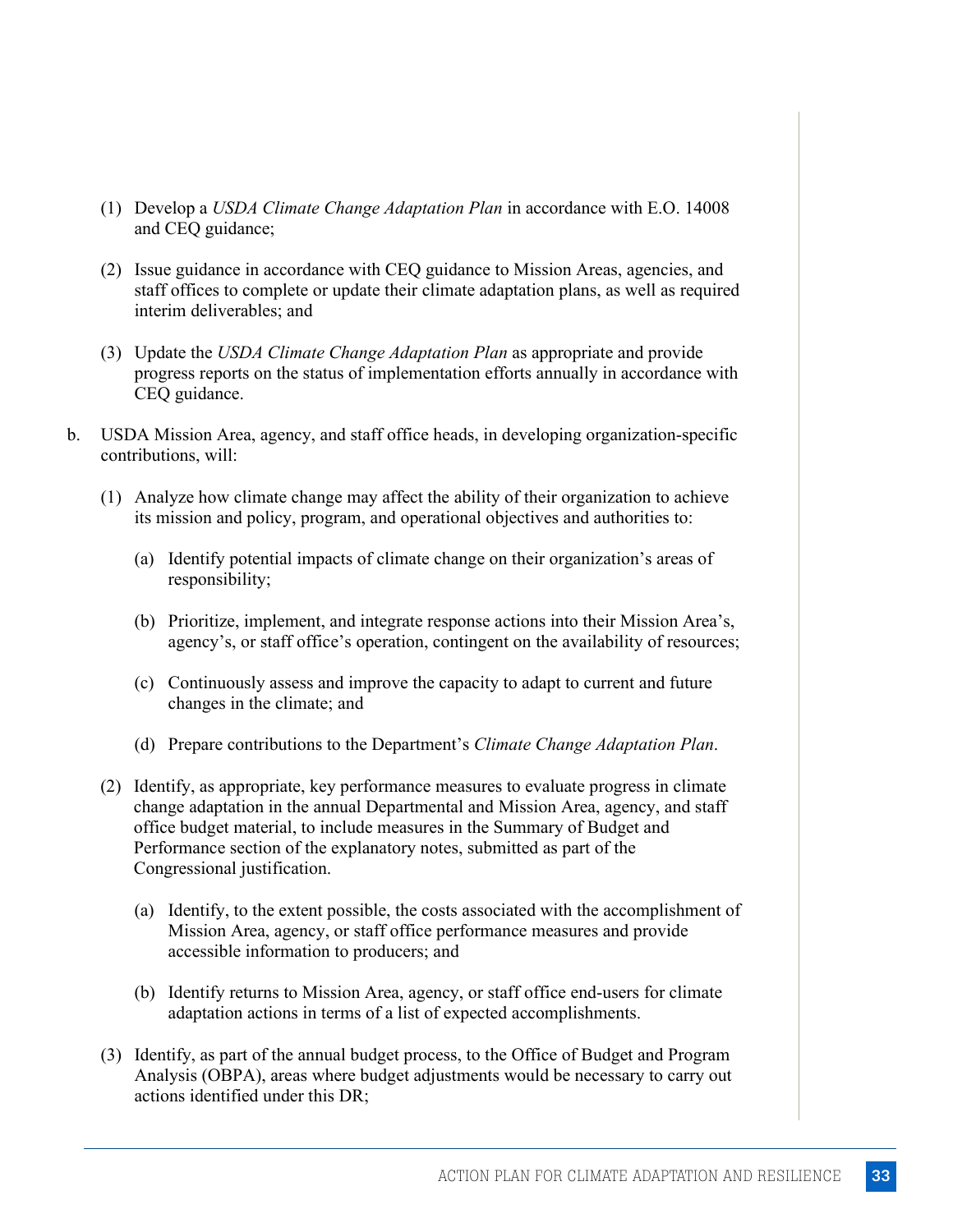- (4) Identify, as appropriate, for USDA's Office of the General Counsel, areas where legal analysis is needed to carry out actions identified under this DR; and
- (5) Identify the point of contact for and coordinate actions with the USDA's Global Change Task Force, as appropriate.
- c. USDA Mission Areas, agencies, and staff offices will integrate information that reflects the current understanding of global climate change and its projected impacts when undertaking long-term planning exercises, setting priorities for scientific research and investigations, developing performance metrics, and making decisions affecting Mission Area, agency, or staff office resources, programs, and operations.

#### 3. EFFECTIVE DATE AND TERMINATION

- a. The provisions of this DR are effective immediately and will remain in effect until superseded or revoked.
- b. This policy supersedes and replaces DR 1070-001, *U.S. Department of Agriculture (USDA) Policy Statement on Climate Change Adaptation*, dated June 15, 2015.

Rum Wesul

/s/ THOMAS J. VILSACK SECRETARY OF AGRICULTURE